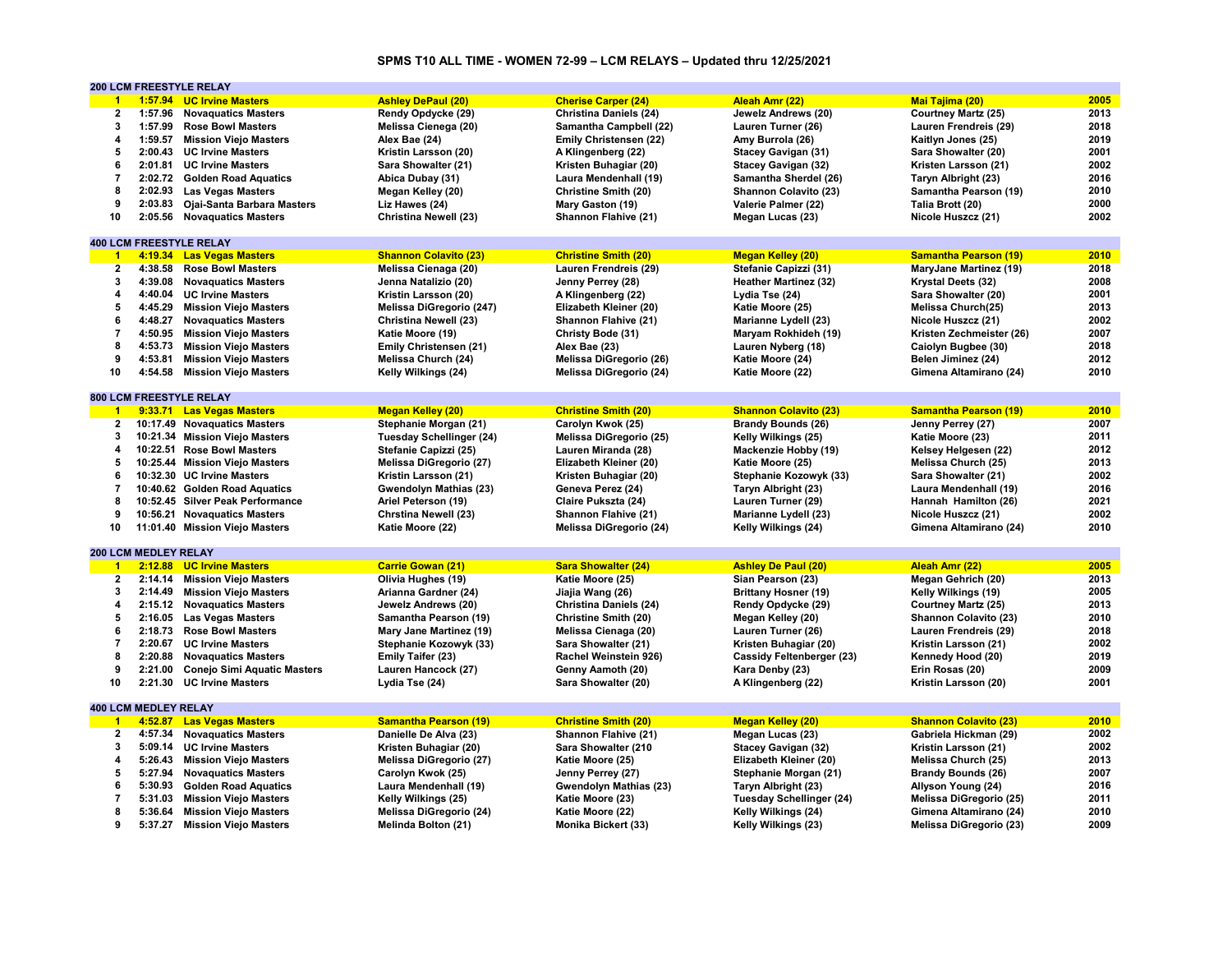# **SPMS T10 ALL TIME - WOMEN 100-119 – LCM RELAYS – Updated thru 12/25/2021**

|                         |                             | <b>200 LCM FREESTYLE RELAY</b>             |                                     |                                     |                              |                              |      |
|-------------------------|-----------------------------|--------------------------------------------|-------------------------------------|-------------------------------------|------------------------------|------------------------------|------|
| $\blacktriangleleft$    |                             | 1:55.81 Rose Bowl Masters                  | <b>Lauren Frendreis (30)</b>        | <b>Lauren Turner (27)</b>           | <b>Maria Carlson (24)</b>    | <b>Kendra Wilson (38)</b>    | 2019 |
| $\overline{\mathbf{2}}$ | 1:57.68                     | <b>Rose Bowl Masters</b>                   | Lauren Frendreis (28)               | Julia Stengel (32)                  | Lauren Turner (25)           | Marissa Clapp (30)           | 2017 |
| 3                       | 1:58.56                     | <b>Conejo Simi Aquatic Masters</b>         | Erin Rosas (20)                     | Kara Denby (23)                     | Lauren Hancock (27)          | Julie Flores (42)            | 2009 |
| 4                       | 1:58.69                     | <b>Mission Viejo Masters</b>               | Kelly Wilkings (19)                 | Melinda McClure (34)                | Arianna Gardner (24)         | Kristine Palle (31)          | 2005 |
| 5                       | 2:01.09                     | <b>Novaquatics Masters</b>                 | Danielle De Alva (23)               | Marianne Lydell (23)                | Marni Sugden (26)            | Gabriela Hickman (29)        | 2002 |
| 6                       | 2:01.49                     | <b>UC Irvine Masters</b>                   | Sara Showalter (24)                 | Carrie Gowan (21)                   | Jennifer Santoro (31)        | Monica Fox (31)              | 2005 |
| 7                       |                             |                                            |                                     |                                     |                              |                              | 2006 |
|                         | 2:01.60                     | <b>Novaguatics Masters</b>                 | Kathleen Barris (27)                | Alison McGookin (32)                | <b>Brandy Bounds (25)</b>    | <b>Heather Martinez (30)</b> |      |
| 8                       | 2:01.88                     | <b>Southern California Aquatic Masters</b> | Kristy Beal (24)                    | Megan Andrus (32)                   | Christina Gustafson (26)     | Elaine Ferritto (28)         | 2013 |
| 9                       | 2:03.59                     | <b>Rose Bowl Masters</b>                   | <b>Berklie Oscarson (19)</b>        | Erica Seubert (30)                  | Jana Pittichova (39)         | Amanda Wetzler (25)          | 2011 |
| 10                      | 2:04.73                     | <b>Inland Masters</b>                      | Christina Deeter (25)               | Karen Feld (32)                     | M Danapilis (27)             | Jamie Raab (29)              | 1999 |
|                         |                             |                                            |                                     |                                     |                              |                              |      |
|                         |                             | <b>400 LCM FREESTYLE RELAY</b>             |                                     |                                     |                              |                              |      |
| $\overline{1}$          |                             | 4:27.60 Novaquatics Masters                | Danielle De Alva (23)               | <b>Megan Lucas (23)</b>             | <b>Fiona Petersen (39)</b>   | Gabriela Hickman (29)        | 2002 |
| $\overline{2}$          | 4:32.47                     | <b>Novaguatics Masters</b>                 | Lindsay Kircher (31)                | Stephanie Morgan (21)               | Carolyn Kwok (25)            | Meredith Choy (27)           | 2007 |
| 3                       | 4:34.58                     | <b>UC Irvine Masters</b>                   | Sara Showalter (21)                 | <b>Stacey Gavigan (32)</b>          | Stephanie Kozowyk (33)       | Kristin Larson (21)          | 2002 |
| 4                       |                             | 4:39.08 Novaquatics Masters                | Jenna Natalizio (20)                | Jenny Perrey (28)                   | <b>Heather Martinez (32)</b> | Krystal Deets (32)           | 2008 |
| 5                       | 4:45.28                     | <b>Golden Road Aquatics</b>                | Abica Dubay (30)                    | Courtney Jensen (23)                | Jennifer Goetz (26)          | Karlee Mortensen (24)        | 2015 |
| 6                       | 4:46.54                     | <b>UC Irvine Masters</b>                   | Carrie Gowan (19)                   | Phyllis Alvarez (44)                | Jennifer Santoro (29)        | Kristina Peterson (22)       | 2003 |
| $\overline{7}$          |                             | 4:54.14 Mission Viejo Masters              | Jocelyn Maggard (21)                | <b>Tracey McCauley-Cronley (31)</b> | Julie Flanagan 934)          | Katie Moore (20)             | 2008 |
| 8                       | 4:55.21                     | <b>Mission Viejo Masters</b>               | Katie Moore (26)                    | Jennifer Church (27)                | Melissa DiGregorio (28)      | Melissa Church (26)          | 2014 |
|                         |                             |                                            |                                     |                                     |                              |                              |      |
| 9                       | 4:58.37                     | <b>Rose Bowl Masters</b>                   | Audry Akcasu (20)                   | Janet Sparks (28)                   | Alicia Bolton (29)           | Cheryl Lee (41)              | 2008 |
| 10                      | 4:58.71                     | <b>Rose Bowl Masters</b>                   | Stefanie Capizzi (29)               | Shannon Streeter (25)               | Caiti Small (27)             | Lauren Turner (24)           | 2016 |
|                         |                             |                                            |                                     |                                     |                              |                              |      |
|                         |                             | <b>800 LCM FREESTYLE RELAY</b>             |                                     |                                     |                              |                              |      |
| $\overline{1}$          |                             | 9:55.67 UC Irvine Masters                  | Julie Swail (29)                    | <b>Sara Showalter (20)</b>          | <b>Kristin Larsson (20)</b>  | <b>Stacey Gavigan (31)</b>   | 2001 |
| $\overline{2}$          |                             | 10:02.13 Mission Viejo Masters             | Kelly Richell (49)                  | Alyson Barnes (20)                  | Olivia Hughes (20)           | Natalie Malicki (19)         | 2014 |
| 3                       |                             | 10:21.56 Las Vegas Masters                 | Lindsey Leeming (23)                | Sara Whitehead (28)                 | Mary Barfield (26)           | Becky Lamph (39)             | 2007 |
| 4                       |                             | 10:21.65 Rose Bowl Masters                 | Lauren Frendreis (32)               | Ilaria Simmen (21)                  | Ann Tsuchiya (32)            | Nicole Cienega (20)          | 2021 |
| 5                       |                             | 10:35.54 Novaguatics Masters               | Jenny Perrey (28)                   | <b>Heather Martinez (32)</b>        | Jenna Natalizio (20)         | Tanya Maclean (32)           | 2008 |
| 6                       |                             | 10:51.52 Rose Bowl Masters                 | Lauren Turner (24)                  | Shannon Streeter (25)               | Caiti Small (27)             | Lauren Turner (24)           | 2016 |
| $\overline{7}$          |                             | 10:57.55 Mission Viejo Masters             | Kimberly Lindegren (20)             | Tyla Willment (20)                  | Kendrea Rivera (36)          | Jennifer Batcheller (43)     | 2011 |
| 8                       |                             | 10:58.56 Novaguatics Masters               | Jenn Andrews (25)                   | Rebecca Cramer (31)                 | <b>Brandy Bounds (23)</b>    | Michele Brown (29)           | 2004 |
| 9                       |                             | 11:00.31 Mission Viejo Masters             | Katie Moore (26)                    | Melissa Church (26)                 | Melissa DiGregorio (28)      | Jennifer Church (27)         | 2014 |
| 10                      |                             | 11:03.54 Rose Bowl Masters                 |                                     |                                     |                              |                              | 2010 |
|                         |                             |                                            | Andrea Azuma (33)                   | Elizabeth Shdo (25)                 | Elizabeth Wood (29)          | Cherise Saito (26)           |      |
|                         |                             |                                            |                                     |                                     |                              |                              |      |
|                         | 200 LCM MEDLEY RELAY        |                                            |                                     |                                     |                              |                              |      |
| $\blacksquare$          |                             | 2:11.34 Rose Bowl Masters                  | <b>Lauren Turner (25)</b>           | <b>Marissa Clapp (30)</b>           | <b>Julia Stengel (32)</b>    | <b>Lauren Frendreis (28)</b> | 2017 |
| $\overline{2}$          | 2:12.34                     | <b>Rose Bowl Masters</b>                   | Lauren Turner (27)                  | Maria Carlson (24)                  | Stefanie Capizzi (32)        | Lauren Frendreis (30)        | 2019 |
| 3                       | 2:15.64                     | <b>Novaguatics Masters</b>                 | Kathleen Barris (27)                | <b>Brandy BOUnds (25)</b>           | Alison McGookin (31)         | <b>Heather Martinez (30)</b> | 2006 |
| 4                       | 2:17.84                     | <b>Novaguatics Masters</b>                 | Jenna Natalizio (20)                | Joy Tanizaki (23)                   | <b>Heather Martinez (32)</b> | Krystal Deets (32)           | 2008 |
| 5                       | 2:18.04                     | <b>Mission Viejo Masters</b>               | Kayo Shibata (29)                   | Kyoko Iwasaki (25)                  | L Welke Zawistoski (34)      | Kelly Zahrowski (19)         | 2003 |
| 6                       |                             | 2:18.96 Novaguatics Masters                | Allison Garland (31)                | Jessamyn Miller (23)                | Fiona Petersen (30)          | Michele Brown (28)           | 2003 |
| $\overline{7}$          | 2:20.63                     | Southern California Aquatic Masters        | Jenifer Bronson (28)                | Megan Andrus (28)                   | Ann Yearwood (25)            | Rossella Pescatori (38)      | 2009 |
| 8                       | 2:20.93                     | <b>Conejo Valley Masters</b>               | Erin Rosas (24)                     | Nora Darago (21)                    | Kaitlynn Carter (20)         | Beata Konopka (44)           | 2013 |
| 9                       | 2:24.05                     | <b>Rose Bowl Masters</b>                   | Stefanie Capizzi (27)               | Julia Stengel (29)                  | Judy Ho (29)                 | Lauren Frendreis (25)        | 2014 |
| 10                      | 2:24.21                     | <b>Novaguatics Masters</b>                 | Christen Foster (32)                | Tara Anderson (28)                  | Meredith Coy (27)            | Mami Sugden (31)             | 2007 |
|                         |                             |                                            |                                     |                                     |                              |                              |      |
|                         | <b>400 LCM MEDLEY RELAY</b> |                                            |                                     |                                     |                              |                              |      |
|                         |                             |                                            |                                     |                                     |                              |                              |      |
| $\blacksquare$          |                             | 5:19.30 Novaguatics Masters                | Jenna Natalizio (20)                | <b>Jenny Perrey (28)</b>            | <b>Heather Martinez (32)</b> | <b>Krystal Deets (32)</b>    | 2008 |
| $\mathbf{2}$            | 5:21.57                     | <b>Santa Barbara Masters</b>               | <b>Baily Likewise (25)</b>          | Melissa Knell (25)                  | <b>Brittany Parish (30)</b>  | Darlene Krohn (38)           | 2019 |
| 3                       | 5:21.90                     | <b>Mission Viejo Masters</b>               | Jennifer Rines (41)                 | Emma Carson (27)                    | Alex Bae (23)                | Emily Christiansen (21)      | 2018 |
| 4                       | 5:23.54                     | <b>Inland Masters</b>                      | Karen Feld (32)                     | M Danapilis (27)                    | Jamie Raab (29)              | Christina Deeter (25)        | 1999 |
| 5                       |                             | 5:24.72 Mission Viejo Masters              | Jennifer Church (27)                | Katie Moore (26)                    | Melissa Church (26)          | Melissa DiGregorio (28)      | 2014 |
| 6                       | 5:26.79                     | <b>Santa Barbara Masters</b>               | Emily Wilson (29)                   | Lydia Lombard (26)                  | Becky Vossler (23)           | Heather Royer (39)           | 2013 |
| $\overline{7}$          | 5:37.27                     | <b>Mission Viejo Masters</b>               | Melinda Bolton (21)                 | Monika Bickert (33)                 | Kelly Wilkings (23)          | Melissa DiGregorio (23)      | 2009 |
| 8                       | 5:37.66                     | <b>Mission Viejo Masters</b>               | <b>Tracey McCauley-Cronley (31)</b> | Jocelyn Maggard (21)                | Katie Moore (20)             | Julie Flanagan (34)          | 2008 |
| 9                       | 5:39.44                     | <b>Rose Bowl Masters</b>                   | Janet Sparks (28)                   | Grace Moon (37)                     | Audrey Akcasu (20)           | Alicia Bolton (29)           | 2008 |
| 10                      |                             | 5:45.68 Golden Road Aquatics               | Abica Dubay (30)                    | Allyson Young (23)                  | Courtney Jensen (23)         | Julie Shikiya-Pascucci (41)  | 2015 |
|                         |                             |                                            |                                     |                                     |                              |                              |      |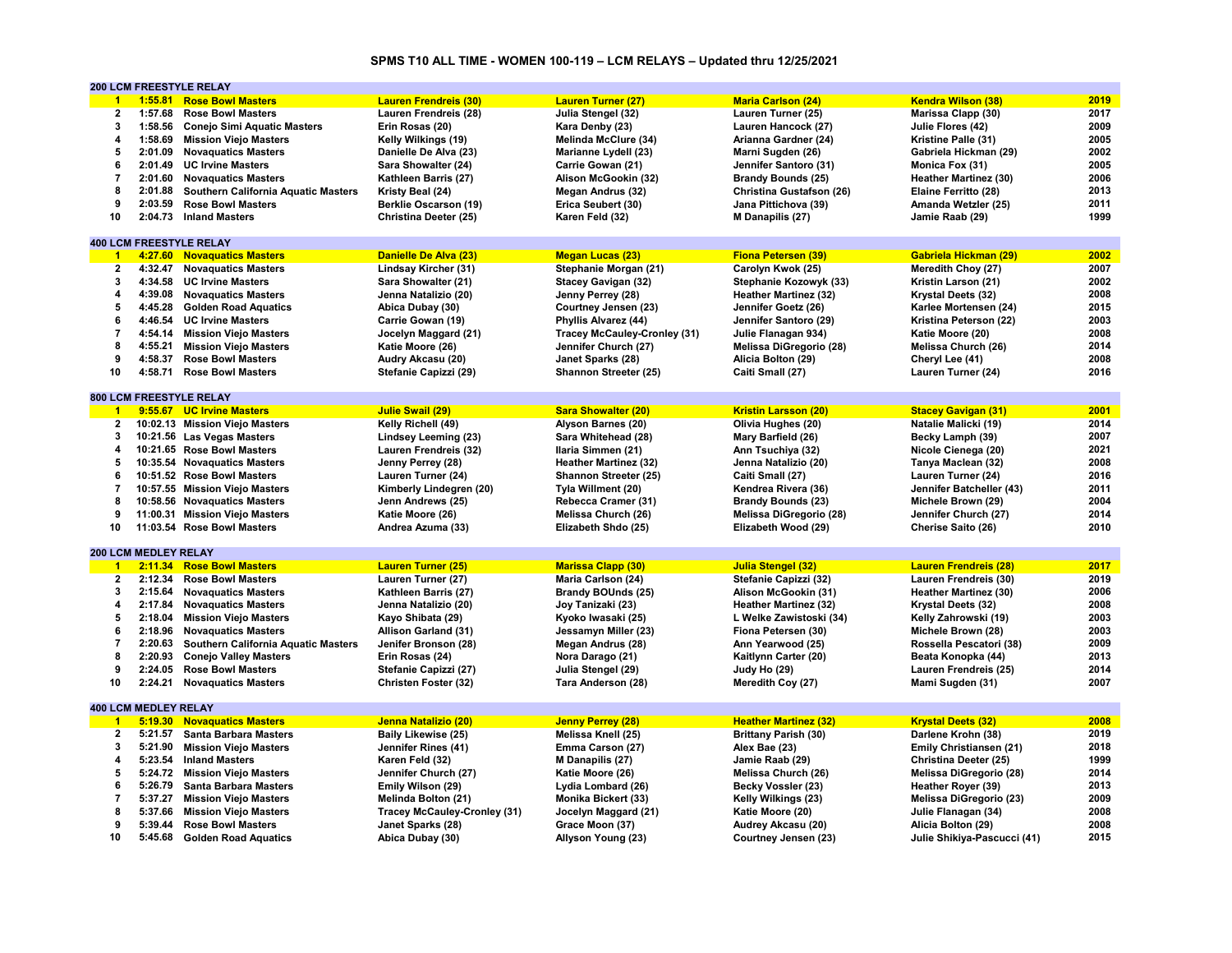# **SPMS T10 ALL TIME - WOMEN 120-159 – LCM RELAYS – Updated thru 12/25/2021**

|                      |                             | <b>200 LCM FREESTYLE RELAY</b>               |                                   |                                 |                                 |                               |      |
|----------------------|-----------------------------|----------------------------------------------|-----------------------------------|---------------------------------|---------------------------------|-------------------------------|------|
| $\blacktriangleleft$ | 2:00.09                     | <b>Mission Viejo Masters</b>                 | <b>Ann Worthington (40)</b>       | <b>Tami Engel 43)</b>           | <b>Jennifer Batcheller (38)</b> | <b>Jill Edwards (35)</b>      | 2006 |
| 2                    | 2:00.44                     | <b>Santa Barbara Masters</b>                 | Serena Pfister (27)               | Marcie Kjoller (38)             | Sarah Hirsch (31)               | Jane Cairns (360              | 2006 |
| 3                    | 2:03.21                     | <b>Santa Barbara Masters</b>                 | Sharon Otsuki (45)                | <b>Bailey Likewise (27)</b>     | Brooke Green (42)               | <b>Brittany Borowitz (32)</b> | 2021 |
| 4                    | 2:03.90                     | <b>Santa Barbara Masters</b>                 | Alison Bernal (32)                | <b>Charlotte Gutierrez (64)</b> | Karen Schultz (37)              | Grace Stori (20)              | 2016 |
| 5                    |                             | 2:04.02 Competitive Tri-Swim Masters         | <b>Christy Shinnick (44)</b>      | Lindsay Willmer (37)            | Christine Maki (43)             | <b>Megan Lambert (21)</b>     | 2013 |
| 6                    | 2:04.43                     | <b>Novaguatics Masters</b>                   | Megan MacDonald (26)              | <b>Brandy Bounds (30)</b>       | Heidi Cough (30)                | Cynthia Lewis (36)            | 2011 |
| $\overline{7}$       |                             |                                              |                                   |                                 |                                 |                               | 2019 |
|                      | 2:05.76                     | <b>Rose Bowl Masters</b>                     | Stefanie Capizzi (32)             | Elizabeth Jenkins (32)          | Meghan O'Donnell (36)           | Karen Younkins (33)           |      |
| 8                    | 2:07.10                     | <b>Rose Bowl Masters</b>                     | Lauren Frendreis (26)             | Stefanie Capizzi (28)           | Judy Ho (30)                    | Jessica Arellano (37)         | 2015 |
| 9                    | 2:07.26                     | <b>Novaquatics Masters</b>                   | Anna Togias (28)                  | Jen Schumacher (28)             | Stephanie Kramer (39)           | Caroline Staub (34)           | 2013 |
| 10                   | 2:07.42                     | <b>West Hollywood Aquatics</b>               | L Kleine Spang (46)               | Vicki Roberts (39)              | Lara Potter (27)                | M Kleine Spang (46)           | 2003 |
|                      |                             |                                              |                                   |                                 |                                 |                               |      |
|                      |                             | <b>400 LCM FREESTYLE RELAY</b>               |                                   |                                 |                                 |                               |      |
| $\overline{1}$       | 4:45.53                     | <b>Southern California Aquatic Masters</b>   | <b>Arlette Godges (46)</b>        | <b>Rossella Pescatori (39)</b>  | <b>Ann Yearwood (26)</b>        | <b>Suzanne Robertson (35)</b> | 2010 |
| 2                    | 4:46.67                     | <b>Santa Barbara Masters</b>                 | Sharon Otsuki (43)                | Bailey Likewise (25)            | <b>Brittany Parish (30)</b>     | Darlene Krohn (38)            | 2019 |
| 3                    | 4:51.60                     | <b>Novaguatics Masters</b>                   | <b>Natalie Barrad (39)</b>        | <b>Margaret Reilly (35)</b>     | Fiona Petersen (31)             | Rebecca Cramer (31)           | 2004 |
| 4                    | 4:52.08                     | <b>Southern California Aquatic Masters</b>   | Megan Andrus (28)                 | Joy Tiernan (30)                | Mary Jurey (43)                 | Jenifer Bronson (28)          | 2009 |
| 5                    | 4:52.21                     | Southern California Aquatic Masters          | Ana Fradkin (45)                  | Amy Kupic (51)                  | Rossella Pescatori (47)         | Angela Grillo (40)            | 2019 |
| 6                    | 4:53.39                     | <b>Mission Viejo Masters</b>                 | Melissa Going (49)                | Jennifer Mundl (42)             | Patty Furukawa (47)             | Jennifer Batcheller (50)      | 2019 |
| $\overline{7}$       |                             | 4:58.12 Novaquatics Masters                  | Christen Foster (32)              | Marni Sugden (31)               | Alison McGookin (32)            | Tanya MacLean (31)            | 2007 |
| 8                    |                             |                                              |                                   |                                 |                                 |                               | 2012 |
|                      | 5:00.45                     | <b>Southern California Aquatic Masters</b>   | Rossella Pescatori (41)           | Ash Marshall (29)               | Joy Tiernan (33)                | Marci Baun (44)               |      |
| 9                    | 5:01.97                     | <b>Mission Viejo Masters</b>                 | Kimberly Lindegren (20)           | Rebekah Olsen (31)              | Monika Bickert (35)             | Lisa Zawistoski (42)          | 2011 |
| 10                   | 5:07.32                     | <b>Rose Bowl Masters</b>                     | Cheryl Simmons (47)               | Meghan Giffin (35)              | Heidi Khalil (43)               | Julia Stengel (29)            | 2014 |
|                      |                             |                                              |                                   |                                 |                                 |                               |      |
|                      |                             | <b>800 LCM FREESTYLE RELAY</b>               |                                   |                                 |                                 |                               |      |
| $\blacksquare$       |                             | 10:15.49 Southern California Aquatic Masters | Jenny Cook (51)                   | Rossella Pescatori (38)         | <b>Alexis Binder (30)</b>       | <b>Nancy Motherway (33)</b>   | 2009 |
| $\overline{2}$       |                             | 10:16.63 Novaguatics Masters                 | Lindsay Kircher (31)              | Meredith Choy (27)              | Marni Sugden (31)               | Christen Foster (32)          | 2007 |
| 3                    |                             | 10:23.43 Novaguatics Masters                 | Fiona Petersen (30)               | Dana Ryan (45)                  | Michele Brown (28)              | Jessamyn Miller (23)          | 2003 |
| 4                    |                             | 10:35.63 Conejo Valley Masters               | Stephanie Barlev (22)             | <b>Brittany DeValk (20)</b>     | Beata Konopka (47)              | Leslie Monroe (42)            | 2016 |
| 5                    |                             | 10:43.57 Mission Viejo Masters               | Larisa Lorenz (31)                | <b>Merritt Morris (31)</b>      | Jessica Plazak (37)             | T Sorenson (46)               | 2012 |
| 6                    |                             | 10:44.43 Novaquatics Masters                 | Fiona Petersen (29)               | Michele Gaza (27)               | Barbara Lastelic (36)           | Gabriela Hickman (29)         | 2002 |
| $\overline{7}$       |                             | 10:47.53 Rose Bowl Masters                   | Audrey Akcasu (20)                | Alicia Bolton (29)              | Grace Moon (37)                 | Cheryl Lee (41)               | 2008 |
| 8                    |                             | 10:54.18 Novaguatics Masters                 |                                   | Ashley Merlo (31)               | <b>Astrid Cybulskis (38)</b>    | Stephanie Kramer (38)         | 2012 |
|                      |                             |                                              | Megan MacDonald (27)              |                                 |                                 |                               |      |
| 9                    |                             | 10:55.28 Rose Bowl Masters                   | Lauren Frendreis (29)             | Stefanie Capizzi (31)           | Meghan O'Donnell (35)           | <b>Cheryl Simmons (51)</b>    | 2018 |
| 10                   |                             | 11:13.33 Mission Viejo Masters               | Emily Christiansen (24)           | Alex Bae (26)                   | Mary Beth Christie (38)         | Patty Furukawa (50)           | 2021 |
|                      |                             |                                              |                                   |                                 |                                 |                               |      |
|                      | <b>200 LCM MEDLEY RELAY</b> |                                              |                                   |                                 |                                 |                               |      |
| $\blacksquare$       |                             | 2:13.62 Santa Barbara Masters                | <b>Adrienne Binder Brown (34)</b> | <b>Melissa Knell 925)</b>       | Jill Jones (27)                 | <b>Darlene Krohn (38)</b>     | 2019 |
| $\overline{2}$       | 2:19.75                     | <b>Santa Barbara Masters</b>                 | Brooke Green (42)                 | Sharon Otsuki (45)              | <b>Brittany Borowitz (32)</b>   | <b>Bailey Likewise (27)</b>   | 2021 |
| $\mathbf{3}$         | 2:20.53                     | <b>Rose Bowl Masters</b>                     | Ann Tsuchiya (32)                 | Kendra Wilson (40)              | Stefanie Capizzi (34)           | Michelle Duraj (29)           | 2021 |
| 4                    | 2:21.88                     | <b>UC Irvine Masters</b>                     | Jennifer Santoro (31)             | Monica Fox (31)                 | Julie Swail (33)                | Lisa Murdock (31)             | 2005 |
| 5                    | 2:23.20                     | Southern California Aquatic Masters          | Amy Kupic (51)                    | Rossella Pescatori (47)         | Ana Fradkin (45)                | Angela Grillo (40)            | 2019 |
| 6                    | 2:23.68                     | <b>Inland Masters</b>                        | Sarah Osborne (37)                | M Danapilis (27)                | Jamie Raab (29)                 | Karen Feld (32)               | 1999 |
| $\overline{7}$       | 2:24.22                     | <b>Mission Viejo Masters</b>                 | Michele Supance (34)              | Melissa Going (49)              | Patty Furukawa (47)             | Jennifer Batcheller (50)      | 2019 |
| 8                    | 2:24.34                     | <b>Rose Bowl Masters</b>                     | Jessica Arellano (37)             | Stefanie Capizzi (28)           | Judy Ho (30)                    | Lauren Frendreis (26)         | 2015 |
| 9                    | 2:24.44                     | <b>Las Vegas Masters</b>                     | Jamie Akenberger (25)             | Karin Wegner (44)               | Melissa Giovanni (37)           | Kari Adams (50)               | 2016 |
| 10                   | 2:24.48                     |                                              | Rada Owen (33)                    |                                 |                                 |                               | 2011 |
|                      |                             | Southern California Aquatic Masters          |                                   | Melissa Latt (48)               | Arlette Godges (47)             | <b>Suzanne Robertson (26)</b> |      |
|                      |                             |                                              |                                   |                                 |                                 |                               |      |
|                      | <b>400 LCM MEDLEY RELAY</b> |                                              |                                   |                                 |                                 |                               |      |
| $\overline{1}$       |                             | 5:19.79 Las Vegas Masters                    | <b>Carolyn Battin (53)</b>        | <b>Lindsey Leeming (23)</b>     | <b>Sara Whitehead (28)</b>      | <b>Mary Barfield (26)</b>     | 2007 |
| $\overline{2}$       | 5:21.80                     | <b>Santa Barbara Masters</b>                 | Brooke Green (38)                 | <b>Brittany Parrish (28)</b>    | Karen Schultz (38)              | Sarah Hirsch (42)             | 2017 |
| 3                    | 5:22.41                     | <b>Mission Viejo Masters</b>                 | TJ Sorenson (45)                  | Merritt Johnson (30)            | Tyla Willment (20)              | Jennifer Batcheller (43)      | 2011 |
| 4                    |                             | 5:30.14 Mission Viejo Masters                | Rebekah Olsen (30)                | Cynthia Lewis (35)              | Kelly Richell (45)              | Gwen Uthus (56)               | 2010 |
| 5                    | 5:35.83                     | <b>Novaquatics Masters</b>                   | Lindsay Kircher (31)              | Christen Foster (32)            | Alison McGookin (32)            | Mollie Pate (36)              | 2007 |
| 6                    | 5:37.16                     | <b>West Hollywood Aquatics</b>               | Andrea Devuono 933)               | Jessica Seaton (42)             | Lisa Bove (34)                  | <b>Stacey Friedman (26)</b>   | 1996 |
| $\overline{7}$       | 5:37.20                     | <b>Novaguatics Masters</b>                   | Tanya Maclein (35)                | <b>Brandy Bounds (30)</b>       | Heidi Cough (30)                | <b>Astrid Cybulskis (37)</b>  | 2011 |
| 8                    |                             | 5:37.92 UC Irvine Masters                    | Ingrid Bruder (31)                | Lora Granovsky (51)             | <b>Stacey Gavigan (31)</b>      | Connie Tong (30)              | 2001 |
| 9                    |                             | 5:37.93 Golden Road Aquatics                 | <b>Christine Hammond (51)</b>     | Allyson Young (23)              | Courtney Jensen (23)            | Abica Dubay (30)              | 2015 |
| 10                   |                             | 5:47.65 Rose Bowl Masters                    |                                   | Kristin Bennett (61)            | Stefanie Capizzi (31)           | <b>Cheryl Simmons (51)</b>    | 2018 |
|                      |                             |                                              | Lauren Turner (26)                |                                 |                                 |                               |      |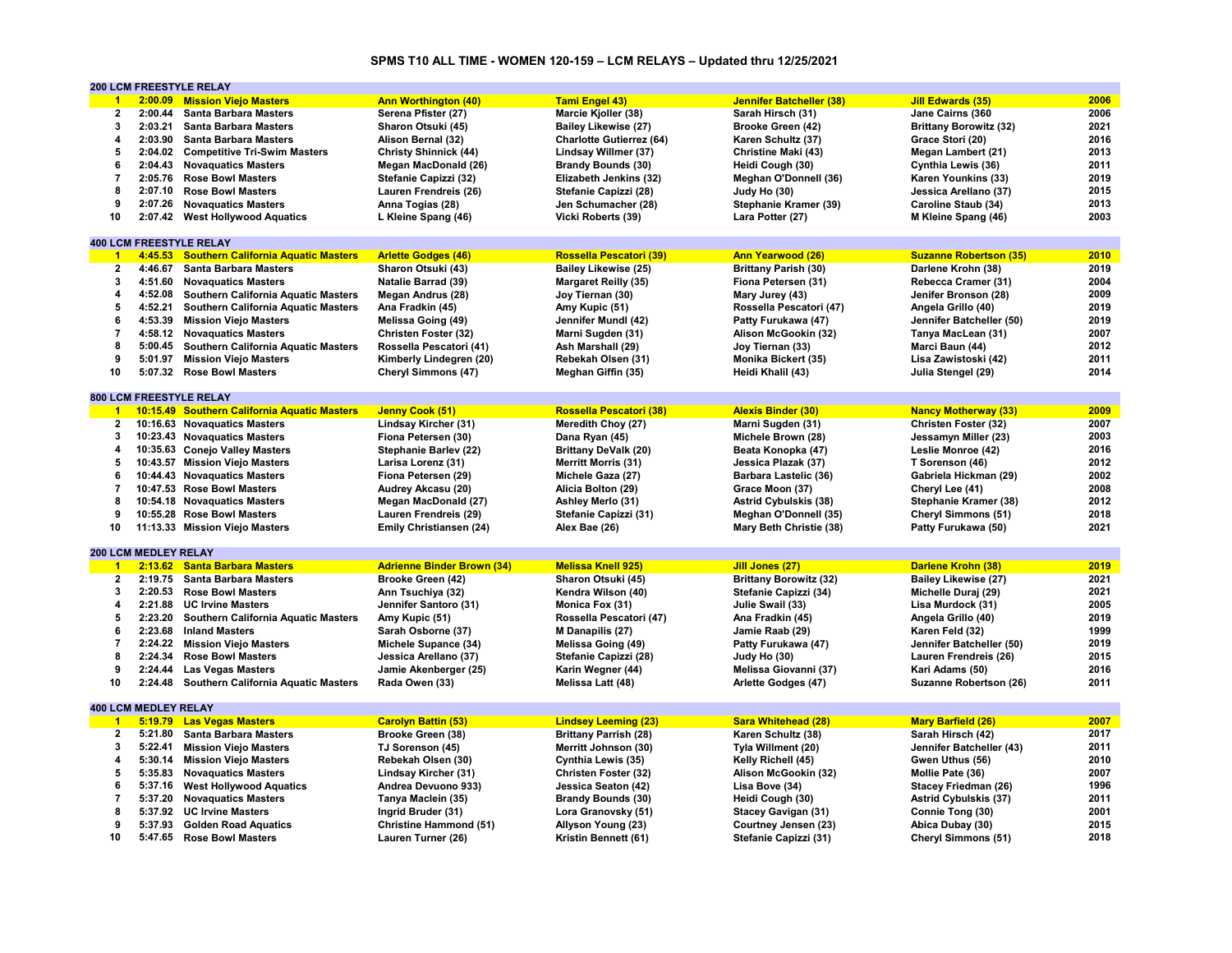# **SPMS T10 ALL TIME - WOMEN 160-199 – LCM RELAYS – Updated thru 12/25/2021**

|                         |                             | <b>200 LCM FREESTYLE RELAY</b>               |                             |                                 |                               |                                       |      |
|-------------------------|-----------------------------|----------------------------------------------|-----------------------------|---------------------------------|-------------------------------|---------------------------------------|------|
| $\blacktriangleleft$    |                             | 1:48.44 TYR Masters                          | Sheri Hart (35)             | <b>Collette Sappey (42)</b>     | <b>Anna Pettis-Scott (44)</b> | <b>Susan Von Der Lippe (41)</b>       | 2006 |
| $\mathbf 2$             | 1:55.25                     | <b>Mission Viejo Masters</b>                 | Ann Worthington (40)        | Mary Woods (47)                 | Kristine Palle (32)           | Tami Engel (43)                       | 2006 |
| 3                       |                             | 2:02.15 UCLA Masters                         | Erika Stebbins (43)         | Christie Ciraulo (60)           | Jenny Cook (55)               | Diana Ciraulo (20)                    | 2013 |
| $\boldsymbol{4}$        |                             | 2:02.82 Mission Viejo Masters                | Tami Engel (42)             | Jennifer Batcheller (37)        | Mary Woods (46)               | Sara Radecki (38)                     | 2005 |
| 5                       | 2:02.87                     | <b>Mission Viejo Masters</b>                 | Merritt Johnson (30)        | Kelly Richell (46)              | Jennifer Batcheller (43)      | TJ Sorenson (45)                      | 2011 |
| 6                       | 2:02.96                     | <b>Novaguatics Masters</b>                   | Ahelee Sue Osborn (50)      | Susanne Simpson (48)            | Karen Sing (51)               | Jenny Cook (50)                       | 2008 |
| $\overline{7}$          | 2:03.60                     | <b>Las Vegas Masters</b>                     | Melissa Giovanni (37)       | <b>Beverly Meteyer (63)</b>     | Karin Wegner (44)             |                                       | 2015 |
|                         |                             |                                              |                             |                                 |                               | Jamie Akenberger (25)                 | 2009 |
| 8                       | 2:03.77                     | <b>Southern California Aquatic Masters</b>   | Jenny Cook (51)             | Jenni Carlson (39)              | Arlette Godges (45)           | Rossella Pescatori (38)               |      |
| 9                       | 2:04.29                     | <b>Southern California Aquatic Masters</b>   | Arlette Godges (47)         | Marci Baun (43)                 | Melissa Latt (48)             | Rada Owen (33)                        | 2011 |
| 10                      | 2:04.47                     | <b>Southern California Aquatic Masters</b>   | Ana Fradkin (46)            | Rachel Pinto (42)               | Rossella Pescatori (48)       | Angela Grillo (41)                    | 2019 |
|                         |                             |                                              |                             |                                 |                               |                                       |      |
|                         |                             | <b>400 LCM FREESTYLE RELAY</b>               |                             |                                 |                               |                                       |      |
| $\blacktriangleleft$    | 4:46.23                     | <b>Mission Viejo Masters</b>                 | <b>TJ Sorenson (43)</b>     | <b>Kelly Richell (44)</b>       | <b>Mindy Dougherty (57)</b>   | <b>Robin Smith (54)</b>               | 2009 |
| $\mathbf{2}$            | 4:49.56                     | <b>West Hollywood Aquatics</b>               | M Kleine Spang (46)         | L Kleine Spang (46)             | Carole Shigaki (47)           | Lara Potter (27)                      | 2003 |
| 3                       | 4:52.21                     | <b>Southern California Aquatic Masters</b>   | Ana Fradkin (45)            | Amy Kupic (51)                  | Rossella Pescatori (47)       | Angela Grillo (40)                    | 2018 |
| $\overline{\mathbf{4}}$ | 4:52.58                     | <b>Mission Viejo Masters</b>                 | Stacey Rees (42)            | <b>Wendy Theders (41)</b>       | Kelly Richell (43)            | Jennifer Batcheller (40)              | 2008 |
| 5                       | 4:53.39                     | <b>Mission Viejo Masters</b>                 | <b>Melissa Going (49)</b>   | Jennifer Mundl (42)             | Patty Furukawa (47)           | Jennifer Batcheller (50)              | 2018 |
| 6                       | 4:54.18                     | <b>Santa Barbara Masters</b>                 | Sarah Hirsch (41)           | Karen Schultz (37)              | Lesley Bethel (27)            | <b>Charlotte Gutierrez (64)</b>       | 2016 |
| $\overline{7}$          | 4:54.37                     | <b>Conejo Valley Masters</b>                 | Jennifer Weiderman (49)     | Beata Konopka (46)              | Deanna Koehler (46)           | <b>Michelle Stearns (44)</b>          | 2015 |
| 8                       | 4:59.56                     | <b>Mission Viejo Masters</b>                 | Kelly Richell (45)          | Theresa Dobbs (48)              | Rebekah Olsen (30)            | Jennifer Batcheller (42)              | 2010 |
| 9                       |                             | 5:05.42 Mission Viejo Masters                | Monika Bickert (35)         | Mary Woods (52)                 | Kelly Richell (46)            | Jennifer Batcheller (43)              | 2011 |
| 10                      | 5:06.52                     | <b>Conejo Valley Masters</b>                 | <b>Brittany DeValk (20)</b> | Kimberly Meyer (58)             | Beata Konopka (47)            | Deanna Koehler (47)                   | 2016 |
|                         |                             |                                              |                             |                                 |                               |                                       |      |
|                         |                             | <b>800 LCM FREESTYLE RELAY</b>               |                             |                                 |                               |                                       |      |
| $-1$                    |                             |                                              |                             |                                 |                               |                                       | 2009 |
|                         |                             | 9:36.88 Mission Viejo Masters                | <b>Rebekah Olsen (29)</b>   | <b>TJ Sorenson (43)</b>         | <b>Ahelee Sue Osborn (51)</b> | <b>Kelly Richell (44)</b>             |      |
| $\mathbf{2}$            |                             | 9:45.78 Conejo Valley Masters                | Arlette Godges (50)         | Becky Cleavenger (51)           | Lisa Schoenneman (52)         | Jillian Friend (28)                   | 2014 |
| 3                       |                             | 10:15.47 Conejo Valley Masters               | Leslie Monroe (44)          | Arlette Godges (54)             | Jennifer Weiderman (52)       | Deanna Koehler (49)                   | 2018 |
| 4                       |                             | 10:43.37 Las Vegas Masters                   | Kari Adams (44)             | Ursula Landreth (41)            | Carolyn Battin (56)           | Becky Lamph (42)                      | 2010 |
| 5                       |                             | 10:45.23 Mission Viejo Masters               | <b>Wendy Theders (41)</b>   | Kelly Richell (43)              | Jennifer Batcheller (40)      | Stacey Reese (42)                     | 2008 |
| 6                       |                             | 10:48.37 Southern California Aquatic Masters | Arlette Godges (48)         | Kim Meyer (54)                  | Melissa Latt (49)             | Rossella Pescatori (41)               | 2012 |
| $\overline{7}$          |                             | 10:56.23 Mission Viejo Masters               | <b>Wendy Theders (41)</b>   | Kelly Richell (43)              | Jennifer Batcheller (40)      | Stacey Reese (42)                     | 2008 |
| 8                       |                             | 10:58.53 Las Vegas Masters                   | Kari Adams (43)             | Brenda Tomtan-Brayman (36)      | Ursula Moser (40)             | Carolyn Battin (55)                   | 2009 |
| 9                       |                             | 11:19.59 Mission Viejo Masters               | Lisa Zawistoski (37)        | Tami Engel (43)                 | Kelly Richell (41)            | <b>Margaret Williams-Dalgart (39)</b> | 2006 |
| 10                      |                             | 11:29.12 Mission Viejo Masters               | Therese O'Rourke (45)       | Kelly Richell (42)              | Lisa Augerson (44)            | Stacey Rees (41)                      | 2007 |
|                         |                             |                                              |                             |                                 |                               |                                       |      |
|                         | <b>200 LCM MEDLEY RELAY</b> |                                              |                             |                                 |                               |                                       |      |
| $\blacktriangleleft$    |                             | 2:04.75 TYR Masters                          | <b>Jennifer Stein (43)</b>  | <b>Susan Von Der Lippe (41)</b> | <b>Betsy Cleary (46)</b>      | <b>Collette Sappey (42)</b>           | 2006 |
| $\overline{2}$          | 2:15.75                     | <b>Mission Viejo Masters</b>                 | Mindy Dougherty (57)        | Ahelee Sue Osborn (51)          | Rebekah Olsen (29)            | TJ Sorenson (43)                      | 2009 |
| 3                       | 2:18.20                     |                                              |                             |                                 |                               |                                       | 2019 |
|                         |                             | <b>Novaguatics Masters</b>                   | Stephanie Kramer (45)       | Cindy Bertelink (44)            | Cara Davidoff (33)            | Carrie Ohm (46)                       |      |
| 4                       | 2:19.56                     | <b>Conejo Valley Masters</b>                 | Nancy Kirkpatrick-Reno (64) | Emily Sharpe (22)               | Leslie Monroe (45)            | Eve Maidenberg (43)                   | 2019 |
| 5                       | 2:19.61                     | <b>Novaguatics Masters</b>                   | Karen Sing (51)             | Jenny Cook (50)                 | Susanne Simpson (48)          | Ahelee Sue Osborn (50)                | 2008 |
| 6                       | 2:19.91                     | <b>Santa Barbara Masters</b>                 | Jean Carlson (44)           | Dawn Schroeder (40)             | Marcie Kjoller (38)           | Lisa Kanen (46)                       | 2006 |
| $\overline{7}$          | 2:20.18                     | Southern California Aquatic Masters          | Angela Grillo (41)          | Susie Casero (41)               | Ana Fradkin (46)              | Rachel Pinto (42)                     | 2019 |
| 8                       | 2:20.53                     | Southern California Aquatic Masters          | Jenni Carlson (39)          | Karen Melick (52)               | Arlette Godges (45)           | Jenny Cook (51)                       | 2009 |
| 9                       | 2:22.75                     | <b>Santa Barbara Masters</b>                 | Marion Schoneberger (51)    | Dawn Schroeder (39)             | Monica Little (53)            | Marcie Kjoller (37)                   | 2005 |
| 10                      | 2:23.20                     | Southern California Aquatic Masters          | Amy Kupic (51)              | Rossella Pescatori (47)         | Ana Fradkin (45)              | Angela Grillo (40)                    | 2018 |
|                         |                             |                                              |                             |                                 |                               |                                       |      |
|                         | <b>400 LCM MEDLEY RELAY</b> |                                              |                             |                                 |                               |                                       |      |
| $\overline{1}$          | 5:07.91                     | <b>Mission Viejo Masters</b>                 | <b>Mindy Dougherty (57)</b> | <b>Ahelee Sue Osborn (51)</b>   | <b>Rebekah Olsen (29)</b>     | <b>Kelly Richell (44)</b>             | 2009 |
| $\mathbf{2}$            | 5:27.41                     | <b>Conejo Valley Masters</b>                 | Beata Konopka (47)          | Jennifer Weiderman (50)         | Leslie Monroe (42)            | Becky Cleavenger (53)                 | 2016 |
| 3                       | 5:29.18                     | <b>Rose Bowl Masters</b>                     | Lisa Hilger (51)            | <b>Cheryl Simmons (43)</b>      | Elizabeth Wood (29)           | Jill Keenan-Boline (41)               | 2010 |
| $\overline{\mathbf{4}}$ | 5:30.14                     | <b>Mission Viejo Masters</b>                 | Rebekah Olsen (30)          | Cynthia Lewis (35)              | Kelly Richell (45)            | Gwen Uthus (56)                       | 2010 |
| 5                       | 5:30.47                     | <b>Conejo Valley Masters</b>                 |                             | <b>Brittany DeValk (20)</b>     | Deanna Koehler (47)           | Becky Cleavenger (53)                 | 2016 |
|                         |                             |                                              | Beata Konopka (47)          |                                 |                               |                                       |      |
| 6                       | 5:31.60                     | Southern California Aquatic Masters          | Alexis Binder (30)          | Mary Jurey (43)                 | <b>Maureen MacDonald (47)</b> | Melisssa Latt (46)                    | 2009 |
| $\overline{7}$          | 5:34.93                     | <b>Conejo Valley Masters</b>                 | Beata Konopka (45)          | <b>Adrienne Cleverly (25)</b>   | Deanna Koehler (45)           | Arlette Godges (50)                   | 2014 |
| 8                       | 5:36.17                     | <b>Santa Barbara Masters</b>                 | Brooke Green (40)           | Sarah Hirsch (44)               | Karen Schultz (40)            | Sharon Otsuki (43)                    | 2019 |
| 9                       | 5:36.97                     | <b>Las Vegas Masters</b>                     | Carolyn Battin (56)         | Ursula Landreth (41)            | Kari Adams (44)               | Becky Lamph (42)                      | 2010 |
| 10                      |                             | 5:37.36 Conejo Valley Masters                | Beata Konopka (46)          | Jennifer Weiderman (49)         | Michelle Stearns (44)         | Deanna Koehler (46)                   | 2015 |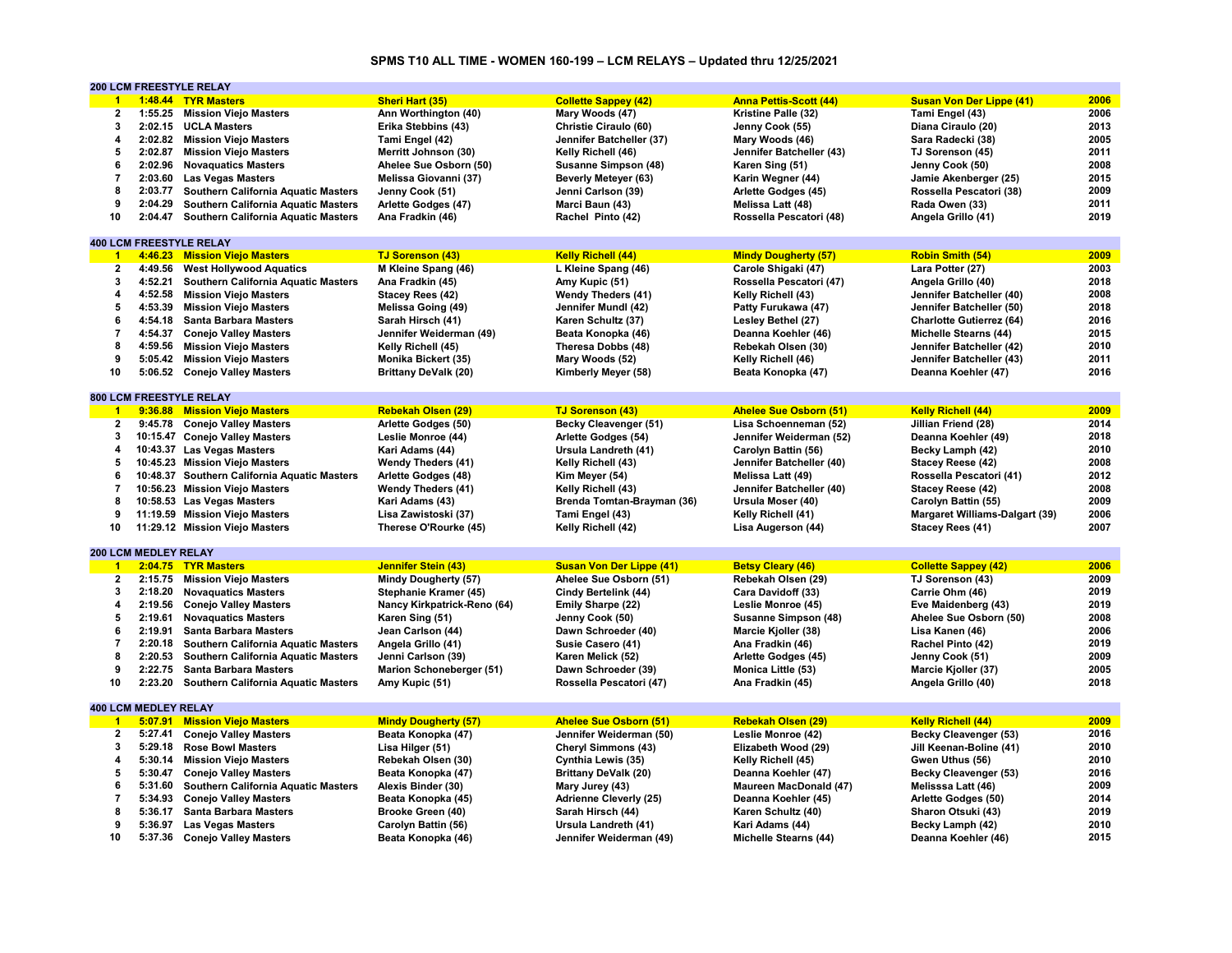# **SPMS T10 ALL TIME - WOMEN 200-239 – LCM RELAYS – Updated thru 12/25/2021**

|                          |                             | <b>200 LCM FREESTYLE RELAY</b> |                                   |                                   |                              |                                 |      |
|--------------------------|-----------------------------|--------------------------------|-----------------------------------|-----------------------------------|------------------------------|---------------------------------|------|
| $\blacksquare$           |                             | 1:58.75 Novaguatics Masters    | <b>Stacey Bennett (49)</b>        | <b>Katie Osborne (56)</b>         | <b>Terri MacDougall (55)</b> | <b>Cindy Bertelink (44)</b>     | 2019 |
| $\overline{\mathbf{2}}$  | 1:59.78                     | <b>Conejo Valley Masters</b>   | Becky Cleavenger (56)             | Eve Maidenberg (43)               | Arlette Godges (55)          | Jill Gellatly (52)              | 2019 |
| 3                        |                             | 2:02.20 Conejo Valley Masters  | Arlette Godges (54)               | Beata Konopka (49)                | Jill Gellatly (51)           | Becky Cleavenger (55)           | 2018 |
| 4                        | 2:02.59                     | <b>Mission Viejo Masters</b>   | Melissa Going (50)                | Jennifer Batcheller (51)          | <b>Sherry Flanery (55)</b>   | Jane Hoag (53)                  | 2019 |
| 5                        |                             | 2:03.53 Conejo Valley Masters  | Arlette Godges (52)               | Deanna Koehler (47)               | Jennifer Weiderman (50)      | <b>Becky Cleavenger (53)</b>    | 2016 |
| 6                        | 2:03.65                     | <b>Conejo Valley Masters</b>   | Arlette Godges (53)               | Beata Konopka (48)                | Cynthia Zutter (52)          | <b>Becky Cleavenger (54)</b>    | 2017 |
| $\overline{7}$           | 2:06.48                     | <b>Conejo Valley Masters</b>   | Becky Cleavenger (52)             | Jennifer Weiderman (49)           | Nancy Kirkpatrick-Reno (60)  | Lisa Schoenneman (53)           | 2015 |
| 8                        |                             | 2:06.74 Novaguatics Masters    | Chantal Lauzon (40)               | Phyllis Alvarez (54)              | Katie Osborne (50)           | Sue Neal (58)                   | 2013 |
| 9                        | 2:10.88                     | <b>Rose Bowl Masters</b>       | <b>Kayley Vernallis (53)</b>      | Susan Gold (53)                   | Cheryl Simmons (46)          | Lisa Hilger (54)                | 2013 |
| 10                       |                             | 2:12.92 Santa Barbara Masters  | Shannon Sullivan (52)             | Monica Little (54)                | Jean Carlson (44)            | Marion Schoneberger (52)        | 2006 |
|                          |                             |                                |                                   |                                   |                              |                                 |      |
|                          |                             | <b>400 LCM FREESTYLE RELAY</b> |                                   |                                   |                              |                                 |      |
|                          |                             | 1 4:26.53 UCLA Masters         |                                   | <b>Christie Ciraulo (61)</b>      |                              | <b>Laurie Dodd (42)</b>         | 2014 |
| $\overline{2}$           |                             |                                | <b>Erika Stebbins (44)</b>        |                                   | <b>Veronica Hibben (58)</b>  |                                 | 2019 |
|                          |                             | 4:26.89 Conejo Valley Masters  | Leslie Daland-James (50)          | Jill Gellatly (52)                | Eve Maidenberg (43)          | <b>Becky Cleavenger (56)</b>    |      |
| 3                        |                             | 4:31.37 Conejo Valley Masters  | Arlette Godges (54)               | Becky Cleavenger (55)             | Beata Konopka (49)           | Jill Gellatly (51)              | 2018 |
| 4                        |                             | 4:38.08 Conejo Valley Masters  | Arlette Godges (53)               | Jennifer Weiderman (51)           | Beata Konopka (48)           | <b>Becky Cleavenger (54)</b>    | 2017 |
| 5                        |                             | 4:40.99 Conejo Valley Masters  | Lisa Schoenneman (54)             | Jennifer Weiderman (50)           | Deanna Koehler (47)          | Becky Cleavenger (53)           | 2016 |
| 6                        | 5:12.30                     | <b>Mission Viejo Masters</b>   | Kelly Richell (46)                | <b>Beverly Montrella (65)</b>     | Trisha Commons (47)          | TJ Sorenson (45)                | 2011 |
| $\overline{7}$           | 5:12.56                     | <b>Novaquatics Masters</b>     | Katie Osborne (51)                | <b>Sherry Wendzel Brooks (54)</b> | Colleen Yanco (55)           | Kris Assel (52)                 | 2014 |
| 8                        | 5:32.62                     | <b>Mission Viejo Masters</b>   | Gwen Uthus (53)                   | Alison Mitchell (53)              | Joanne Corrao (55)           | Lisa Augerson (44)              | 2007 |
| 9                        |                             | 5:36.00 Novaguatics Masters    | Heidi Kaspers (44)                | Dionne Caldwell (79)              | Julia Juliusson (46)         | Colleen Yanco (52)              | 2011 |
| $10*$                    | 5:44.83                     | <b>Golden Road Aquatics</b>    | <b>Hillary Thomas (36)</b>        | Wendy Scherwat Ducourneau (68)    | Heidi Sheaks (49)            | Carolyn Zderko (51)             | 2018 |
| $10*$                    | 5:44.83                     | <b>Mission Viejo Masters</b>   | Tami Engel (41)                   | Gwen Uthus (50)                   | Merci Jensen (53)            | Bonnie Kotzbach (60)            | 2004 |
|                          |                             |                                |                                   |                                   |                              |                                 |      |
|                          |                             | <b>800 LCM FREESTYLE RELAY</b> |                                   |                                   |                              |                                 |      |
| $\overline{1}$           |                             | 9:34.53 Conejo Valley Masters  | <b>Jill Gellatly (52)</b>         | <b>Becky Cleavenger (56)</b>      | <b>Eve Maidenberg (43)</b>   | <b>Leslie Daland-James (50)</b> | 2019 |
| $\mathbf{2}$             |                             | 9:37.01 UCLA Masters           | Erika Stebbins (44)               | Christie Ciraulo (61)             | Veronica Hibben (58)         | Laurie Dodd (42)                | 2014 |
| 3                        |                             | 10:01.01 UCLA Masters          | Veronica Hibben (57)              | Christie Ciraulo (60)             | Jenny Cook (55)              | Erika Stebbins (43)             | 2013 |
| 4                        |                             | 10:18.47 Conejo Valley Masters | Arlette Godges (52)               | Deanna Koehler (47)               | Jennifer Weiderman (50)      | <b>Becky Cleavenger (53)</b>    | 2016 |
| 5                        |                             | 10:19.80 Conejo Valley Masters | Arlette Godges (53)               | Jennifer Weiderman (51)           | Deanna Koehler (48)          | Becky Cleavenger (54)           | 2017 |
| 6                        |                             | 11:09.13 Mission Viejo Masters | Gwen Uthus (64)                   | Julie Malley (51)                 | Karen Vorwerk (48)           | Patty Furukawa (47)             | 2018 |
| $\overline{\mathbf{7}}$  |                             | 11:48.02 Mission Viejo Masters | Kelly Richell (48)                | Alison Mitchell (59)              | Kim Burton (51)              | T Sorenson (47)                 | 2013 |
| 8                        |                             | 12:02.03 Mission Viejo Masters | Alison Mitchell (57)              | Gwen Uthus (57)                   | Kelly Richell (46)           | Kim Burton (49)                 | 2011 |
| 9                        |                             | 12:06.55 Novaguatics Masters   | <b>Sherry Wendzel Brooks (52)</b> | Phyllis Alvarez (53)              | Robin Smith (57)             | Jill Rendl (45)                 | 2012 |
| 10                       |                             |                                |                                   |                                   |                              |                                 | 2011 |
|                          |                             | 12:37.50 Mission Viejo Masters | Gwen Uthus (57)                   | Patty George (49)                 | Karin Kalk (48)              | Kim Burton (49)                 |      |
|                          | 200 LCM MEDLEY RELAY        |                                |                                   |                                   |                              |                                 |      |
|                          |                             |                                |                                   |                                   |                              |                                 | 2019 |
| $\overline{1}$           |                             | 2:19.75 Conejo Valley Masters  | Beata Konopka (50)                | Jennifer Weiderman (53)           | <b>Arlette Godges (55)</b>   | <b>Becky Cleavenger (56)</b>    |      |
| $\overline{2}$           | 2:20.18                     | <b>Conejo Valley Masters</b>   | Nancy Kirkpatrick-Reno (60)       | Jennifer Weiderman (49)           | Lisa Schoenneman (53)        | Becky Cleavenger (52)           | 2015 |
| 3                        |                             | 2:20.25 Conejo Valley Masters  | Cynthia Zutter (51)               | Jennifer Weiderman (50)           | Arlette Godges (52)          | <b>Becky Cleavenger (53)</b>    | 2016 |
| 4                        |                             | 2:20.48 Novaquatics Masters    | Colleen Yanco (54)                | Amy Collins (42)                  | Katie Osborne (50)           | Sue Neal (58)                   | 2013 |
| 5                        |                             | 2:21.27 Conejo Valley Masters  | Nancy Kirkpatrick-Reno (63)       | Jennifer Weiderman (52)           | Arlette Godges (54)          | Becky Cleavenger (55)           | 2018 |
| 6                        | 2:22.34                     | <b>Novaquatics Masters</b>     | Michele Merritt (50)              | Jill Rendl (52)                   | <b>Stacey Bennett (49)</b>   | Ming Robinson (56)              | 2019 |
| $\overline{\phantom{a}}$ | 2:22.59                     | <b>Conejo Valley Masters</b>   | Beata Konopka (48)                | Jennifer Weiderman (51)           | Arlette Godges (53)          | <b>Becky Cleavenger (54)</b>    | 2017 |
| 8                        | 2:24.36                     | <b>Mission Viejo Masters</b>   | Jane Hoag (53)                    | Melissa Going (50)                | Lisa Zawistoski (50)         | Jennifer Batcheller (51)        | 2019 |
| 9                        | 2:26.83                     | <b>Conejo Valley Masters</b>   | Nancy Kirkpatrick-Reno (59)       | Lisa Schoenneman (52)             | Arlette Godges (50)          | Becky Cleavenger (51)           | 2014 |
| 10                       | 2:31.83                     | <b>Conejo Valley Masters</b>   | Nancy Kirkpatrick-Reno(610        | Deanna Koehler (47)               | Leslie Monroe (42)           | Kimberly Meyer (58)             | 2016 |
|                          |                             |                                |                                   |                                   |                              |                                 |      |
|                          | <b>400 LCM MEDLEY RELAY</b> |                                |                                   |                                   |                              |                                 |      |
| $\overline{1}$           |                             | 5:02.61 UCLA Masters           | <b>Erika Stebbins (43)</b>        | Jenny Cook (55)                   | <b>Christie Ciraulo (60)</b> | Veronica Hibben (57)            | 2013 |
| $\overline{2}$           | 5:12.17                     | <b>Conejo Valley Masters</b>   | Beata Konopka (49)                | Jennifer Weiderman (52)           | Arlette Godges (54)          | Becky Cleavenger (55)           | 2018 |
| 3                        |                             | 5:20.92 Conejo Valley Masters  | Beata Konopka (48)                | Jennifer Weiderman (51)           | Arlette Godges (53)          | <b>Becky Cleavenger (54)</b>    | 2017 |
| 4                        | 6:17.55                     | <b>West Hollywood Aquatics</b> | Jan Levinrad (55)                 | Jessica Seaton (49)               | M Kleine Spang (46)          | Mary Church (52)                | 2003 |
| 5                        |                             | 6:22.10 Las Vegas Masters      | Dara Goldsmith (50)               | Joanne Saul-Zachau (58)           | Robin Barry (49)             | Michelle Ashworth (53)          | 2016 |
| 6                        | 6:29.27                     | <b>Mission Viejo Masters</b>   | Kelly Richell (45)                | Theresa Dobbs (48)                | Robin Smith (55)             | Gwen Uthus (56)                 | 2010 |
| $\overline{\phantom{a}}$ | 6:34.85                     | <b>Mission Viejo Masters</b>   | Robin Sickles (50)                | Gillian Doxzon (56)               | Alison Mitchell (55)         | Ahelee Sue Osborn (51)          | 2009 |
| 8                        | 6:39.54                     | <b>Golden Road Aquatics</b>    | Wendy Scherwat Ducourneau (68)    | Heidi Sheaks (49)                 | <b>Hillary Thomas (36)</b>   | Carolyn Zderko (51)             | 2018 |
| 9                        | 6:40.21                     | <b>Mission Viejo Masters</b>   | Jeanne McCleave (53)              | Gwen Uthus (53)                   | Alison Mitchell (53)         | Joanne Corrao (55)              | 2007 |
| 10                       |                             | 6:47.38 Novaguatics Masters    | <b>Sherry Wendzel Brooks (54)</b> | Robin Smith (59)                  | Colleen Yanco (55)           | Kris Assel (52)                 | 2014 |
|                          |                             |                                |                                   |                                   |                              |                                 |      |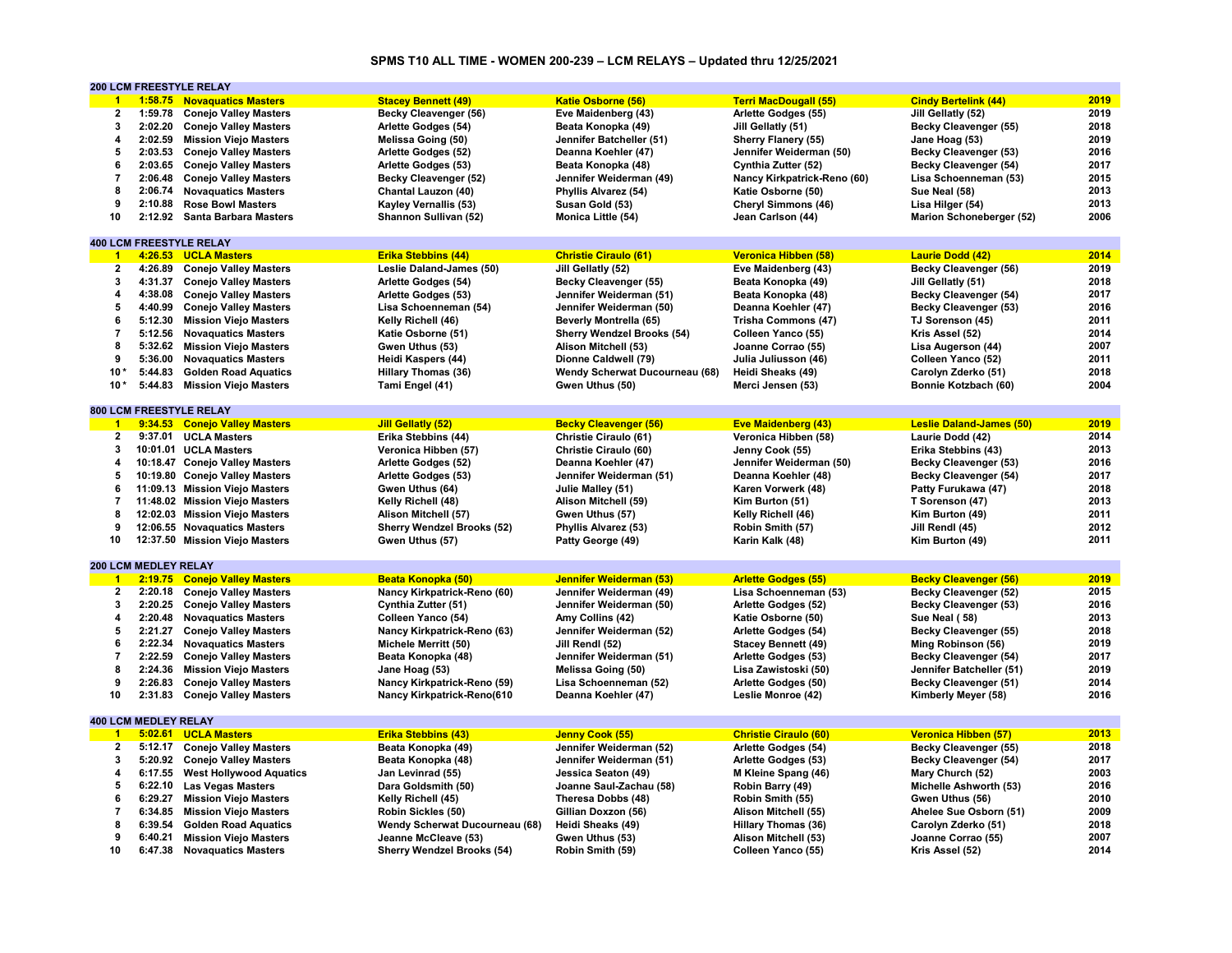# **SPMS T10 ALL TIME - WOMEN 240-279 – LCM RELAYS – Updated thru 12/25/2021**

|                         |                             | <b>200 LCM FREESTYLE RELAY</b>                             |                                   |                                   |                                   |                                             |              |
|-------------------------|-----------------------------|------------------------------------------------------------|-----------------------------------|-----------------------------------|-----------------------------------|---------------------------------------------|--------------|
| $\blacktriangleleft$    |                             | 2:11.47 UCLA Masters                                       | Evie Lynch (67)                   | Olivia Karlin (55)                | <b>Christie Ciraulo (66)</b>      | <b>Heather Shannon (58)</b>                 | 2019         |
| $\overline{\mathbf{2}}$ | 2:20.63                     | <b>Novaguatics Masters</b>                                 | Pamela Ogden (62)                 | Veronica Hibben (63)              | Lisa Cannon (61)                  | Julia Juliusson (54)                        | 2019         |
| 3                       | 2:21.57                     | <b>Mission Viejo Masters</b>                               | <b>Bonnie Spivey (55)</b>         | Jeanne McCleave (59)              | <b>Beverly Montrella (67)</b>     | Alison Mitchell (59)                        | 2013         |
| 4                       |                             | 2:25.75 Conejo Valley Masters                              | Beata Konopka (50)                | Niki Stokols (62)                 | Diane Smith (74)                  | Nancy Kirkpatrick-Reno (64)                 | 2019         |
| 5                       |                             | 2:28.16 Mission Viejo Masters                              | Diana Dolan LaMar (62)            | Gwen Uthus (65)                   | Jeanne McCleave (65)              | Carol Wilson (62)                           | 2019         |
| 6                       | 2:29.28                     | <b>Mission Viejo Masters</b>                               | <b>Beverly Montrella (69)</b>     | Gwen Uthus (61)                   | Jeanne McCleave (61)              | Kelly Richell (50)                          | 2015         |
| $\overline{7}$          |                             | 2:33.02 Mission Viejo Masters                              | Beverly Montrella (70)            | Gwen Uthus (62)                   | <b>Sherry Wendzel Brooks (56)</b> | Gwynne Steidle (54)                         | 2016         |
| 8                       | 2:34.80                     | <b>Mission Viejo Masters</b>                               | <b>Beverly Montrella (70)</b>     | Gwen Uthus (62)                   | Jeanne McCleave (62)              | <b>Sherry Wendzel Brooks (56)</b>           | 2016         |
| 9                       | 2:36.58                     | <b>Mission Viejo Masters</b>                               | <b>Beverly Montrella (68)</b>     | Kim Burton (52)                   | Jeanne McCleave (60)              | Gwen Uthus (60)                             | 2014         |
| 10                      |                             | 2:41.86 Mission Viejo Masters                              | <b>Beverly Montrella (69)</b>     | Jeanne McCleave (61)              | Gwen Uthus (61)                   | Kim Burton (53)                             | 2015         |
|                         |                             |                                                            |                                   |                                   |                                   |                                             |              |
|                         |                             | <b>400 LCM FREESTYLE RELAY</b>                             |                                   |                                   |                                   |                                             |              |
| $\blacksquare$          |                             | 5:27.21 Mission Viejo Masters                              | <b>Gwen Uthus (54)</b>            | <b>Alison Mitchell (54)</b>       | <b>Robin Sickles (49)</b>         | <b>Maurine Kornfeld (87)</b>                | 2008         |
| $\overline{2}$          | 5:38.79                     | <b>Conejo Valley Masters</b>                               | Deanna Koehler (48)               | Nancy Kirkpatrick-Reno (62)       | Niki Stokols (60)                 | Diane Smith (72)                            | 2017         |
| 3                       | 5:40.44                     | <b>Mission Viejo Masters</b>                               | Beverly Montrella (69)            | Gwen Uthus (61)                   | Jeanne McCleave (61)              | Kelly Richell (50)                          | 2015         |
| 4                       |                             | 6:00.75 Mission Viejo Masters                              | Gwen Uthus (62)                   | Beverly Montrella (70)            | <b>Sherry Wendzel Brooks (56)</b> | Jeanne McCleave (62)                        | 2016         |
| 5                       | 6:01.51                     | <b>Mission Viejo Masters</b>                               | <b>Beverly Montrella (63)</b>     | Gillian Doxzon (56)               | Jeanne Little (72)                | Gwen Uthus (55)                             | 2009         |
| 6                       |                             | 6:03.27 Mission Viejo Masters                              | <b>Beverly Montrella (68)</b>     | Gwen Uthus (60)                   | Jeanne McCleave (60)              | Kim Burton (52)                             | 2014         |
| $\overline{7}$          | 6:08.89                     | <b>Mission Viejo Masters</b>                               | Beverly Montrella (73)            | Jeanne McCleave (65)              | Gwen Uthus (65)                   | <b>Sherry Wendzel Brooks (59)</b>           | 2019         |
| 8                       |                             |                                                            |                                   |                                   |                                   |                                             | 2015         |
|                         | 6:18.05                     | <b>Mission Viejo Masters</b>                               | Kim Burton (53)                   | Jeanne McCleave (61)              | Gwen Uthus (61)                   | <b>Beverly Montrella (69)</b>               |              |
| 9<br>10                 |                             | 6:28.46 Mission Viejo Masters<br>6:31.82 Rose Bowl Masters | <b>Sherry Wendzel Brooks (61)</b> | Barbara Moore Barnett (61)        | <b>Margaret Stuart (63)</b>       | Gwen Uthus (67)                             | 2021<br>2016 |
|                         |                             |                                                            | <b>Maurine Kornfeld (95)</b>      | Cheryl Simmons (49)               | Suzanne Hughes (50)               | Kim O'Grady (55)                            |              |
|                         |                             | 800 LCM FREESTYLE RELAY                                    |                                   |                                   |                                   |                                             |              |
| $\blacksquare$          |                             | 12:24.98 Mission Viejo Masters                             | <b>Beverly Montrella (69)</b>     | <b>Kelly Richell (50)</b>         | <b>Jeanne McCleave (61)</b>       | <b>Gwen Uthus (61)</b>                      | 2015         |
| $\overline{2}$          |                             | 12:32.61 Mission Viejo Masters                             | Beverly Montrella (70)            | Gwen Uthus (62)                   | <b>Sherry Wendzel Brooks (56)</b> |                                             | 2016         |
|                         |                             | 12:58.26 Mission Viejo Masters                             | Jeanne McCleave (65)              |                                   |                                   | Gwynne Steidle (54)<br>Lisa Zawistoski (50) | 2019         |
| 3                       |                             |                                                            |                                   | <b>Beverly Montrella (73)</b>     | Gwen Uthus (65)                   |                                             |              |
| 4                       |                             | 13:14.97 Mission Viejo Masters                             | <b>Beverly Montrella (68)</b>     | Kim Burton (52)                   | Jeanne McCleave (60)              | Gwen Uthus (60)                             | 2014         |
| 5                       |                             | 13:31.18 Mission Viejo Masters                             | Jeanne Little (72)                | Gillian Doxzon (56)               | <b>Beverly Montrella (63)</b>     | Gwen Uthus (55)                             | 2009         |
| 6                       |                             | 13:33.51 Novaguatics Masters                               | Cori McConkle (57)                | Dionne Caldwell (79)              | Robin Smith (56)                  | Kim Thornton (59)                           | 2011         |
| 7                       |                             | 14:23.02 Mission Vlejo Masters                             | <b>Sherry Wendzel Brooks (61)</b> | Barbara Moore Barnett (61)        | <b>Margaret Stuart (63)</b>       | Pamela Williams (65)                        | 2021         |
| 8                       |                             | 14:38.17 Mission Viejo Masters                             | Gwen Uthus (54)                   | Alison Mitchell (54)              | Robin Sickles (490                | <b>Maurine Kornfeld (87)</b>                | 2008         |
| 9                       |                             | 14:52.65 Mission Viejo Masters                             | <b>Maurine Kornfeld (93)</b>      | Kim Burton (52)                   | Tami Barrera (42)                 | Gwen Uthus (60)                             | 2014         |
| 10                      |                             | 14:56.23 Mission Viejo Masters                             | <b>Beverly Montrella (67)</b>     | Monika Bickert (37)               | Eileen Span (48)                  | <b>Maurine Kornfeld (92)</b>                | 2013         |
|                         |                             |                                                            |                                   |                                   |                                   |                                             |              |
|                         | 200 LCM MEDLEY RELAY        |                                                            |                                   |                                   |                                   |                                             |              |
| $\blacktriangleleft$    |                             | 2:23.54 Novaguatics Masters                                | <b>Katie Osborne (56)</b>         | <b>Terri MacDouall (55)</b>       | <b>Veronica Hibben (63)</b>       | <b>Debbie Bradbury (68)</b>                 | 2019         |
| $\overline{2}$          | 2:27.07                     | <b>UCLA Masters</b>                                        | Evie Lynch (67)                   | Mary Jurey (53)                   | Christie Ciraulo (66)             | Heather Shannon (58)                        | 2019         |
| 3                       | 2:40.70                     | <b>West Hollywood Aquatics</b>                             | Carole Shigaki (58)               | Jessica Seaton (60)               | Andra Jaunzeme (60)               | Jan Levinrad (66)                           | 2013         |
| 4                       | 2:59.86                     | <b>Mission Viejo Masters</b>                               | <b>Beverly Montrella (69)</b>     | Gwen Uthus (61)                   | Jeanne McCleave (61)              | Kelly Richell (50)                          | 2015         |
| 5                       |                             | 3:05.74 Novaquatics Masters                                | Pamela Ogden (62)                 | Patricia Naruse 961)              | Lisa Cannon (61)                  | Deborah Paquin (60)                         | 2019         |
| 6                       | 3:11.02                     | <b>Mission Viejo Masters</b>                               | Deanna Peterson (59)              | Alenz Zikova (54)                 | Pamela Williams (65)              | Gwen Uthus (57)                             | 2021         |
| 7                       | 3:11.63                     | <b>Mission Viejo Masters</b>                               | Kim Burton (52)                   | Gwen Uthus (60)                   | Jeanne McCleave (60)              | <b>Beverly Montrella (68)</b>               | 2014         |
| 8                       | 3:12.54                     | <b>Mission Viejo Masters</b>                               | Alison Mitchell (59)              | Gwen Uthus (59)                   | Yolanda Osborne (59)              | Carol Hayden (63)                           | 2013         |
| 9                       | 3:13.78                     | <b>Novaquatics Masters</b>                                 | <b>Sherry Wendzel Brooks (55)</b> | Robin Smith (60)                  | Colleen Yanco (56)                | Dionne Caldwell (83)                        | 2015         |
| 10                      | 3:15.58                     | <b>Mission Viejo Masters</b>                               | Kim Burton (53)                   | Gwen Uthus (61)                   | Jeanne McCleave (61)              | <b>Beverly Montrella (69)</b>               | 2015         |
|                         |                             |                                                            |                                   |                                   |                                   |                                             |              |
|                         | <b>400 LCM MEDLEY RELAY</b> |                                                            |                                   |                                   |                                   |                                             |              |
| $\blacktriangleleft$    | 6:35.37                     | <b>Mission Viejo Masters</b>                               | <b>Beverly Montrella (73)</b>     | <b>Jeanne McCleave (65)</b>       | Lisa Zawistoski (50)              | <b>Gwen Uthus (65)</b>                      | 2019         |
| 2                       | 6:55.29                     | <b>Mission Viejo Masters</b>                               | <b>Beverly Montrella (70)</b>     | <b>Sherry Wendzel Brooks (56)</b> | Gwynne Steidle (54)               | Gwen Uthus (62)                             | 2016         |
| 3                       |                             | 7:00.18 Novaguatics Masters                                | Colleen Yanco (52)                | Robin Smith (56)                  | Kim Thornton (59)                 | Dionne Caldwell (79)                        | 2011         |
| 4                       | 8:03.68                     | <b>Rose Bowl Masters</b>                                   | <b>Maurine Kornfeld (95)</b>      | Kristin Bennett (59)              | Heidi Khalil (45)                 | Suzanne Hughes (50)                         | 2016         |
| 5                       | 8:05.85                     | <b>Mission Viejo Masters</b>                               | <b>Beverly Montrella (63)</b>     | Gwen Uthus (55)                   | Jeanne Little (72)                | Kathleen Love (59)                          | 2009         |
| 6                       | 8:15.68                     | <b>West Hollywood Aquatics</b>                             | Jan Levinrad (63)                 | Mary Church (60)                  | Jessica Seaton (57)               | Carmen Berger (65)                          | 2010         |
| $\overline{7}$          | 9:47.24                     | <b>Rose Bowl Masters</b>                                   | <b>Maurine Kornfeld (100)</b>     | Stephanie Egger (25)              | Kristin Bennett (64)              | Lynda Leopold (73)                          | 2021         |
| 8                       |                             |                                                            |                                   |                                   |                                   |                                             |              |
| 9                       |                             |                                                            |                                   |                                   |                                   |                                             |              |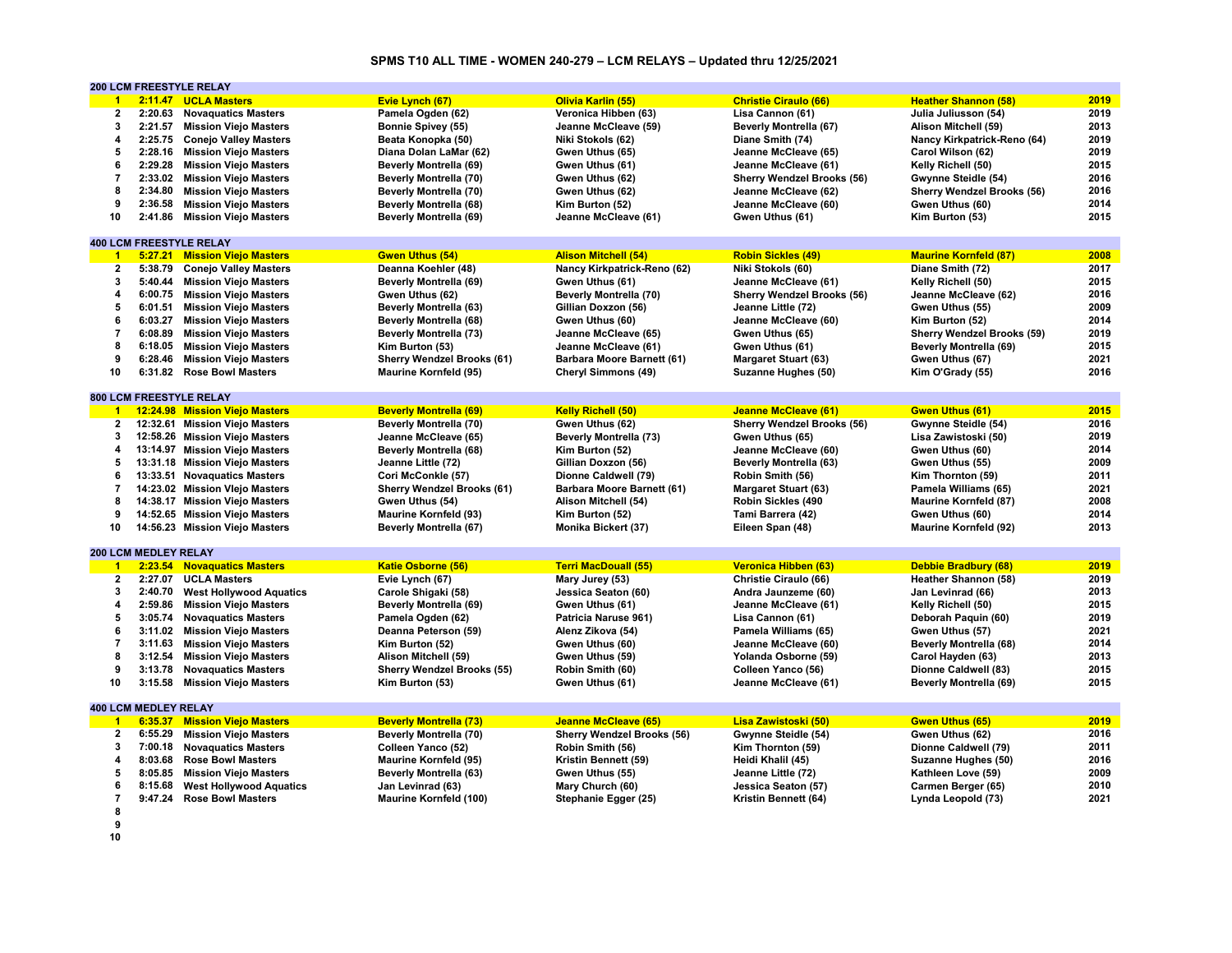# **SPMS T10 ALL TIME - WOMEN 280-319 – LCM RELAYS – Updated thru 12/25/2021**

|              |                             | <b>200 LCM FREESTYLE RELAY</b>    |                               |                               |                               |                              |      |
|--------------|-----------------------------|-----------------------------------|-------------------------------|-------------------------------|-------------------------------|------------------------------|------|
|              |                             | 2:33.15 Mission Viejo Masters     | <b>Jan Levinrad (74)</b>      | <b>Beverly Montrella (75)</b> | Jeanne Mc Cleave (67)         | Diana Dolan LaMar (64)       | 2021 |
| 2            | 2:51.67                     | <b>Mission Viejo Masters</b>      | Jeanne Little (76)            | Margrit Graef (82)            | Gwen Uthus (59)               | Carol Hayden (63)            | 2013 |
| 3            | 2:54.18                     | <b>Mission Viejo Masters</b>      | Beverly Montrella (62)        | <b>Mindy Dougherty (56)</b>   | <b>Margrit Graef (77)</b>     | <b>Maurine Kornfeld (87)</b> | 2008 |
|              | 3:18.18                     | <b>Mission Viejo Masters</b>      | Margrit Graef (79)            | <b>Maurine Kornfeld (89)</b>  | Jeanne Little (73)            | Jeanne McCleave (56)         | 2010 |
|              | 3:18.67                     | <b>Rose Bowl Masters</b>          | <b>Maurine Kornfeld (96)</b>  | Kristin Bennett (60)          | Sarah Osborne (55)            | Ellen Shockro (75)           | 2017 |
|              | 3:19.06                     | <b>Mission Viejo Masters</b>      | Beverly Montrella (65)        | Margrit Graef (80)            | <b>Maurine Kornfeld (90)</b>  | Trisha Commons (47)          | 2011 |
|              | 3:19.26                     | <b>Mission Viejo Masters</b>      | Jeanne Little (75)            | Alison Mitchell (58)          | <b>Maurine Kornfeld (91)</b>  | <b>Margrit Graef (81)</b>    | 2012 |
| 8            | 3:20.11                     | <b>Mission Viejo Masters</b>      | Beverly Montrella (73)        | Jan Toohey (75)               | Kathleen Love (69)            | Gwen Uthus (65)              | 2019 |
| 9            | 3:22.70                     | <b>Ojai-Santa Barbara Masters</b> | Ruth Baar (75)                | Grace Altus (74)              | Malchia Olshan (67)           | Gay Collins (68)             | 1998 |
| 10           | 3:23.10                     | <b>Ojai-Santa Barbara Masters</b> | Ruth Baar (78)                | Grace Altus (76)              | Ruth Farnham (70)             | Malchia Olshan (69)          | 2000 |
|              |                             | <b>400 LCM FREESTYLE RELAY</b>    |                               |                               |                               |                              |      |
| 1            |                             | 6:45.97 Mission Viejo Masters     | <b>Beverly Montrella (67)</b> | T Sorenson (47)               | Jeanne Little (76)            | <b>Maurine Kornfeld (92)</b> | 2013 |
| $\mathbf{2}$ | 7:00.10                     | <b>Mission Viejo Masters</b>      | Beverly Montrella (64)        | Jeanne Little (73)            | <b>Maurine Kornfeld (89)</b>  | Jeanne McCleave (56)         | 2010 |
| з            | 7:03.84                     | <b>Mission Viejo Masters</b>      | Joanne Corrao (56)            | Margrit Graef (77)            | <b>Beverly Montrella (62)</b> | <b>Maurine Kornfeld (87)</b> | 2008 |
|              | 7:27.32                     | Ojai-Santa Barbara Masters        | Grace Altus (75)              | Ruth Baar (78)                | Ruth Farnham (70)             | Malchia Olshan (65)          | 2000 |
|              | 7:30.32                     | <b>Mission Viejo Masters</b>      | Jeanne Little (73)            | Margrit Graef (79)            | <b>Maurine Kornfeld (89)</b>  | Jeanne McCleave (56)         | 2010 |
|              | 9:11.14                     | <b>Rose Bowl Masters</b>          | <b>Maurine Kornfeld 9100)</b> | Lynda Leopold (73)            | Kristin Bennett (64)          | Clea Jones (60)              | 2021 |
|              | 9:13.27                     | Ojai-Santa Barbara Masters        | Jennie Taylor (82)            | Grace Altus (75)              | Ruth Farnham (69)             | Ruth Baar (77)               | 1999 |
|              |                             |                                   |                               |                               |                               |                              |      |
|              |                             |                                   |                               |                               |                               |                              |      |
| 10           |                             |                                   |                               |                               |                               |                              |      |
|              |                             | <b>800 LCM FREESTYLE RELAY</b>    |                               |                               |                               |                              |      |
| 1.           |                             | 12:40.22 Mission Viejo Masters    | <b>Beverly Montrella (75)</b> | <b>Jan Levinrad (74)</b>      | <b>Gwen Uthus (67)</b>        | Diana Dolan LaMar (64)       | 2021 |
| $\mathbf{2}$ |                             | 15:00.10 Mission Viejo Masters    | <b>Beverly Montrella (64)</b> | Jeanne Little (73)            | <b>Maurine Kornfeld (89)</b>  | Jeanne McCleave (56)         | 2010 |
| з            |                             | 15:30.45 Mission Viejo Masters    | <b>Beverly Montrella (62)</b> | Joanne Corrao (56)            | Margrit Graef (77)            | <b>Maurine Kornfeld (87)</b> | 2008 |
|              |                             |                                   |                               |                               |                               |                              |      |
|              |                             |                                   |                               |                               |                               |                              |      |
|              |                             |                                   |                               |                               |                               |                              |      |
|              |                             |                                   |                               |                               |                               |                              |      |
|              |                             |                                   |                               |                               |                               |                              |      |
|              |                             |                                   |                               |                               |                               |                              |      |
| 10           |                             |                                   |                               |                               |                               |                              |      |
|              | <b>200 LCM MEDLEY RELAY</b> |                                   |                               |                               |                               |                              |      |
|              |                             | 3:02.83 Mission Viejo Masters     | <b>Beverly Montrella (75)</b> | Jeanne Mc Cleave (67)         | Diana Dolan LaMar (64)        | Jan Levinrad (74)            | 2021 |
| $\mathbf{2}$ | 3:10.84                     | <b>Mission Viejo Masters</b>      | <b>Mindy Dougherty (56)</b>   | Margrit Graef (77)            | <b>Beverly Montrella (62)</b> | <b>Maurine Kornfeld (87)</b> | 2008 |
| з            | 3:18.27                     | <b>Mission Viejo Masters</b>      | Jeanne McCleave (59)          | Margrit Graef (82)            | Jeanne Little (76)            | Beverly Montrella (67)       | 2013 |
|              |                             | 3.41.29 Miccion Vioio Mactors     | Mauring Kornfold (87)         | Margrit Graof (77)            | <b>Roverly Montrolla (62)</b> | Inanne Corrao (56)           | 2008 |

|  | 3:41.29 Mission Vieio Masters      | <b>Maurine Kornfeld (87)</b> | Margrit Graef (77)        | Beverly Montrella (62)      | Joanne Corrao (56)        | 2008 |
|--|------------------------------------|------------------------------|---------------------------|-----------------------------|---------------------------|------|
|  | 3:46.72 Rose Bowl Masters          | <b>Maurine Kornfeld (96)</b> | Kristin Bennett (60)      | Sarah Osborne (55)          | Ellen Shockro (75)        | 2017 |
|  | 3:53.13 Rose Bowl Masters          | <b>Maurine Kornfeld (98)</b> | Kristin Bennett (62)      | Mary Newcombe (64)          | Nancy Niebrugge (61)      | 2019 |
|  | 3:54.49 Ojai-Santa Barbara Masters | Gay Collins (68)             | Malchia Olshan (67)       | Grace Altus (74)            | Ruth Baar (75)            | 1998 |
|  | 3:59.31 Ojai-Santa Barbara Masters | <b>Ruth Farnham (69)</b>     | Malchia Olshan (68)       | Grace Altus (75)            | Ruth Baar (77)            | 1999 |
|  | 4:53.27 Oiai Masters               | Nancy Voyer (76)             | Mitnee Duque (73)         | Carole Borland (65)         | Jean Manninen (69)        | 2008 |
|  | 4:56.59 Mission Vieio Masters      | Robbi Woolard (65)           | <b>Margrit Graef (88)</b> | <b>Margaret Stuart (61)</b> | <b>Wendy Browner (80)</b> | 2019 |

### **400 LCM MEDLEY RELAY**

|         | 8:08.92 Mission Viejo Masters | <b>Maurine Kornfeld (89)</b> | <b>Beverly Montrella (64)</b> | Jeanne McCleave (56) | Jeanne Little (73)           | 2010 |
|---------|-------------------------------|------------------------------|-------------------------------|----------------------|------------------------------|------|
| 8:29.35 | <b>Mission Viejo Masters</b>  | Jeanne Little (73)           | <b>Margrit Graef (79)</b>     | Jeanne McCleave (56) | <b>Maurine Kornfeld (89)</b> | 2010 |
|         |                               |                              |                               |                      |                              |      |
|         |                               |                              |                               |                      |                              |      |
|         |                               |                              |                               |                      |                              |      |
|         |                               |                              |                               |                      |                              |      |

- 
- **7**

- **9**
- **10**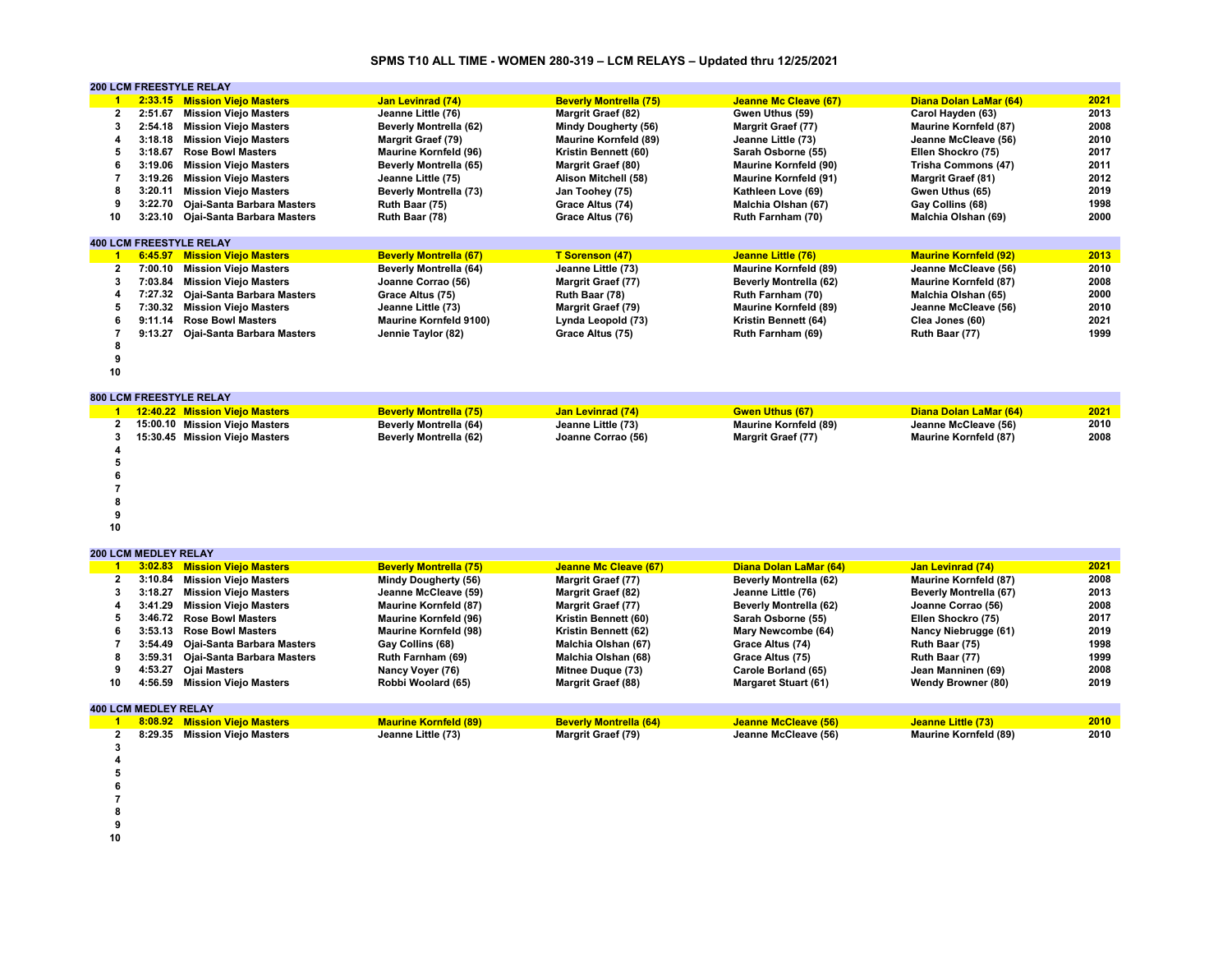# **SPMS T10 ALL TIME - WOMEN 320-359 – LCM RELAYS – Updated thru 12/25/2021**

|    | <b>200 LCM FREESTYLE RELAY</b> |
|----|--------------------------------|
|    | <b>NO RECORD</b>               |
|    |                                |
|    |                                |
|    |                                |
|    |                                |
|    |                                |
|    |                                |
|    |                                |
|    |                                |
| 10 |                                |

#### **400 LCM FREESTYLE RELAY**

| UU LUM FREEJIILE RELAI |  |  |  |  |  |
|------------------------|--|--|--|--|--|
| <b>NO RECORD</b>       |  |  |  |  |  |
|                        |  |  |  |  |  |
|                        |  |  |  |  |  |
|                        |  |  |  |  |  |
|                        |  |  |  |  |  |
|                        |  |  |  |  |  |
|                        |  |  |  |  |  |
|                        |  |  |  |  |  |
|                        |  |  |  |  |  |

|    | 800 LCM FREESTYLE RELAY |
|----|-------------------------|
|    | <b>NO RECORD</b>        |
|    |                         |
|    |                         |
|    |                         |
|    |                         |
|    |                         |
|    |                         |
|    |                         |
|    |                         |
| 10 |                         |

#### **200 LCM MEDLEY RELAY**

|    | ZUU LUW WEDLET RELAT |
|----|----------------------|
|    | <b>NO RECORD</b>     |
|    |                      |
|    |                      |
|    |                      |
|    |                      |
|    |                      |
|    |                      |
|    |                      |
|    |                      |
| 10 |                      |

### **400 LCM MEDLEY RELAY**

| <b>NO RECORD</b> |  |  |  |  |  |
|------------------|--|--|--|--|--|
|                  |  |  |  |  |  |
|                  |  |  |  |  |  |
|                  |  |  |  |  |  |
|                  |  |  |  |  |  |
|                  |  |  |  |  |  |
|                  |  |  |  |  |  |
|                  |  |  |  |  |  |
|                  |  |  |  |  |  |

- 
-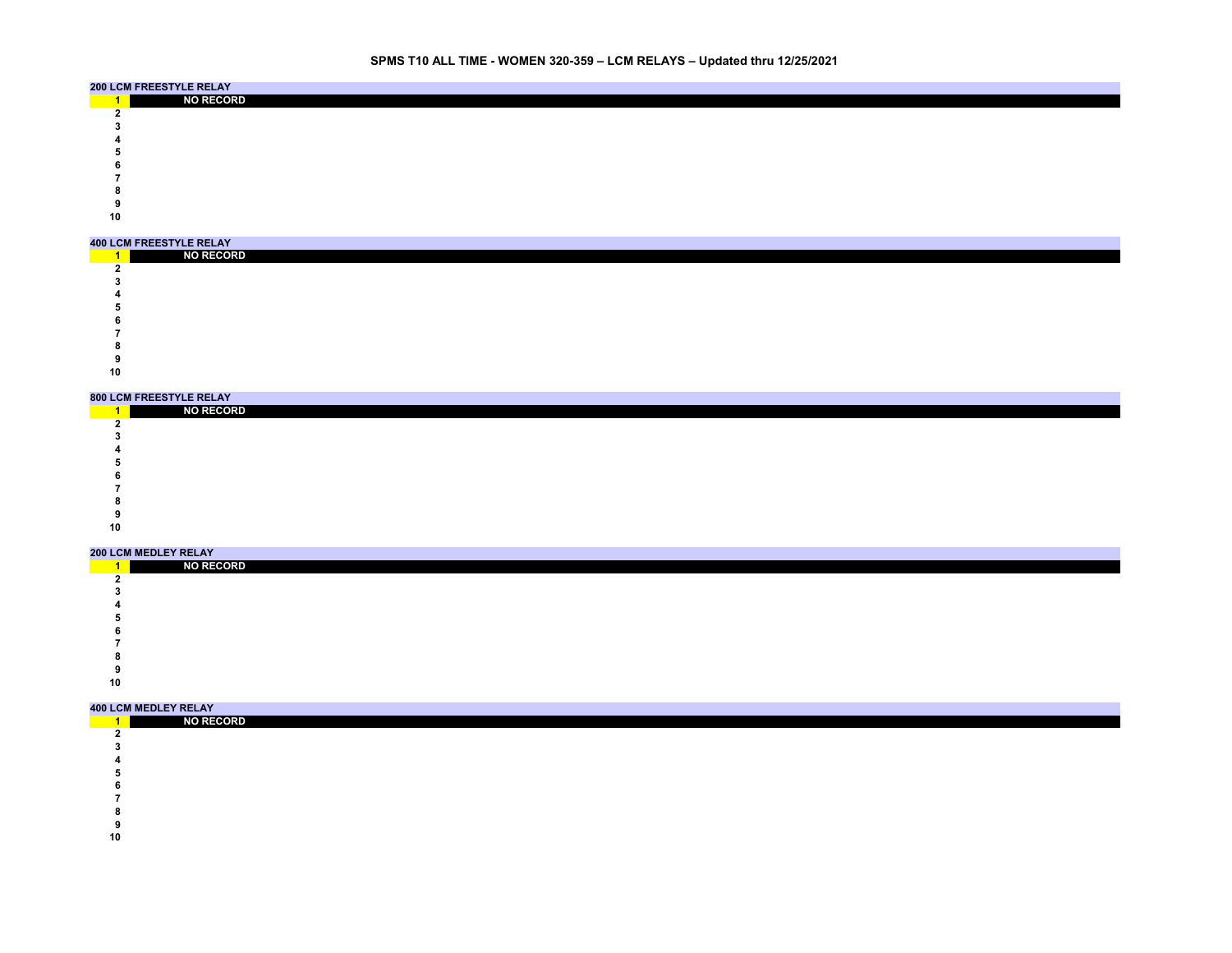# **SPMS T10 ALL TIME - WOMEN 360-399 – LCM RELAYS – Updated thru 12/25/2021**

|    | <b>200 LCM FREESTYLE RELAY</b> |
|----|--------------------------------|
|    | <b>NO RECORD</b>               |
|    |                                |
|    |                                |
|    |                                |
|    |                                |
|    |                                |
|    |                                |
|    |                                |
|    |                                |
| 10 |                                |

#### **400 LCM FREESTYLE RELAY**

| UU LUM FREEJIILE RELAI |  |  |  |  |  |
|------------------------|--|--|--|--|--|
| <b>NO RECORD</b>       |  |  |  |  |  |
|                        |  |  |  |  |  |
|                        |  |  |  |  |  |
|                        |  |  |  |  |  |
|                        |  |  |  |  |  |
|                        |  |  |  |  |  |
|                        |  |  |  |  |  |
|                        |  |  |  |  |  |
|                        |  |  |  |  |  |

|    | 800 LCM FREESTYLE RELAY |
|----|-------------------------|
|    | <b>NO RECORD</b>        |
|    |                         |
|    |                         |
|    |                         |
|    |                         |
|    |                         |
|    |                         |
|    |                         |
|    |                         |
| 10 |                         |

#### **200 LCM MEDLEY RELAY**

|    | ZUU LUW WEDLET RELAT |
|----|----------------------|
|    | <b>NO RECORD</b>     |
|    |                      |
|    |                      |
|    |                      |
|    |                      |
|    |                      |
|    |                      |
|    |                      |
|    |                      |
| 10 |                      |

### **400 LCM MEDLEY RELAY**

| <b>NO RECORD</b> |  |  |  |  |  |
|------------------|--|--|--|--|--|
|                  |  |  |  |  |  |
|                  |  |  |  |  |  |
|                  |  |  |  |  |  |
|                  |  |  |  |  |  |
|                  |  |  |  |  |  |
|                  |  |  |  |  |  |
|                  |  |  |  |  |  |
|                  |  |  |  |  |  |

- 
-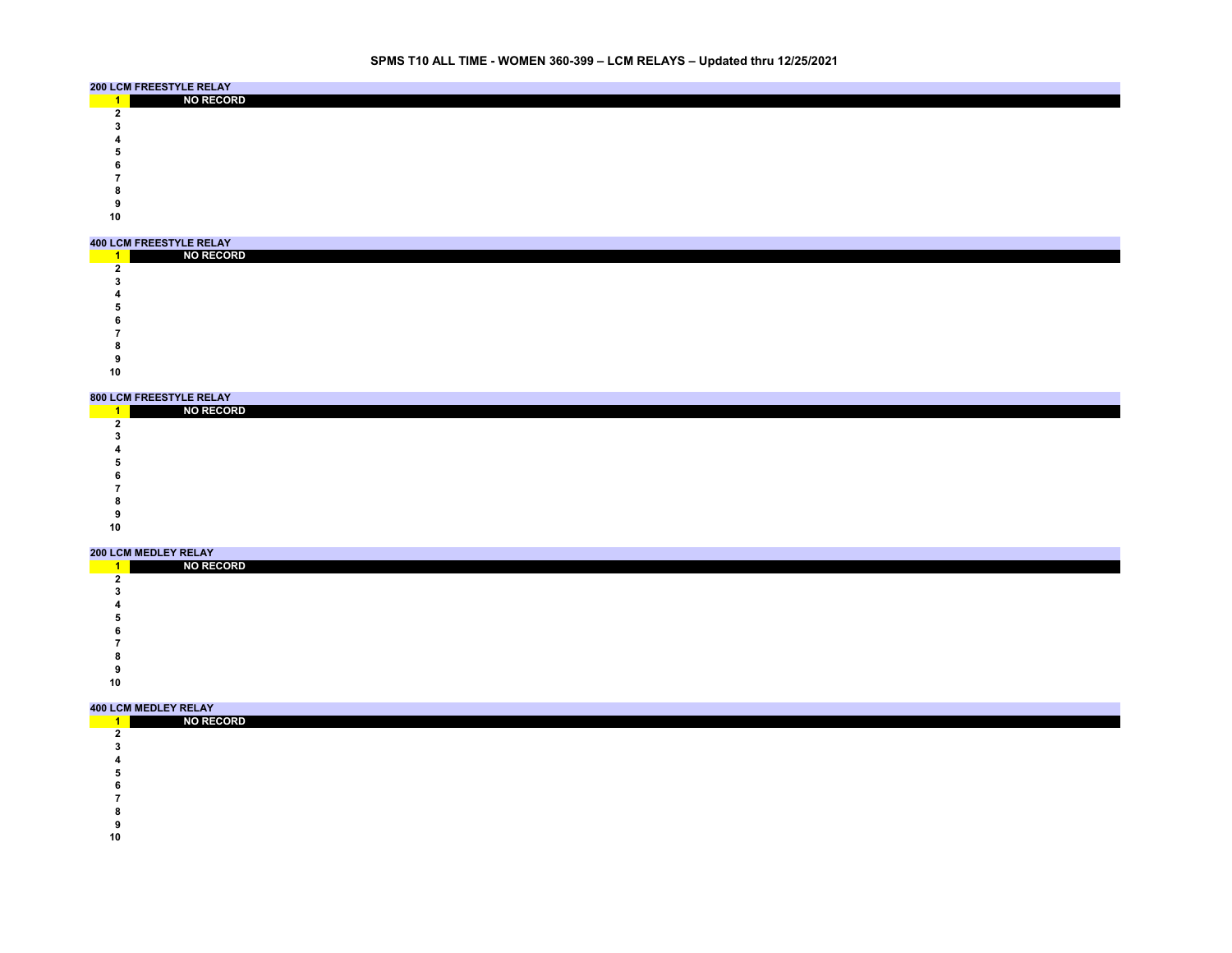# **SPMS T10 ALL TIME – MEN 72-99 – LCM RELAYS – Updated thru 12/25/2021**

|                      |                             | <b>200 LCM FREESTYLE RELAY</b>      |                              |                                  |                                |                             |      |
|----------------------|-----------------------------|-------------------------------------|------------------------------|----------------------------------|--------------------------------|-----------------------------|------|
| $\mathbf{1}$         |                             | 1:35.48 Rose Bowl Masters           | <b>Wyatt Ubellacker (29)</b> | <b>Samuel Ubellacker (21)</b>    | <b>Ralph Porrazzo (27)</b>     | David Jiminez (22)          | 2019 |
| 2                    | 1:40.33                     | <b>Novaguatics Masters</b>          | Philip Kao (28)              | Joel-Tyler Rodgers (21)          | Evan Kraus (27)                | Kevin Donnelly (22)         | 2013 |
| 3                    | 1:41.95                     | <b>UC Irvine Masters</b>            | Danny Giometti (24)          | <b>Austin Luther (23)</b>        | Nathan Rogers (23)             | Will Wollam (23)            | 2010 |
| 4                    |                             | 1:42.87 Mission Viejo Masters       | Patrick Sonsteng (21)        | <b>Brian Kespradit (21)</b>      | Jonathan Osborne (19)          | Scott Walker (20)           | 2013 |
| 5                    | 1:43.87                     | <b>Golden Road Aquatics</b>         | Alexander Aceino (25)        | <b>Fabrice Wendel (23)</b>       | Alexander Campbell (25)        | Daiki Sato (25)             | 2016 |
| 6                    | 1:45.20                     | <b>Novaquatics Masters</b>          | Keith Ryan (19)              | Anthony lacopetti (24)           | Jim Kopp (29)                  | Gregory Busse (24)          | 2003 |
| 7                    | 1:46.64                     | <b>Mission Viejo Masters</b>        | Scott Weir (24)              | Jimmy Hong (19)                  | Takumi Mitsudome (23)          | Chip Polito (30)            | 2006 |
| 8                    | 1:48.30                     | <b>UC Irvine Masters</b>            | John Wingender (24)          | Jesse Trowbridge (22)            | Garret Asay (26)               | Ethan Yotter (26)           | 2003 |
| 9                    | 1:48.63                     | <b>Rose Bowl Masters</b>            | Ralph Sanchez (22)           | Alec Alders (23)                 | Kenny Duarte (23)              | Keith Vogelgesang (30)      | 2012 |
| 10                   |                             | 1:49.53 Conejo Simi Aquatic Masters | Rob Dumouchel (28)           | Wade Federer (30)                | <b>Christopher Ramos (20)</b>  | Peter Achberger (30)        | 2009 |
|                      |                             | <b>400 LCM FREESTYLE RELAY</b>      |                              |                                  |                                |                             |      |
| $\mathbf{1}$         |                             | 3:54.72 Novaguatics Masters         | Jim Kopp (29)                | <b>Anthony lacop (24)</b>        | Keith Ryan (19)                | <b>Gregory Busse (24)</b>   | 2003 |
| $\overline{2}$       | 4:01.36                     | <b>Mission Viejo Masters</b>        | Brandon Kolarov (19)         | Chris McElroy (21)               | Daniel Roa (28)                | Martin Vanek (27)           | 2018 |
| 3                    | 4:06.99                     | <b>Santa Clarita Masters Club</b>   | Christopher Stroh (25)       | Billy Kutylo (21)                | Ralph Sanchez (22)             | Keith Vogelgesang (30)      | 2012 |
| $\overline{a}$       |                             | 5:04.54 Mission Viejo Masters       | Melinda Bolton (21)          | Monika Bickert (33)              | <b>Melissa DiGregorio (23)</b> | Kelly Wilkings (23)         | 2009 |
| 5                    |                             | 5:38.65 Long Beach Grunions         | <b>Charles Sandlin (21)</b>  | Howie Realubit (24)              | Kevin Clark (26)               | David Ramirez (38)          | 2005 |
| 6                    |                             |                                     |                              |                                  |                                |                             |      |
| 7                    |                             |                                     |                              |                                  |                                |                             |      |
| 8                    |                             |                                     |                              |                                  |                                |                             |      |
| 9                    |                             |                                     |                              |                                  |                                |                             |      |
| 10                   |                             |                                     |                              |                                  |                                |                             |      |
|                      |                             |                                     |                              |                                  |                                |                             |      |
|                      |                             | 800 LCM FREESTYLE RELAY             |                              |                                  |                                |                             |      |
| $\blacktriangleleft$ |                             | 8:12.62 Golden Road Aquatics        | <b>Alexander Aceino (25)</b> | <b>Nicholas Korth (25)</b>       | <b>Nickolas Popov (26)</b>     | <b>Fabrice Wendel (23)</b>  | 2016 |
| $\overline{2}$       |                             | 9:00.32 UC Irvine Masters           | Victor Dober (28)            | Jeffrey Benson (26)              | Ethan Yotter (25)              | Kareem Adnan (20)           | 2002 |
| 3                    | 9:33.31                     | <b>Novaguatics Masters</b>          | Anthony lacopetti (24)       | Jim Kopp (29)                    | Keith Ryan (19)                | Gregory Busse (24)          | 2003 |
| 4                    |                             | 10:10.89 Golden Road Aquatics       | Misael Acosta-Gomez (22)     | Brendan Lee (22)                 | Joshua Betts (19)              | Jordan Adajar (24)          | 2016 |
| 5                    |                             | 10:55.56 Long Beach Grunions        | Drew Giacobe (30)            | Kevin Clark (26)                 | Charles Sandlin (21)           | Enrique Ochoa (22)          | 2005 |
| 6                    |                             | 11:34.64 Mission Viejo Masters      | Kelly Wilkings (23)          | Melissa DiGregorio (23)          | Melinda Bolton (21)            | Monika Bickert (33)         | 2009 |
| 7                    |                             |                                     |                              |                                  |                                |                             |      |
| 8                    |                             |                                     |                              |                                  |                                |                             |      |
| 9                    |                             |                                     |                              |                                  |                                |                             |      |
| 10                   |                             |                                     |                              |                                  |                                |                             |      |
|                      |                             |                                     |                              |                                  |                                |                             |      |
|                      | <b>200 LCM MEDLEY RELAY</b> |                                     |                              |                                  |                                |                             |      |
| $\blacktriangleleft$ |                             | 1:52.16 Golden Road Aquatics        | Ethan Webster (18)           | <b>Alexander Havton (20)</b>     | Tony Cox (28)                  | <b>Gregory Havton (20)</b>  | 2018 |
| $\overline{2}$       | 1:55.48                     | <b>Golden Road Aquatics</b>         | Alexander Aceino (25)        | <b>Fabrice Wendel (23)</b>       | Alexander Campbell (25)        | Daiki Sato (25)             | 2016 |
| 3                    | 1:56.28                     | <b>Mission Viejo Masters</b>        | Brian Kespradit (21)         | Patrick Sonsteng (21)            | Brian Weisbecker (19)          | <b>Garrett Hubbard (22)</b> | 2013 |
| 4                    | 1:57.30                     | <b>Mission Viejo Masters</b>        | Scot Weir (24)               | Chip Polito (30)                 | Takumi Mitsudome (23)          | Jimmy Hong (19)             | 2006 |
| 5                    | 1:57.46                     | <b>Mission Viejo Masters</b>        | Martin Vanek (27)            | Daniel Peralta (22)              | Chris McElvoy (21)             | Brandon Kolarov (19)        | 2018 |
| 6                    | 1:59.95                     | <b>Mission Viejo Masters</b>        | <b>Tanner Cridland (20)</b>  | Scott Walker (20)                | Jonathan Osborne (19)          | George Schnaars (18)        | 2013 |
| $\overline{7}$       | 2:01.60                     | <b>Rose Bowl Masters</b>            | Alec Alders (24)             | Hector Jimenez (21)              | Ralph Sanchez (23)             | James Banks (28)            | 2013 |
| 8                    | 2:02.78                     | <b>Santa Clarita Masters Club</b>   | Christopher Stroh (24)       | Bryan Kitchener (19)             | <b>Mario Marshall (29)</b>     | Daniel Liebowitz (27)       | 2011 |
| 9                    | 2:02.86                     | <b>Rose Bowl Masters</b>            | David Jiminez (22)           | <b>Jamaal AmiryinClipps (22)</b> | Andrew Lum (26)                | Sean Fisher (24)            | 2019 |
| 10                   | 2:02.93                     | <b>UC Irvine Masters</b>            | Austin Luther (23)           | Will Wollam (23)                 | Danny Giometti (24)            | <b>Nathan Rogers (23)</b>   | 2010 |
|                      | <b>400 LCM MEDLEY RELAY</b> |                                     |                              |                                  |                                |                             |      |
| $\overline{1}$       |                             | 4:15.33 Mission Viejo Masters       | Logan Redondo (24)           | Daniel Peralta (22)              | Daniel Fang (19)               | <b>Brandon Kolarov (19)</b> | 2018 |
| 2                    | 4:26.18                     | <b>Mission Viejo Masters</b>        | Eric Babbitt (24)            | Ryan Larson (23)                 | Simon Harling (22)             | Jay Li (23)                 | 2011 |
| 3                    | 4:39.52                     | <b>Las Vegas Masters</b>            | Ben Erickson (26)            | Dmitry Uchitel (27)              | Devin Saez (24)                | David Battin (18)           | 2007 |
| 4                    | 4:47.15                     | Santa Clarita Masters Club          | Christopher Stroh (25)       | Billy Kutylo (21)                | Curren Bates (22)              | Daniel Liebowitz (28)       | 2012 |
| 5                    | 4:52.18                     | <b>Golden Road Aquatics</b>         | Brendan Lee (22)             | Fabrice Wendel 923)              | Jordan Adajar (24)             | Daiki Sato (25)             | 2016 |
| 6                    | 4:57.49                     | <b>Rose Bowl Masters</b>            | Alec Alders (23)             | Keith Vogelgesang (30)           | Ralph Sanchez (22)             | Kenny Duarte (23)           | 2012 |
| $\overline{7}$       | 5:19.41                     | <b>Long Beach Grunions</b>          | Drew Giacobe (30)            | <b>Charles Sandlin (21)</b>      | Enrique Ochoa (22)             | Kevin Clark (26)            | 2004 |
| 8                    |                             | 5:37.27 Mission Viejo Masters       | Melinda Bolton (21)          | Monika Bickert (33)              | Kelly Wilkings (23)            | Melissa DiGregorio 923)     | 2009 |
| 9                    |                             |                                     |                              |                                  |                                |                             |      |
|                      |                             |                                     |                              |                                  |                                |                             |      |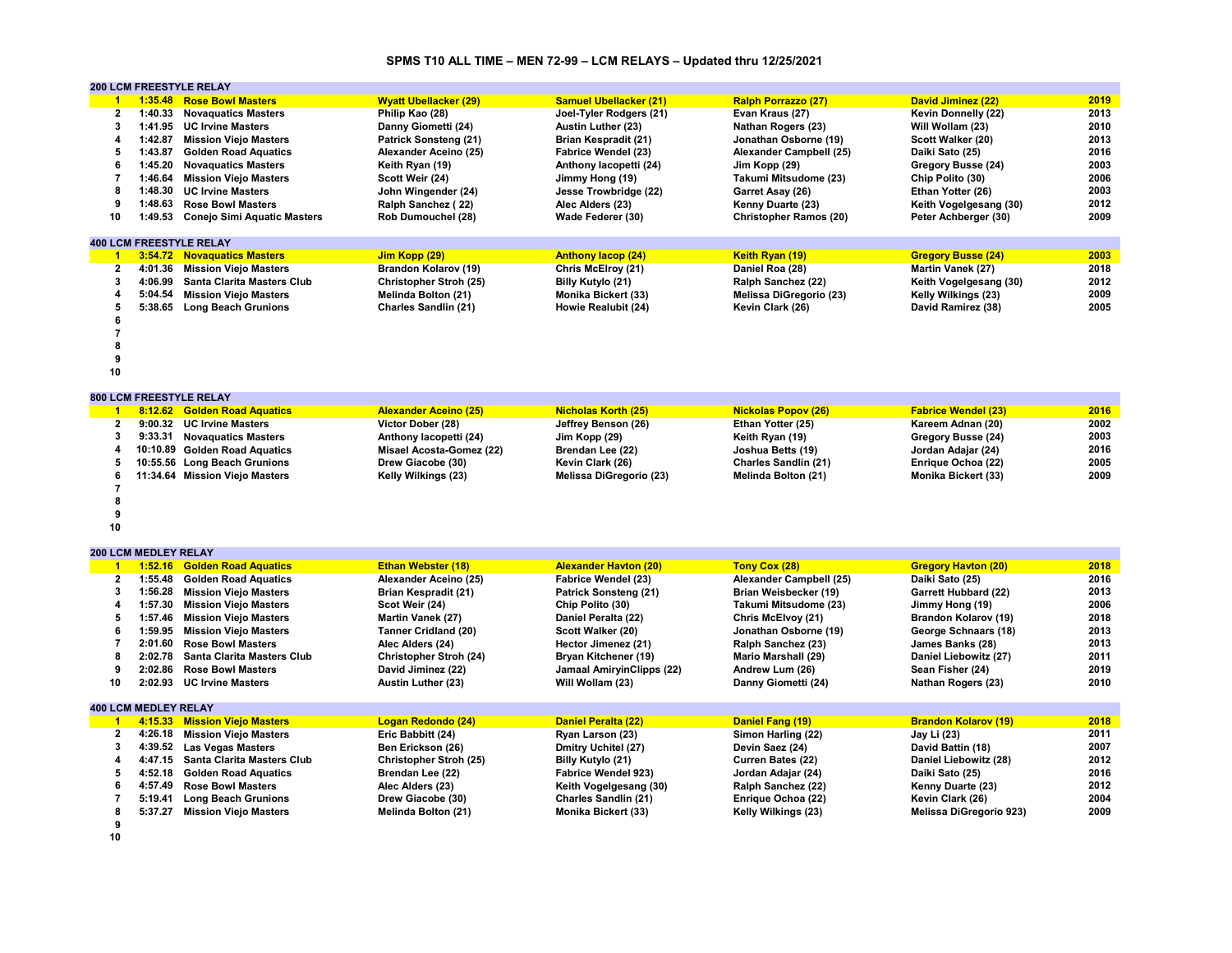# **SPMS T10 ALL TIME – MEN 100-119 – LCM RELAYS – Updated thru 12/25/2021**

|                      |                             | 200 LCM FREESTYLE RELAY                    |                               |                                 |                               |                             |      |
|----------------------|-----------------------------|--------------------------------------------|-------------------------------|---------------------------------|-------------------------------|-----------------------------|------|
| $\blacktriangleleft$ |                             | 1:41.50 Novaquatics Masters                | <b>Teemu Kettunen (25)</b>    | <b>Oswaldo Quevedo (31)</b>     | <b>Brandon Schindler (31)</b> | <b>Roberto Delgado (32)</b> | 2007 |
| 2                    |                             | 1:41.82 Las Vegas Masters                  | <b>Billy Gaines (31)</b>      | Jesse Dwyer (20)                | Garth Meacham (30)            | Glenn Counts (35)           | 2012 |
| 3                    | 1:42.58                     | <b>Santa Clarita Masters Club</b>          | Nicholas Anguetta (23)        | Christopher Stroh (26)          | Daniel Anguetta (20)          | <b>Mario Marshall (31)</b>  | 2013 |
| 4                    |                             | 1:42.83 Novaguatics Masters                | Robert Dmytrow (30)           | Andrew Seo (23)                 | Evan Kraus (25)               | Evan Spencer (24)           | 2011 |
| 5                    |                             | 1:42.92 UC Irvine Masters                  | Brian Lawson (29)             | Aly Ismail (30)                 | Jesse Trowbridge (24)         | Hazem Amr (24)              | 2005 |
| 6                    | 1:43.24                     | <b>Mission Viejo Masters</b>               | Michael Jacob (28)            | Thomas Herlihy (29)             | <b>Justin Sandvic (28)</b>    | David Schmidt (27)          | 2005 |
| $\overline{7}$       | 1:43.29                     | <b>Mission Viejo Masters</b>               | <b>Branden Carter (25)</b>    | Jesse Trowbridge (30)           |                               | Jay Li (23)                 | 2011 |
| 8                    |                             |                                            |                               |                                 | Eric Babbitt (24)             |                             |      |
|                      | 1:43.31                     | <b>Santa Barbara Masters</b>               | William Corrigan (23)         | Gregory Baxter (29)             | Aaron Goldschmidt (25)        | Peter Lumsden (40)          | 1988 |
| 9                    | 1:43.34                     | <b>Mission Viejo Masters</b>               | David Schmidt (28)            | Chip Polito (30)                | Takumi Mitsudome (23)         | Jimmy Hong (19)             | 2006 |
| 10                   |                             | 1:44.22 Mission Viejo Masters              | Daniel Peralta (23)           | <b>Nicholas Deloney (19)</b>    | Ryan TerBush (29)             | Danny Giometti (33)         | 2019 |
|                      |                             |                                            |                               |                                 |                               |                             |      |
|                      |                             | <b>400 LCM FREESTYLE RELAY</b>             |                               |                                 |                               |                             |      |
| $\overline{1}$       | 3:49.51                     | <b>Novaguatics Masters</b>                 | <b>Teemu Kettunen (25)</b>    | <b>Oswaldo Quevedo (31)</b>     | <b>Brandon Schindler (31)</b> | <b>Roberto Delgado (32)</b> | 2007 |
| 2                    | 3:51.43                     | <b>Santa Barbara Masters</b>               | William Corrigan (23)         | Barron Cudda (33)               | Gregory Baxter (29)           | Matthew Lum (24)            | 1988 |
| 3                    | 3:55.91                     | <b>Southern California Aquatic Masters</b> | Bram Tester (31)              | Peter Egan (36)                 | David Tong (21)               | Dan Wegner (28)             | 2000 |
| 4                    |                             | 3:57.66 Novaquatics Masters                | Michael Roddy (25)            | Jim Kopp (28)                   | Steve Mercier (30)            | Jim Phalan (27)             | 2002 |
| 5                    | 3:58.74                     | <b>Long Beach Grunions</b>                 | Drew Giacobe (30)             | Enrique Ochoa (22)              | <b>Brian Kremers (31)</b>     | Erik Scollon (33)           | 2005 |
| 6                    | 4:01.74                     | <b>Mission Viejo Masters</b>               | Will Conk (24)                | Gary Hope (34)                  | Brendan Herlihy (26)          | <b>Marcial DeJesus (34)</b> | 2002 |
| $\overline{7}$       | 4:02.10                     | <b>Rose Bowl Masters</b>                   | Alex Alders (26)              | Scott Rimm (34)                 | Daniel Castro (24)            | Justin Amour (30)           | 2015 |
| 8                    | 4:03.11                     | <b>Novaguatics Masters</b>                 | Andrew Crowell (20)           | Jason Dunham (34)               | Cub Campbell (30)             | Keith Ryan (20)             | 2004 |
| 9                    | 4:06.31                     | <b>Las Vegas Masters</b>                   | Colin Sully (21)              | Adam Berger (21)                |                               | <b>Todd Dreitzler (29)</b>  | 1999 |
| 10                   |                             |                                            |                               |                                 | Kenneth Fust (29)             |                             | 2010 |
|                      | 4:09.16                     | <b>Las Vegas Masters</b>                   | Brook Bryman (33)             | Tait Ecklund (29)               | Andre Tiebout (22)            | Timothy O'Brien (20)        |      |
|                      |                             |                                            |                               |                                 |                               |                             |      |
|                      |                             | <b>800 LCM FREESTYLE RELAY</b>             |                               |                                 |                               |                             |      |
| $\overline{1}$       |                             | 8:46.75 Novaquatics Masters                | <b>Brandon Schindler (31)</b> | <b>Oswaldo Quevedo (31)</b>     | <b>Roberto Delgado (32)</b>   | <b>Teemu Kettunen (25)</b>  | 2007 |
| $\mathbf{2}$         | 8:57.27                     | <b>Novaguatics Masters</b>                 | Evan Spener (24)              | <b>Robert Dmytrow (30)</b>      | Andrew Seo (23)               | Brad Nygren (27)            | 2011 |
| 3                    | 9:00.39                     | <b>Rose Bowl Masters</b>                   | Alec Alders (27)              | <b>Matthew Martin (30)</b>      | David Jiminez (19)            | Jeremy Sotomayor (31)       | 2016 |
| 4                    | 9:17.69                     | <b>Novaquatics Masters</b>                 | Andrew Crowell (20)           | Andrew Priest (26)              | Keith Ryan (20)               | <b>Michael Collins (38)</b> | 2004 |
| 5                    | 9:18.58                     | <b>UC Irvine Masters</b>                   | Victor Dober (290             | Ethan Yotter (26)               | Liam Murphy (31)              | Jeff Laanep (28)            | 2003 |
| 6                    | 9:20.30                     | <b>Mission Viejo Masters</b>               | Daniel Roa (28)               | Chris McElroy (21)              | Jonas Altman-Kurosaki (30)    | Daniel Peralta (22)         | 2018 |
| $\overline{7}$       | 9:22.90                     | <b>Las Vegas Masters</b>                   | Ben Erickson (28)             | Yan Pronin (29)                 | Clayton Hurst (27)            | Brook Brayman (32)          | 2009 |
| 8                    | 9:35.88                     | <b>Novaguatics Masters</b>                 | Michael Matz (27)             | Dickie Fernandez (37)           | Adam Douglas (21)             | Brian Amende (31)           | 2008 |
| 9                    | 9:38.09                     | <b>Las Vegas Masters</b>                   | Ben Erickson (26)             | David Battin (18)               | Sabri Ozun (44)               | Devin Saez (24)             | 2007 |
| 10                   | 9:38.41                     | <b>Long Beach Grunions</b>                 | Peder Larsen (34)             | Enrique Ochoa (22)              | <b>Brian Kremers (310</b>     | Drew Giacobe (30)           | 2004 |
|                      |                             |                                            |                               |                                 |                               |                             |      |
|                      |                             |                                            |                               |                                 |                               |                             |      |
|                      | <b>200 LCM MEDLEY RELAY</b> |                                            |                               |                                 |                               |                             |      |
| $\mathbf{1}$         |                             | 1:50.72 Novaguatics Masters                | Jan Tichy (29)                | <b>Andrew Seo (23)</b>          | <b>Robert Dmytrow (30)</b>    | Evan Kraus (25)             | 2011 |
| $\overline{2}$       |                             | 1:51.03 Novaquatics Masters                | <b>Brandon Schindler (31)</b> | Steve Stehrenberger (30)        | Teemu Kettunen (25)           | Oswaldo Quevedo (31)        | 2007 |
| 3                    | 1:53.79                     | <b>Las Vegas Masters</b>                   | Jesse Dwyer (20)              | Glenn Counts (35)               | Garth Meacham (30)            | <b>Billy Gaines (31)</b>    | 2012 |
| 4                    | 1:56.18                     | <b>Santa Barbara Masters</b>               | Scott Reed (35)               | Matthew Wheeler (24)            | Jonathan Bishop (34)          | Evan Maczka (22)            | 2005 |
| 5                    | 1:56.52                     | <b>Golden Road Aquatics</b>                | <b>Robert Daltorio (27)</b>   | Trevor Hoyt (28)                | Damien Bernard (32)           | Patrick O'Donnell (27)      | 2019 |
| 6                    | 1:58.00                     | <b>Santa Barbara Masters</b>               | Aaron Goldschmidt (25)        | William Corrigan (23)           | Matthew Lum (24)              | Gregory Baxter (29)         | 1988 |
| $\overline{7}$       | 1:58.23                     | <b>Mission Viejo Masters</b>               | Thomas Herlihy (29)           | David Schmidt (27)              | Michael Jacob (28)            | <b>Justin Sandvig (28)</b>  | 2005 |
| 8                    | 1:59.37                     | <b>Novaquatics Masters</b>                 | Michael Roddy (25)            | Jim Kopp 928)                   | Steve Mercier (30)            | Jim Phalan (27)             | 2002 |
| 9                    | 1:59.80                     | <b>UC Irvine Masters</b>                   | Aly Ismail (30)               | Victor Dober (31)               | Kevin Olson (25)              | Hazem Amr (24)              | 2005 |
| 10                   |                             | 2:00.13 Santa Clarita Masters Club         | Nicholas Anguetta (23)        | Christopher Stroh (26)          | Tryggvi Helgason (50)         | Daniel Anguetta (20)        | 2013 |
|                      |                             |                                            |                               |                                 |                               |                             |      |
|                      | <b>400 LCM MEDLEY RELAY</b> |                                            |                               |                                 |                               |                             |      |
|                      |                             |                                            |                               |                                 |                               |                             |      |
| $\overline{1}$       |                             | 4:15.40 Novaguatics Masters                | <b>Brandon Schindler (31)</b> | <b>Steve Stehrenberger (30)</b> | <b>Teemu Kettunen (25)</b>    | <b>Oswaldo Quevedo 31)</b>  | 2007 |
| $\overline{2}$       | 4:18.93                     | <b>Santa Barbara Masters</b>               | Aaron Goldschmidt (25)        | William Corrigan (23)           | Matthew Lum (24)              | Gregory Baxter (29)         | 1988 |
| 3                    | 4:35.76                     | <b>Novaguatics Masters</b>                 | Geza Futo Tendai (23)         | Danny Puchalski (28)            | Dickie Fernandez (38)         | Antonio Yang (27)           | 2009 |
| 4                    | 4:39.12                     | <b>Mission Viejo Masters</b>               | Brendan Herlihy (26)          | <b>Marcial DeJesus 34)</b>      | Will Conk (24)                | Gary Hope (34)              | 2002 |
| 5                    | 4:41.66                     | <b>Rose Bowl Masters</b>                   | Connor Beaulieu (23)          | Chad Durieux (36)               | Daniel Castro (24)            | Alec Alders (26)            | 2015 |
| 6                    | 4:42.51                     | <b>Mission Viejo Masters</b>               | Jay Li (21)                   | Attila Szilagyi (28)            | Scott Davison (27)            | Michael Kolarov (37)        | 2009 |
| $\overline{7}$       | 4:46.89                     | <b>Rose Bowl Masters</b>                   | Francisco Perez (24)          | Danny Banks (28)                | Albert Bergen (24)            | Bill Wright (31)            | 1991 |
| 8                    | 4:47.79                     | <b>Mission Viejo Masters</b>               | Michael Knitz (20)            | Jeff Grice (26)                 | <b>Brett McCleave (28)</b>    | Kevin Joyce (38)            | 2010 |
| 9                    |                             | 4:47.98 Las Vegas Masters                  | Ben Erickson (28)             | Yan Pronin (29)                 | Clayton Hurst (27)            | Brook Brayman (32)          | 2009 |
| 10                   |                             | 4:51.56 South Bay Masters                  | <b>Robert Eberwine (30)</b>   | Mark Farmer (28)                | <b>Michael Casey (25)</b>     | Steven Janz (19)            | 1990 |
|                      |                             |                                            |                               |                                 |                               |                             |      |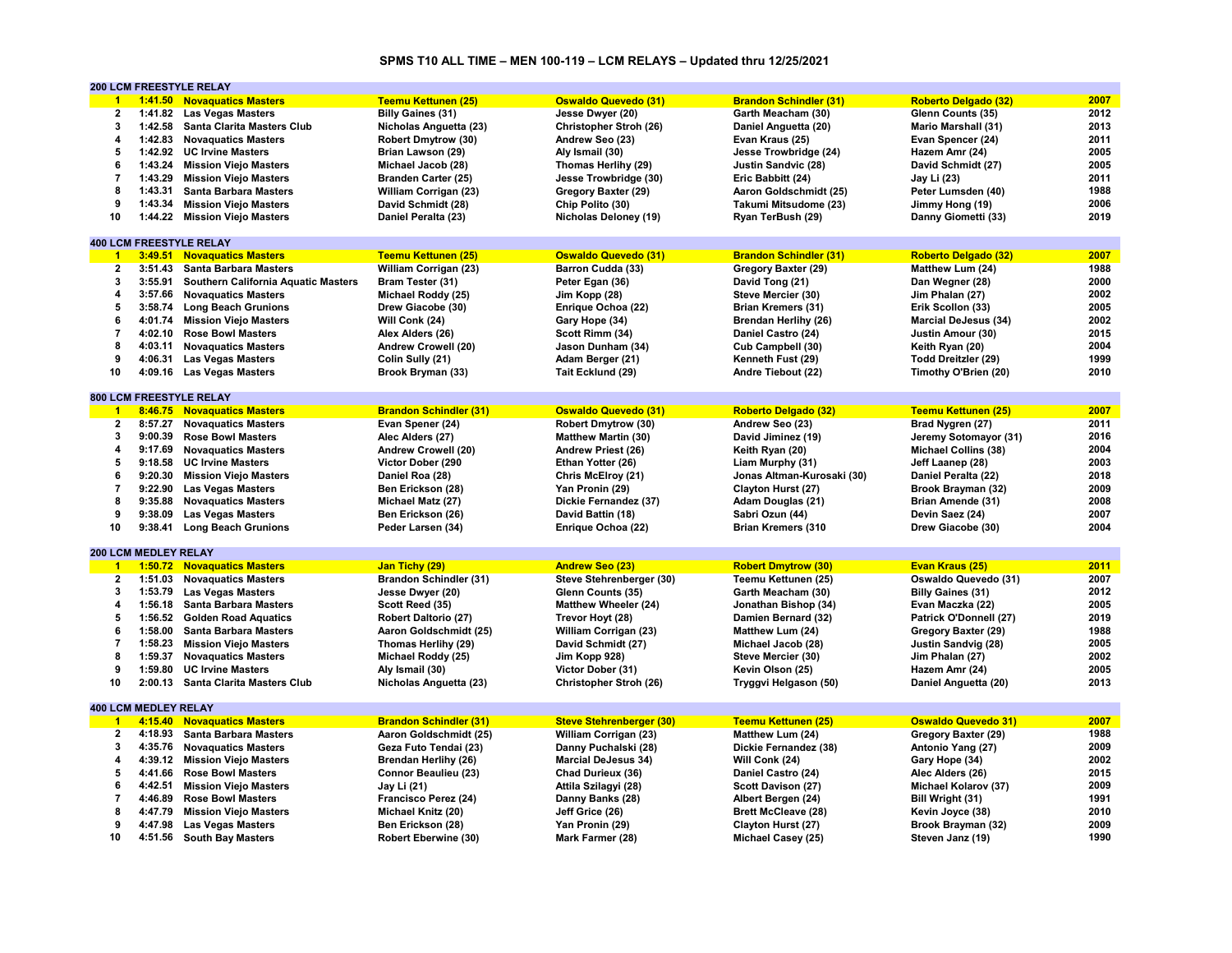# **SPMS T10 ALL TIME – MEN 120-159 – LCM RELAYS – Updated thru 12/25/2021**

|                      |                             | <b>200 LCM FREESTYLE RELAY</b>              |                               |                             |                              |                               |      |
|----------------------|-----------------------------|---------------------------------------------|-------------------------------|-----------------------------|------------------------------|-------------------------------|------|
| $\blacktriangleleft$ |                             | 1:34.82 Southern California Aquatic Masters | <b>Matthew Cornue (34)</b>    | Erik Hochstein (41)         | <b>Erik Tolmachoff (28)</b>  | <b>Christopher Beach (40)</b> | 2009 |
| $\overline{2}$       | 1:36.53                     | <b>Novaquatics Masters</b>                  | Oswaldo Quevedo (30)          | Felipe Delgado (33)         | Bernie Zeruhn (35)           | Paul Carter (49)              | 2006 |
| 3                    |                             | 1:36.75 Mission Viejo Masters               | Andrew Cov (34)               | Mat Prasser (27)            | Kevin Bartell (34)           | <b>Garrett Hubbard (28)</b>   | 2019 |
| 4                    |                             | 1:37.65 TYR Masters                         | Brad Hibbard (37)             | Robbert-Paul Smit (37)      | Jeff Commings (32)           | Dan Wegner (35)               | 2006 |
| 5                    | 1:38.21                     | <b>Las Vegas Masters</b>                    | <b>Billy Gaines (32)</b>      | Dan Wegner (42)             | Chris Counts (37)            | Glenn Counts (36)             | 2013 |
| 6                    | 1:39.81                     | <b>Novaguatics Masters</b>                  | <b>Robert Dmytrow (38)</b>    | Evan Kraus (33)             | Gabriel Kirk (22)            | Jeff Natalizio (37)           | 2019 |
| $\overline{7}$       | 1:39.84                     | <b>Southern California Aquatic Masters</b>  | <b>Richard Drewelow (29)</b>  | Keith Kaplan (31)           |                              |                               | 1998 |
|                      |                             |                                             |                               |                             | Jerry Shandrew (32)          | Bram Tester (29)              |      |
| 8                    | 1:40.45                     | Play Hard Swim Hard                         | Aaron Bartleson (36)          | Derek Robinson (37)         | Marcel Rinzler (35)          | Curtis Sawin (35)             | 2006 |
| 9                    | 1:41.34                     | <b>Rose Bowl Masters</b>                    | Alec Alders (25)              | Dan Stephenson (57)         | Kevin Kuhn (25)              | Michael Mason (40)            | 2014 |
| 10                   | 1:41.56                     | <b>City of Las Vegas Masters</b>            | Yan Pronin (26)               | Eric Peterson (35)          | Keith Dennison (36)          | Mark Magee (38)               | 2006 |
|                      |                             |                                             |                               |                             |                              |                               |      |
|                      |                             | <b>400 LCM FREESTYLE RELAY</b>              |                               |                             |                              |                               |      |
| $\overline{1}$       | 3:39.60                     | <b>TYR Masters</b>                          | <b>Rich Saeger (41)</b>       | <b>Brad Hibbard (36)</b>    | <b>Michael Ruffner (40)</b>  | Dan Wegner (34)               | 2005 |
| $\mathbf{2}$         | 3:42.74                     | Southern California Aquatic Masters         | <b>Richard Drewelow (29)</b>  | Keith Kaplan (31)           | Jerry Shandrew (32)          | Bram Tester (29)              | 1998 |
| 3                    | 3:51.93                     | Southern California Aquatic Masters         | Erik Hochstein (40)           | Daniel Muth (42)            | Nathan Janos (28)            | Christopher Beach (39)        | 2008 |
| 4                    | 3:56.40                     | <b>Novaguatics Masters</b>                  | Steve Stehrenberger (30)      | Dickie Fernandez (36)       | Bernie Zeruhn (36)           | Thomas Wagner (45)            | 2007 |
| 5                    | 4:00.55                     | <b>Novaguatics Masters</b>                  | Dickie Fernandez (38)         | Michael Spiegel (26)        | Jim Dietrich (38)            | <b>Marcel Rinzler (38)</b>    | 2009 |
| 6                    | 4:01.26                     | <b>Mission Viejo Masters</b>                | Calvin Weis (38)              | Ryan Cox (39)               | David Rines (35)             | Steve Gunnell (42)            | 2012 |
| $\overline{7}$       | 4:01.87                     | <b>West Hollywood Aquatics</b>              | Daniel Ferguson (38)          | Brandon Cobb (24)           | Michael Dolan (35)           | Bram Tester (35)              | 2005 |
| 8                    | 4:01.94                     | <b>Conejo Simi Aquatic Masters</b>          | Mark Lee (34)                 | Jonathan Kretz (31)         | Carl Warren (36)             | Peter Achberger (30)          | 2009 |
| 9                    | 4:02.32                     | <b>Santa Barbara Masters</b>                | Kristof Igloi (29)            | Zachary Bethel (29)         | Ryan Hanni (25)              | J Greg Gaitan (51)            | 2016 |
| 10                   | 4:02.53                     |                                             | Mike Crosby (31)              | Bram Tester (41)            | Brian Olver (33)             | Jeff Brooker (32)             | 2010 |
|                      |                             | <b>West Hollywood Aquatics</b>              |                               |                             |                              |                               |      |
|                      |                             |                                             |                               |                             |                              |                               |      |
|                      |                             | 800 LCM FREESTYLE RELAY                     |                               |                             |                              |                               |      |
| $\blacktriangleleft$ | 8:03.21                     | <b>Southern California Aquatic Masters</b>  | <b>David Schlesinger (34)</b> | Dan Wegner (38)             | <b>Matthew Harrigan (31)</b> | <b>Erik Hochstein (41)</b>    | 2009 |
| $\mathbf{2}$         |                             | 8:29.22 TYR Masters                         | Peter Ford (28)               | Dan Wegner (36)             | David Schlesinger (32)       | Erik Hochstein (39)           | 2007 |
| 3                    |                             | 8:48.63 UC Irvine Masters                   | Bert Bergen (35)              | Daniel Sullivan (42)        | Patrick Keenan (30)          | Steve Eisenhaur (41)          | 2002 |
| 4                    | 9:00.01                     | <b>Golden Road Aquatics</b>                 | Christopher Kang (28)         | James Granados (34)         | Ed Moses (36)                | Ivan Serrano (33)             | 2016 |
| 5                    | 9:00.89                     | <b>Novaguatics Masters</b>                  | Michael Roddy (25)            | Michael Collins (36)        | Steve Mercier (30)           | Liam Murphy (30)              | 2002 |
| 6                    | 9:01.43                     | <b>Long Beach Grunions</b>                  | Erik Scollon (33)             | <b>Brian Kremers (31)</b>   | Kurt Murdoch (38)            | Thomas Boyd (48)              | 2005 |
| $\overline{7}$       | 9:04.94                     | <b>Novaguatics Masters</b>                  | Evan Kraus (26)               | <b>Matthew Arndt (28)</b>   | Mark Merlo (34)              | Dagart Allison (32)           | 2012 |
| 8                    | 9:06.98                     | <b>Novaquatics Masters</b>                  | lan Pyott (24)                | <b>Michael Collins (39)</b> | Tim Shumate (44)             | Bernie Zeruhn (34)            | 2005 |
| 9                    | 9:08.79                     | <b>South Bay Masters</b>                    | Roger Bartels (28)            | Mike Griffith (28)          | Robert Whitley (39)          | Thomas Fahrenholz (27)        | 1988 |
| 10                   | 9:16.87                     | <b>Conejo Simi Aquatic Masters</b>          | Jonathan Kretz (31)           | Carl Warren (36)            | Peter Achberger (30)         | Mark Lee (34)                 | 2009 |
|                      |                             |                                             |                               |                             |                              |                               |      |
|                      | 200 LCM MEDLEY RELAY        |                                             |                               |                             |                              |                               |      |
| $\blacksquare$       |                             | 1:46.11 Mission Viejo Masters               | <b>Garrett Hubbard (28)</b>   |                             |                              |                               | 2019 |
|                      |                             |                                             |                               | <b>Mat Prasser (27)</b>     | <b>Kevin Bartell (34)</b>    | <b>Andrew Cox (34)</b>        |      |
| $\overline{2}$       | 1:48.58                     | <b>TYR Masters</b>                          | Jeff Commings (32)            | Michael Ruffner (41)        | Brad Hibbard (37)            | <b>Matthew Eisenhuth (32)</b> | 2006 |
| 3                    | 1:49.34                     | <b>TYR Masters</b>                          | Rich Saeger (41)              | Michael Ruffner (40)        | Brad Hibbard (36)            | Dan Wegner (34)               | 2005 |
| 4                    | 1:51.64                     | <b>Play Hard Swim Hard</b>                  | Derek Robinson (37)           | Aaron Bartleson (36)        | Marcel Rinzler (35)          | Curtis Sawin (35)             | 2006 |
| 5                    | 1:52.50                     | <b>Las Vegas Masters</b>                    | Chris Counts (37)             | Glenn Counts (36)           | Garth Meacham (31)           | <b>Billy Gaines (32)</b>      | 2013 |
| 6                    | 1:53.46                     | <b>Rose Bowl Masters</b>                    | Alec Alders (25)              | Michael Mason (40)          | Nick Fusedale (39)           | Kevin Kuhn (25)               | 2014 |
| $\overline{7}$       | 1:53.93                     | <b>City of Las Vegas Masters</b>            | Mark Magee (38)               | <b>Bradley Boodt (38)</b>   | Keith Dennison (36)          | Eric Peterson (350            | 2006 |
| 8                    | 1:56.68                     | <b>Novaguatics Masters</b>                  | Jeffrey Blatnik (40)          | Gabriel Kirk (22)           | <b>Robert Dmytrow (38)</b>   | Keith Ryan (35)               | 2019 |
| 9                    | 1:57.64                     | <b>Rose Bowl Masters</b>                    | Nicolas Granger (50)          | Jeremy Granger (24)         | David Popko (40)             | Andre Passos (44)             | 2017 |
| 10                   | 1:58.77                     | <b>Novaquatics Masters</b>                  | Andy Villarete (30)           | Michael Collins (35)        | Brad Hibbard (32)            | Eduardo Graf (28)             | 2001 |
|                      |                             |                                             |                               |                             |                              |                               |      |
|                      | <b>400 LCM MEDLEY RELAY</b> |                                             |                               |                             |                              |                               |      |
| $\overline{1}$       | 4:21.47                     | <b>Novaguatics Masters</b>                  | <b>Bernie Zeruhn (36)</b>     | <b>Cameron Eckman (41)</b>  | <b>Roberto Delgado (32)</b>  | Dickie Fernandez (36)         | 2007 |
| $\mathbf{2}$         | 4:22.64                     | <b>Novaguatics Masters</b>                  | Dagart Allison (32)           | Wayne Hwang (34)            | <b>Matthew Arndt (28)</b>    | Evan Kraus (26)               | 2012 |
| 3                    | 4:22.99                     |                                             |                               |                             |                              |                               | 2011 |
|                      |                             | <b>Novaguatics Masters</b>                  | Scott Jackson (36)            | Danny Puchalski (30)        | Max Biessmann (26)           | Robert Dmytrow (30)           |      |
| 4                    | 4:30.03                     | <b>West Hollywood Aquatics</b>              | Colin Dueweke (32)            | Jordan Harris (29)          | Nick Peck (27)               | Sam Dickinson (33)            | 2020 |
| 5                    | 4:30.20                     | <b>West Hollywood Aquatics</b>              | Jeffrey Sekido (32)           | Matt Knight (41)            | Bram Tester (33)             | Kurt Smith (42)               | 2003 |
| 6                    | 4:33.28                     | <b>UC Irvine Masters</b>                    | <b>Mark Worthington (43)</b>  | Victor Dober (29)           | Ethan Yotter (26)            | John Wingender (24)           | 2003 |
| $\overline{7}$       | 4:33.36                     | <b>Conejo Valley Masters</b>                | Justin McClure (31)           | Nick Boshoff (46)           | Doug Koehler (48)            | Dillon Cleavenger (22)        | 2014 |
| 8                    | 4:33.46                     | <b>Novaguatics Masters</b>                  | Tim Shumate (44)              | William Ledger (36)         | Bernie Zeruhn (34)           | lan Pyott (24)                | 2005 |
| 9                    |                             | 4:33.65 Santa Barbara Masters               | Javier Saldena (44)           | Kristof Igloi (32)          | Curtis Lin (28)              | Michael Power (51)            | 2019 |
| 10                   |                             | 4:34.42 Southern California Aquatic Masters | Roland Hartzell (36)          | Mike Fitzgerald (37)        | Keith Kaplan (35)            | Todd Mitchell (41)            | 2003 |
|                      |                             |                                             |                               |                             |                              |                               |      |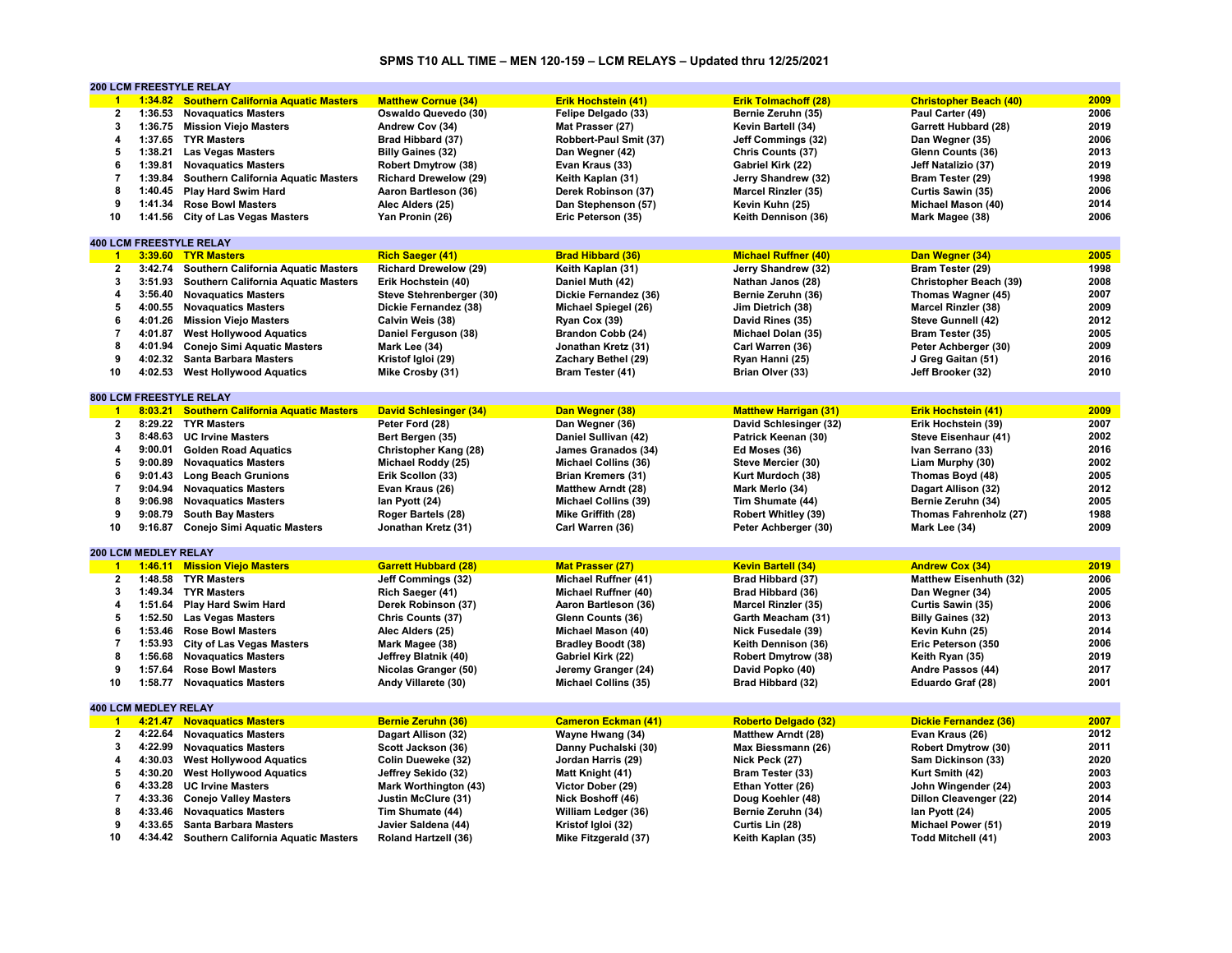# **SPMS T10 ALL TIME – MEN 160-199 – LCM RELAYS – Updated thru 12/25/2021**

|                      |                             | <b>200 LCM FREESTYLE RELAY</b>              |                               |                               |                               |                              |      |
|----------------------|-----------------------------|---------------------------------------------|-------------------------------|-------------------------------|-------------------------------|------------------------------|------|
| $\blacktriangleleft$ |                             | 1:36.28 TYR Masters                         | <b>Matthew Eisenhuth (32)</b> | <b>John Smith (44)</b>        | <b>Rich Saeger (42)</b>       | Paul Smith (47)              | 2006 |
| 2                    |                             | 1:37.91 TYR Masters                         | Michael Ruffner (41)          | Brad Hibbard (37)             | Paul Smoth (47)               | Rich Saeger (42)             | 2006 |
| 3                    |                             | 1:39.85 Novaquatics Masters                 | Roberto Delgado (38)          | Steve West (41)               | Felipe Delgado (40)           | Dickie Fernandez (42)        | 2013 |
| 4                    |                             | 1:41.72 Mission Viejo Masters               | Rich Saeger (49)              | Brad Hibbard (44)             | David Sumner (43)             | Andy Schmidt (52)            | 2013 |
| 5                    | 1:43.13                     | <b>Conejo Valley Masters</b>                | Chris Wall (52)               | Kelly Karren (41)             | Michael Boosin (48)           | Daisuke Ito (34)             | 2014 |
| 6                    |                             | 1:43.16 Conejo Valley Masters               | <b>Matthew Biondi (49)</b>    | Doug Koehler (48)             | Chris Wall (52)               | Michael Boosin (48)          | 2014 |
| $\overline{7}$       | 1:43.49                     | <b>Novaguatics Masters</b>                  | Gerard Von Hoffmann (50)      | Patrick Dideum (25)           | Frank Wasko (46)              | Tim Shumate (45)             | 2006 |
| 8*                   |                             | 1:43.65 Novaguatics Masters                 | Gerard Von Hoffmann (49)      | Tim Shumate (44)              | Frank Wasko (45)              | Paul Carter (48)             | 2005 |
| 8*                   | 1:46.43                     | <b>Mission Viejo Masters</b>                | Steve Gunnell (49)            | <b>Brendan Herlihy (43)</b>   | Andy Fujimoto (49)            | David Sumner (49)            | 2019 |
| 10                   | 1:46.43                     | Southern California Aquatic Masters         | Michael Boosin (47)           | Mi Wolkowitz (32)             | Daniel Muth (47)              | Chris Wall (51)              | 2013 |
|                      |                             |                                             |                               |                               |                               |                              |      |
|                      |                             | <b>400 LCM FREESTYLE RELAY</b>              |                               |                               |                               |                              |      |
| $\blacktriangleleft$ |                             | 3:41.49 Southern California Aquatic Masters | Dan Wegner (38)               | Peter Egan (45)               | <b>Christopher Beach (40)</b> | <b>Erik Hochstein (41)</b>   | 2009 |
| $\mathbf{2}$         | 3:57.03                     | <b>West Hollywood Aquatics</b>              | James Ballard (40)            | Jon Bauer (46)                | Kurt Smith (37)               | Gary Quinn (40)              | 1998 |
| 3                    | 3:58.60                     | <b>West Hollywood Aquatics</b>              | Kurt Smith (42)               | Philip Hayman (41)            | Mike Mere (41)                | Bram Tester (33)             | 2003 |
| 4                    | 4:03.17                     | <b>Long Beach Grunions</b>                  | Thomas Boyd (48)              | Steve Thomaidis (37)          | Kurt Murdoch (38)             | Erik Nielson (37)            | 2005 |
| 5                    |                             | 4:04.95 Ojai Masters                        | Greg Sproles (41)             | Marc Whitman (51)             | Franco Campana (48)           | Bob Ward (46)                | 2009 |
| 6                    |                             |                                             |                               |                               |                               |                              | 2021 |
| $\overline{7}$       | 4:05.19                     | <b>Mission Viejo Masters</b>                | Brendan Herlihy (45)          | John Cook (33)                | Ray Borzone (62)              | Andrew Luddy (40)            | 2002 |
|                      | 4:05.29                     | <b>Novaguatics Masters</b>                  | <b>Michael Collins (36)</b>   | Dan Schumacher (42)           | Frank Wasko (42)              | Tim Shumate (41)             | 2009 |
| 8                    | 4:07.82                     | Southern California Aquatic Masters         | Daniel Muth (43)              | James McCloskey (45)          | Kenneth Rippetoe (40)         | Drew Porter (36)             |      |
| 9                    |                             | 4:08.95 Mission Viejo Masters               | George Polizos (40)           | Ryan Cox (42)                 | Steve Gunnell (45)            | Alex Pinedo (47)             | 2015 |
| 10                   | 4:09.71                     | <b>Mission Viejo Masters</b>                | <b>Wayne Deloney (47)</b>     | Avery Kintner (45)            | Kevin Weissman (45)           | <b>Rick Brotherton (39)</b>  | 2007 |
|                      |                             |                                             |                               |                               |                               |                              |      |
|                      |                             | <b>800 LCM FREESTYLE RELAY</b>              |                               |                               |                               |                              |      |
| $\blacktriangleleft$ |                             | 8:15.15 TYR Masters                         | <b>Rich Saeger (42)</b>       | <b>Paul Smith (47)</b>        | <b>Michael Ruffner (41)</b>   | Dan Wegner (35)              | 2006 |
| $\overline{2}$       |                             | 8:26.24 Ventura County Masters              | Mike Shaffer (37)             | Tim Hedrick (39)              | Mark Cleavenger (40)          | Jim McConica (52)            | 2002 |
| 3                    | 8:45.94                     | <b>Novaquatics Masters</b>                  | Jamie Fowler (53)             | Dickie Fernandez (41)         | Marcel Rinzler (41)           | Bernie Zeruhn (41)           | 2012 |
| 4                    | 8:52.80                     | <b>Novaquatics Masters</b>                  | Bernie Zeruhn (36)            | Dickie Fernandez (36)         | James Riddle (45)             | Don Cholodenko (51)          | 2007 |
| 5                    | 8:56.79                     | <b>Mission Viejo Masters</b>                | Calvin Weis (38)              | Ryan Cox (39)                 | David Sumner (42)             | Steve Gunnell (42)           | 2012 |
| 6                    | 9:09.69                     | <b>Rose Bowl Masters</b>                    | Nicolas Granger (49)          | Greg Parker (47)              | Dan Borton (48)               | Andre Passos (43)            | 2016 |
| $\overline{7}$       | 9:20.69                     | <b>Mission Viejo Masters</b>                | Steve Gunnell (41)            | Michael Clark (43)            | John Bright (47)              | Ryan Cox (38)                | 2011 |
| 8                    | 9:22.07                     | Southern California Aquatic Masters         | James McCloskey (45)          | Daniel Muth (43)              | Kenneth Rippetoe (40)         | Christopher Beach (40)       | 2009 |
| 9                    | 9:23.28                     | <b>Southern California Aquatic Masters</b>  | Casey Harmon (38)             | Jay Calhoun (53)              | Tony Austin (55)              | Daisuke Ito (32)             | 2012 |
| 10                   | 9:25.51                     | <b>Las Vegas Masters</b>                    | Bryan Jennings (47)           | <b>Bradley Boodt (42)</b>     | Mark Magee (42)               | <b>Garrett Thompson (48)</b> | 2010 |
|                      |                             |                                             |                               |                               |                               |                              |      |
|                      | 200 LCM MEDLEY RELAY        |                                             |                               |                               |                               |                              |      |
| $\mathbf{1}$         |                             | 1:47.72 TYR Masters                         | <b>Rich Saeger (42)</b>       | <b>Greg Rhodenbaugh (44)</b>  | Paul Smith (47)               | John Smith (44)              | 2006 |
| $\mathbf{2}$         |                             | 1:49.25 Novaguatics Masters                 | Jeff Natalizio (37)           | Steve West (47)               | Roberto Delgado (44)          | Thomas Tabbert (41)          | 2019 |
| 3                    | 1:52.21                     | <b>Novaguatics Masters</b>                  | Roberto Delgado (38)          | Steve West (41)               | Felipe Delgado (40)           | Dickie Fernandez (42)        | 2013 |
| 4                    | 1:55.67                     | <b>Novaquatics Masters</b>                  | Frank Wasko (46)              | Terry Tongate (46)            | Oswaldo Quevedo (30)          | Tim Shumate (45)             | 2006 |
| 5                    |                             | 1:55.72 Novaguatics Masters                 | Frank Wasko (45)              | Gerard Von Hoffmann (49)      | Paul Carter (48)              | Tim Shumate (44)             | 2005 |
| 6                    |                             | 1:56.84 Novaguatics Masters                 | Tord Benner (45)              | G Von Hoffmann (48)           | Frank Wasko (44)              | Jim Phalan (29)              | 2004 |
| $\overline{7}$       | 1:58.20                     | <b>UCLA Masters</b>                         | Tito Morales (60)             | Markus Rogan (37)             | Joel Rector (37)              | Brad Shenfeld (48)           | 2019 |
| 8                    | 1:59.45                     | <b>UC Irvine Masters</b>                    | Sean Parker (38)              | Philip John Templin (51)      | Brian Kelca (45)              | Brian Lawson (29)            | 2005 |
| $9*$                 | 1:59.69                     | Southern California Aquatic Masters         | Erik Hochstein (40)           | Dan Leonard (54)              | Christopher Beach (39)        | Chris Wall (46)              | 2008 |
| 9*                   | 1:59.69                     | <b>Conejo Valley Masters</b>                | Michael Boosin (49)           | Doug Koehler (49)             | Kelly Karren (42)             | Chris Wall (53)              | 2015 |
|                      |                             |                                             |                               |                               |                               |                              |      |
|                      | <b>400 LCM MEDLEY RELAY</b> |                                             |                               |                               |                               |                              |      |
| 1                    | 4:13.61                     | <b>Southern California Aquatic Masters</b>  | <b>Erik Hochstein (41)</b>    | <b>Christopher Beach (40)</b> | Peter Egan (45)               | Dan Wegner (38)              | 2009 |
| $\mathbf{2}$         | 4:20.09                     | <b>UC Irvine Masters</b>                    | Sean Parker (36)              | John Templin (49)             | Dan Sullivan (43)             | Bert Bergen (36)             | 2003 |
| 3                    | 4:26.81                     | <b>West Hollywood Aquatics</b>              | James Ballard (40)            | Mauro Bordovsky (41)          | Kurt Smith (37)               | Jon Bauer (46)               | 1998 |
| 4                    |                             | 4:30.25 Las Vegas Masters                   |                               | Sabri Ozun (44)               |                               |                              | 2007 |
| 5                    |                             |                                             | Mark Magee (39)               |                               | Keith Dennison (37)           | Gary Siroky (41)             |      |
|                      | 4:31.90                     | <b>UC Irvine Masters</b>                    | Bert Bergen (35)              | John Templin (48)             | Daniel Sullivan (42)          | Scott Zornig (43)            | 2002 |
| 6                    |                             | 4:32.15 Las Vegas Masters                   | Bryan Jennings 947)           | <b>Bradley Boodt (42)</b>     | Mark Magee (42)               | <b>Garrett Thompson (48)</b> | 2010 |
| $\overline{7}$       |                             | 4:32.82 Mission Viejo Masters               | David Sumner (42)             | Steve Gunnell (42)            | Calvin Weis (38)              | Ryan Cox (39)                | 2012 |
| 8                    | 4:38.27                     | <b>Mission Viejo Masters</b>                | David Sumner (41)             | Michael Clark (43)            | Calvin Weis (37)              | Steve Gunnell (41)           | 2011 |
| 9                    | 4:39.30                     | <b>Novaguatics Masters</b>                  | <b>Marcel Rinzler (41)</b>    | Jim Dietrich (41)             | Scott Jackson (37)            | John Kirker (41)             | 2012 |
| 10                   |                             | 4:41.19 Novaquatics Masters                 | Bernie Zeruhn (44)            | Wayne Hwang (37)              | Yann De Fabrique (42)         | Scott Jackson (40)           | 2015 |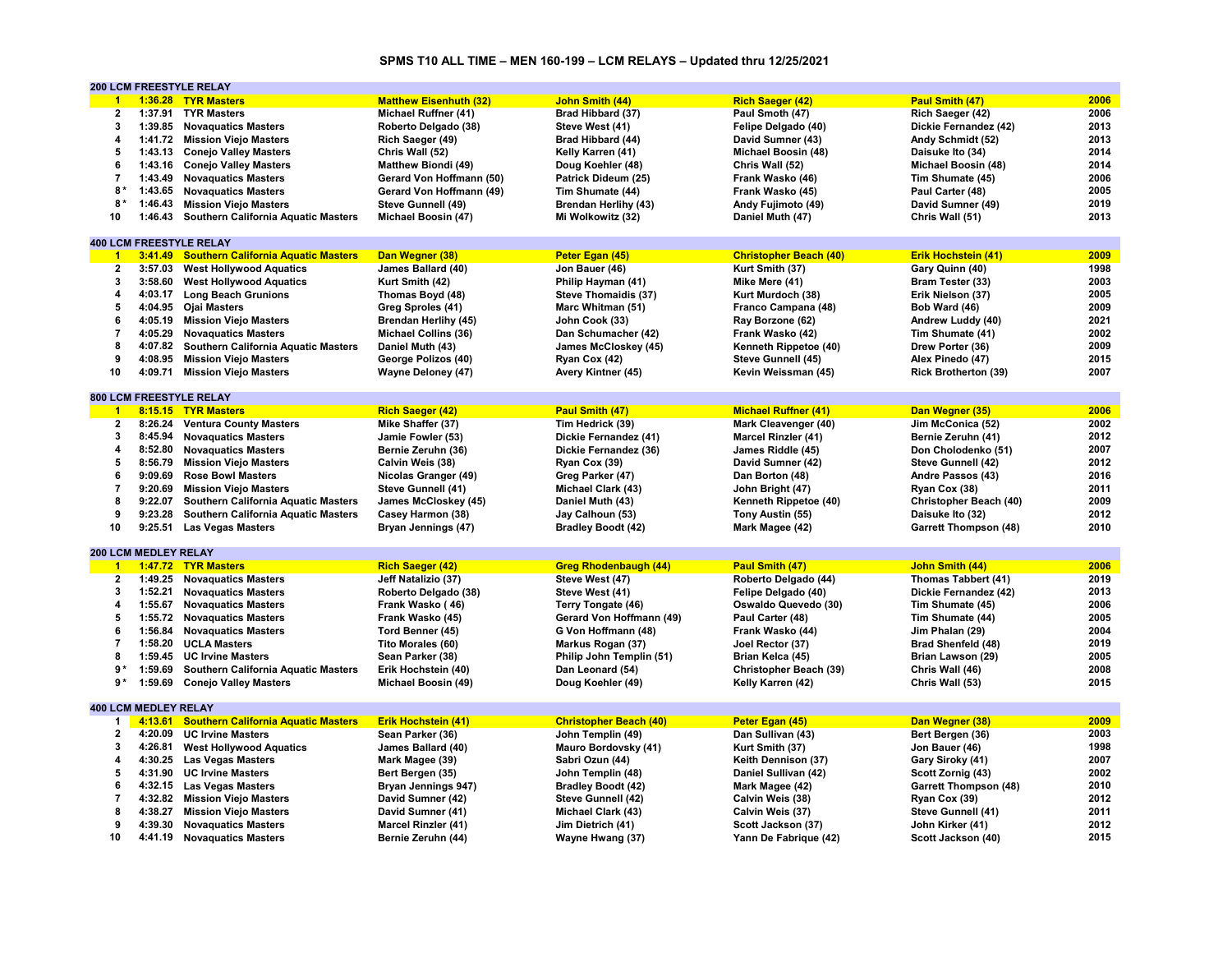# **SPMS T10 ALL TIME – MEN 200-239 – LCM RELAYS – Updated thru 12/25/2021**

|                      | <b>200 LCM FREESTYLE RELAY</b> |                                            |                              |                                 |                              |                             |      |  |
|----------------------|--------------------------------|--------------------------------------------|------------------------------|---------------------------------|------------------------------|-----------------------------|------|--|
| $\blacktriangleleft$ |                                | 1:44.81 Conejo Valley Masters              | <b>Scott Adair (53)</b>      | <b>Michael Boosin (50)</b>      | Chris Wall (54)              | <b>Kelly Karren (43)</b>    | 2016 |  |
| 2                    | 1:46.33                        | <b>Conejo Valley Masters</b>               | <b>Matthew Biondi (49)</b>   | Robert Rosen (64)               | Chris Wall (52)              | Michael Boosin (48)         | 2014 |  |
| 3                    | 1:47.61                        | <b>Conejo Valley Masters</b>               | Kelly Karren (42)            | Chris Wall (53)                 | Mark Buckley (62)            | Michael Boosin (49)         | 2015 |  |
| 4                    |                                | 1:47.72 Conejo Valley Masters              | Kelly Karren (44)            | Chris Wall (55)                 | Doug Koehler (51)            | Michael Boosin (51)         | 2017 |  |
| 5                    | 1:48.59                        | <b>Conejo Valley Masters</b>               | Chris Wall (56)              | Kelly Karren (45)               | <b>Bradley Stolshek (57)</b> | Michael Boosin (52)         | 2018 |  |
| 6                    | 1:49.23                        | <b>Conejo Valley Masters</b>               | Kelly Karren (45)            | Doug Koehler (52)               | Eric Marnoch (52)            | Chris Wall (56)             | 2018 |  |
| $\overline{7}$       | 1:49.31                        | <b>Conejo Valley Masters</b>               | Stephen Ball (40)            | Michael Boosin (53)             | Doug Koehler (53)            | Chris Wall (57)             | 2019 |  |
|                      |                                |                                            |                              |                                 |                              |                             |      |  |
| 8                    | 1:49.41                        | <b>Novaguatics Masters</b>                 | James Riddle (51)            | Gerard Von Hoffmann (57)        | Andrew Sutton (51)           | John Kirker (42)            | 2013 |  |
| 9                    | 1:49.44                        | <b>Southern California Aquatic Masters</b> | Michael Boosin (46)          | Jay Calhoun (53)                | Chris Wall (50)              | Tony Austin (55)            | 2012 |  |
| 10                   | 1:50.55                        | <b>Rose Bowl Masters</b>                   | Dan Stephenson (56)          | Ross Breitenback (45)           | Scott Sternberg (55)         | Drew Skelly (47)            | 2013 |  |
|                      |                                |                                            |                              |                                 |                              |                             |      |  |
|                      |                                | <b>400 LCM FREESTYLE RELAY</b>             |                              |                                 |                              |                             |      |  |
| $\blacktriangleleft$ |                                | 4:03.41 Conejo Valley Masters              | <b>Michael Boosin (50)</b>   | <b>Scott Adair (53)</b>         | Chris Wall (54)              | <b>Kelly Karren (43)</b>    | 2016 |  |
| $\mathbf{2}$         | 4:06.60                        | <b>Conejo Valley Masters</b>               | Kelly Karren (44)            | Doug Koehler (51)               | Chris Wall (55)              | Michael Boosin (51)         | 2017 |  |
| 3                    | 4:07.93                        | <b>Mission Viejo Masters</b>               | Steve Gunnell (51)           | James Tobin (55)                | Magid Ahmadi-Kashani (49)    | Ryan Cox (48)               | 2021 |  |
| 4                    |                                | 4:08.73 Novaquatics Masters                | Jamie Fowler (50)            | Gerard Von Hoffmann (53)        | James Riddle (47)            | Tord Benner (50)            | 2009 |  |
| 5                    |                                | 4:08.82 Golden Road Aquatics               | Kurt Dickson (51)            | Michael Lucero (48)             | Drew Skelly (52)             | Nick Boshoff (51)           | 2018 |  |
| 6                    | 4:15.73                        | <b>Conejo Valley Masters</b>               | Kelly Karren (45)            | Doug Koehler (52)               | Chris Wall (56)              | Mark Buckley (65)           | 2018 |  |
| $\overline{7}$       | 4:16.07                        | <b>Novaguatics Masters</b>                 | Gerard Von Hoffmann (55)     | Jeffrey Crosson (50)            | <b>Michael Collins (45)</b>  | Robby Wyatt (50)            | 2011 |  |
| 8                    |                                |                                            |                              |                                 |                              |                             | 2003 |  |
|                      | 4:16.59                        | <b>West Hollywood Aquatics</b>             | Michael Mealiffe (62)        | Charles Larson (50)             | <b>Bruce Hatton (45)</b>     | James Ballard (45)          |      |  |
| 9                    | 4:17.76                        | <b>Southern California Aquatic Masters</b> | Dan Leonard (56)             | Chris Wall (48)                 | Brad Magit (52)              | <b>Bruce Thomas (53)</b>    | 2010 |  |
| 10                   | 4:19.96                        | <b>Novaquatics Masters</b>                 | Bernie Zeruhn (34)           | Dick Stewart (65)               | Henry Greenberg (57)         | Frank Wasko (45)            | 2005 |  |
|                      |                                |                                            |                              |                                 |                              |                             |      |  |
|                      |                                | 800 LCM FREESTYLE RELAY                    |                              |                                 |                              |                             |      |  |
| $\blacksquare$ 1     | 9:03.84                        | <b>Ventura County Masters</b>              | Tom Olson (56)               | Kevin Lane (50)                 | Jim McConica (56)            | <b>Mike Shaffer (41)</b>    | 2006 |  |
| $\mathbf{2}$         | 9:17.43                        | <b>Novaquatics Masters</b>                 | Craig Taylor (51)            | Allen Todd (55)                 | Eric Schmidt (54)            | Mark McCartin (50)          | 2004 |  |
| 3                    |                                | 9:28.36 Las Vegas Masters                  | Clark Ledger (51)            | Nick Boshoff (48)               | William Ledger (57)          | Laurence Jaffee (56)        | 2016 |  |
| 4                    | 9:30.52                        | <b>Rose Bowl Masters</b>                   | <b>Patrick McGinley (51)</b> | Dan Stephenson (57)             | Dan Borton (46)              | Drew Skelly (48)            | 2014 |  |
| 5                    |                                | 9:32.02 UC Irvine Masters                  | <b>Brook Cross (53)</b>      | Robert Frank (46)               | Allen Murray (59)            | Rod Cargill (57)            | 2003 |  |
| 6                    |                                | 9:33.65 Las Vegas Masters                  | Tryggvi Helgason (46)        | Sam Franklin (52)               | R Scott Townsend (56)        | Sabri Ozun (46)             | 2009 |  |
| $\overline{7}$       | 9:38.05                        |                                            |                              | Jon Irwin (48)                  |                              |                             | 2009 |  |
|                      |                                | <b>Southern California Aquatic Masters</b> | Doug Kajiwara (52)           |                                 | Dan Leonard (55)             | Daniel Slosberg (52)        |      |  |
| 8                    | 9:39.71                        | <b>Mission Viejo Masters</b>               | Ham Homan (52)               | Brian Goodell (52)              | Steven Willment (53)         | Kevin Weissman (49)         | 2011 |  |
| 9                    | 9:40.54                        | <b>Rose Bowl Masters</b>                   | Dan Stephenson (55)          | Drew Skelly (46)                | <b>Patrick McGinley (49)</b> | Erik Sterne (60)            | 2012 |  |
| 10                   |                                | 9:47.51 Conejo Valley Masters              | Eric Marnoch (48)            | <b>Bradley Stolshek (53)</b>    | Robert Rosen (64)            | Doug Koehler (48)           | 2014 |  |
|                      |                                |                                            |                              |                                 |                              |                             |      |  |
|                      | 200 LCM MEDLEY RELAY           |                                            |                              |                                 |                              |                             |      |  |
| $\blacksquare$       | 1:56.29                        | <b>Novaquatics Masters</b>                 | <b>Bernie Zeruhn (35)</b>    | <b>Gerard Von Hoffmann (50)</b> | Paul Carter (49)             | Tom Angell (66)             | 2006 |  |
| $\overline{2}$       | 2:01.84                        | <b>Conejo Valley Masters</b>               | Michael Boosin (50)          | Doug Koehler (50)               | Kelly Karren 943)            | Mark Buckley (63)           | 2016 |  |
| 3                    | 2:02.09                        | <b>Conejo Valley Masters</b>               | Michael Boosin (51)          | Doug Koehler (51)               | Kelly Karren (44)            | Chris Wall (55)             | 2017 |  |
| 4                    | 2:02.14                        | <b>Novaguatics Masters</b>                 | Tord Benner (54)             | Gerard Von Hoffmann (57)        | Frank Wasko (53)             | John Kirker (42)            | 2013 |  |
| 5                    | 2:02.44                        | <b>Ventura County Masters</b>              | Mike Shaffer (40)            | Hubie Kerns (56)                | John Derr (56)               | Jim McConica (55)           | 2005 |  |
| 6                    | 2:03.61                        | <b>Conejo Valley Masters</b>               | Michael Boosin (48)          | Nick Boshoff (46)               | <b>Matthew Biondi (49)</b>   | Robert Rosen (64)           | 2014 |  |
| $\overline{7}$       | 2:05.30                        | <b>Las Vegas Masters</b>                   | Ryan Jennings (50)           | Mark Magee (450                 | Laurence Jeffee (53)         | Scott Townsend (60)         | 2013 |  |
| 8                    | 2:05.57                        | <b>Conejo Valley Masters</b>               | Michael Boosin (52)          | Chris Wall (56)                 | Kelly Karren (45)            | Mark Buckley (65)           | 2018 |  |
|                      |                                |                                            |                              |                                 |                              |                             | 2012 |  |
| 9                    | 2:06.33                        | <b>Novaquatics Masters</b>                 | Tord Benner (53)             | Steve West (40)                 | <b>Michael Collins (46)</b>  | Tom Angell (72)             |      |  |
| 10                   | 2:06.61                        | <b>Novaquatics Masters</b>                 | Jim Dietrich (48)            | <b>Chris Duplanty (54)</b>      | Jeff Hoskinson (46)          | <b>Michael Collins (53)</b> | 2019 |  |
|                      |                                |                                            |                              |                                 |                              |                             |      |  |
|                      | <b>400 LCM MEDLEY RELAY</b>    |                                            |                              |                                 |                              |                             |      |  |
| $\mathbf{1}$         |                                | 4:36.02 Ventura County Masters             | Jim McConica (56)            | John Derr (57)                  | <b>Mike Shaffer (41)</b>     | <b>Hubie Kerns (57)</b>     | 2006 |  |
| $\overline{2}$       | 4:39.83                        | <b>Southern California Aquatic Masters</b> | Doug Kajiwara (52)           | Dan Leonard (55)                | Brad Magit (51)              | Chris Wall (47)             | 2009 |  |
| 3                    | 4:41.52                        | <b>West Hollywood Aquatics</b>             | Michael Mealiffe (62)        | Mauro Bordovsky (46)            | James Ballard (45)           | Jon Bauer (50)              | 2003 |  |
| 4                    | 4:43.71                        | <b>Southern California Aquatic Masters</b> | Doug Kajiwara (51)           | Dan Leonard (54)                | Brad Magit (50)              | Chris Wall (46)             | 2008 |  |
| 5                    | 4:43.89                        | <b>Conejo Valley Masters</b>               | Michael Boosin (51)          | Doug Koehler (51)               | Kelly Karren (44)            | Chris Wall (55)             | 2017 |  |
| 6                    | 4:46.15                        | <b>Novaquatics Masters</b>                 | Tord Benner (54)             | Gerard Von Hoffmann (57)        | Frank Wasko (53)             | John Kirker (42)            | 2013 |  |
| 7                    | 4:55.95                        | <b>Mission Viejo Masters</b>               | <b>Brian Goodell (52)</b>    | Philip Albright (51)            | Michael Heather (57)         | John Bright (47)            | 2011 |  |
| 8                    | 4:56.29                        | <b>Las Vegas Masters</b>                   | Tryggvi Helgason (46)        | Sam Franklin (52)               | R Scott Townsend (56)        | Sabri Ozun (46)             | 2009 |  |
| 9                    |                                |                                            |                              |                                 |                              |                             | 2005 |  |
|                      |                                | 4:57.10 West Hollywood Aquatics            | Michael Mealiffe (64)        | Kelly King (46)                 | <b>Bruce Hatton (47)</b>     | Mike Mere (46)              |      |  |
| 10                   | 5:02.68                        | <b>Las Vegas Masters</b>                   | Tom Martin (48)              | Dennis Hecker (44)              | Sam Franklin (50)            | Mike Casey (58)             | 2007 |  |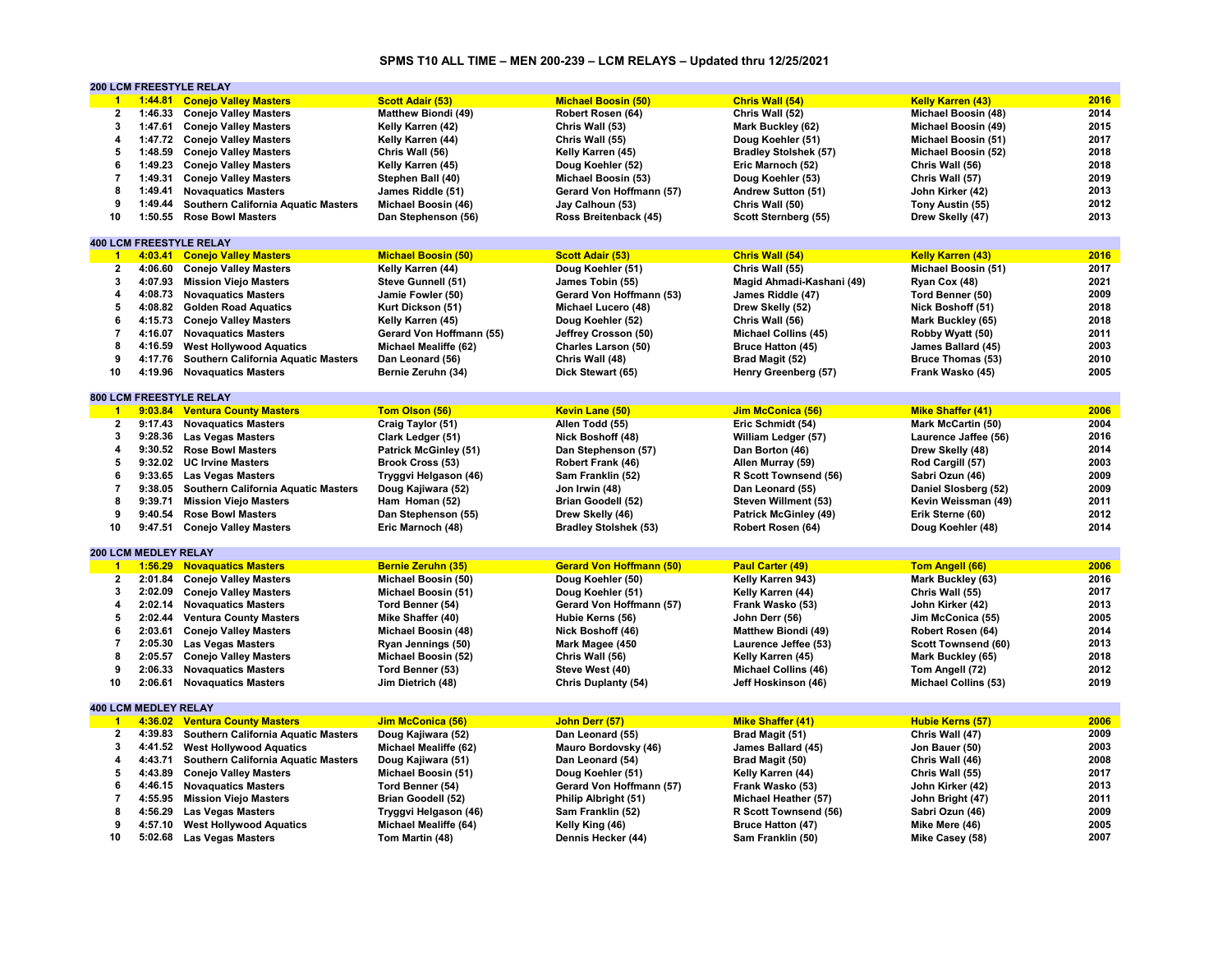# **SPMS T10 ALL TIME – MEN 240-279 – LCM RELAYS – Updated thru 12/25/2021**

|                         |                             | <b>200 LCM FREESTYLE RELAY</b>         |                               |                              |                             |                              |      |
|-------------------------|-----------------------------|----------------------------------------|-------------------------------|------------------------------|-----------------------------|------------------------------|------|
| $\blacktriangleleft$    |                             | 1:52.11 Novaguatics Masters            | <b>Jeffrey Stevens (60)</b>   | <b>Toby Weissert (61)</b>    | John Lorenz (63)            | <b>Jamie Fowler (60)</b>     | 2019 |
| $\overline{\mathbf{2}}$ | 1:53.13                     | <b>Ventura County Masters</b>          | Glenn Gruber (63)             | Hubie Kerns (63)             | Jim McConica (62)           | Michael Blatt (57)           | 2012 |
| 3                       | 1:56.31                     | <b>Rose Bowl Masters</b>               | Walter Hitch (60)             | Dan Stephenson (55)          | Erik Sterne (60)            | Robert Strand (66)           | 2012 |
| 4                       | 1:56.41                     | <b>Mission Viejo Masters</b>           | Michael Heather (62)          | Howard Burns (65)            | Philip Albright (56)        | Jay Standish (70)            | 2016 |
| 5                       |                             | 1:56.91 Long Beach Masters Swim        | Rod Cargill (67)              | Rick Skarbo (68)             | Robert Hayes (62)           | David Wenz (45)              | 2013 |
| 6                       |                             | 1:59.55 SWIM Long Beach                | Sven Soedel (57)              | Robert Hayes (68)            | Rodney Cargill (73)         | David Wenz (51)              | 2019 |
| $\overline{7}$          | 2:00.79                     | <b>Mission Viejo Masters</b>           |                               |                              |                             |                              | 2013 |
|                         |                             |                                        | John Campbell (66)            | Gregory Aakhus (63)          | Mark Longworth (62)         | Douglas Barker (50)          |      |
| 8                       | 2:01.88                     | <b>Mission Viejo Masters</b>           | Michael Hiller (61)           | <b>Brian Goodell (60)</b>    | <b>Robert Mitchell (61)</b> | Ray Borzone (60)             | 2019 |
| 9                       | 2:02.74                     | Los Angeles Peninsula Swimmers         | Greg Heyes (59)               | Steven Van Nort (62)         | Gregory Willis (65)         | Duncan McBride (59)          | 2013 |
| 10                      |                             | 2:03.25 Novaquatics Masters            | Dan Neyenhuis (61)            | Dick Stewart (65)            | Henry Greenberg (57)        | Tom Angell (65)              | 2005 |
|                         |                             |                                        |                               |                              |                             |                              |      |
|                         |                             | <b>400 LCM FREESTYLE RELAY</b>         |                               |                              |                             |                              |      |
| $\overline{1}$          |                             | 4:07.77 Ventura County Masters         | <b>Hubie Kerns (66)</b>       | Glenn Gruber (66)            | <b>Michael Blatt (60)</b>   | <b>Mike Shaffer (50)</b>     | 2015 |
| $\overline{2}$          | 4:13.50                     | <b>Ventura County Masters</b>          | Glenn Gruber (62)             | Hubie Kerns (62)             | Jim McConica (61)           | Michael Blatt (56)           | 2011 |
| 3                       | 4:51.11                     | <b>West Hollywood Aquatics</b>         | Mauro Bordovsky (54)          | Neal Wiener (66)             | Paulo Figueiredo (64)       | Brian Murphy (62)            | 2010 |
| 4                       |                             | 4:53.72 Golden Road Aquatics           | Hubie Kerns (68)              | Mark Madden (57)             | <b>Bruce Rollins (68)</b>   | Mike Freshley (76)           | 2017 |
| 5                       | 5:00.43                     | <b>Rose Bowl Masters</b>               | Peter Wisner (63)             | Gary Langendoen (65)         | Tom Ettinger (62)           | John Stacey (65)             | 2010 |
| 6                       |                             | 5:18.24 Rose Bowl Masters              | Mike Freshley (75)            | Michael Farmer (69)          | H Lee Purgason (60)         | <b>Patrick McGinley (53)</b> | 2016 |
| 7                       |                             | 5:24.34 Mission Viejo Masters          | Michael Colonnese (71)        | Jim Brown (72)               | Philip Albright (55)        | Howard Burns (64)            | 2015 |
| 8                       |                             | 5:24.38 West Hollywood Aquatics        | Charles Larson (59)           | Neal Wiener (67)             | Jay Olson (62)              | Mike Wallace (55)            | 2011 |
| 9                       |                             |                                        |                               |                              |                             |                              | 2019 |
|                         | 5:27.54                     | <b>Mission Viejo Masters</b>           | David Hayward (58)            | Mike Gibson (57)             | lan Stuart (71)             | Frank Wasko (58)             |      |
| 10                      | 5:28.56                     | <b>Novaquatics Masters</b>             | Dan Neyenhuis (60)            | Everett Smethurst (69)       | Henry Greenberg (56)        | Fred Anderson (62)           | 2004 |
|                         |                             |                                        |                               |                              |                             |                              |      |
|                         |                             | <b>800 LCM FREESTYLE RELAY</b>         |                               |                              |                             |                              |      |
| $-1$                    |                             | 9:11.24 Ventura County Masters         | <b>Jim McConica (65)</b>      | Glenn Gruber (66)            | <b>Michael Blatt (60)</b>   | <b>Mike Shaffer (50)</b>     | 2015 |
| $\mathbf{2}$            | 9:20.38                     | <b>Ventura County Masters</b>          | Jim McConica (62)             | Hubie Kerns (63)             | Glenn Gruber (63)           | Michael Blatt (57)           | 2012 |
| 3                       |                             | 9:25.78 Ventura County Masters         | Jim McConica (61)             | Glenn Gruber (62)            | Hubie Kerns (62)            | Michael Blatt (56)           | 2011 |
| 4                       | 9:35.14                     | <b>Ventura County Masters</b>          | Jim McConica (60)             | Hubie Kerns (61)             | John Derr (61)              | Glenn Gruber (61)            | 2010 |
| 5                       |                             | 9:41.20 Ventura County Masters         | Larry Raffaelli (65)          | Jim McConica (58)            | Glenn Gruber (59)           | Hubie Kerns (59)             | 2008 |
| 6                       |                             | 10:51.22 Conejo Valley Masters         | Eric Marnoch (52)             | <b>Bradley Stolshek (57)</b> | Frank Freeman (73)          | Mark Buckley (65)            | 2018 |
| $\overline{7}$          |                             | 11:10.67 Golden Road Aquatics          | Hubie Kerns (68)              | Mark Madden (57)             | <b>Bruce Rollins (68)</b>   | Mike Freshley (76)           | 2017 |
| 8                       |                             | 11:11.61 Conejo Valley Masters         | Mark Buckley (63)             | Robert Rosen (66)            | Frank Freeman (71)          | Mark Losinski (60)           | 2016 |
| 9                       |                             | 11:27.52 Rose Bowl Masters             |                               |                              | Peter Wisner (63)           |                              | 2010 |
|                         |                             |                                        | Tom Ettinger (62)             | John Stacey (65)             |                             | Gary Langendoen (65)         | 2014 |
| 10                      |                             | 11:30.55 West Hollywood Aquatics       | Charles Larson (62)           | Jay Olson (65)               | Paulo Figueiredo (68)       | David Kirvan (50)            |      |
|                         |                             |                                        |                               |                              |                             |                              |      |
|                         | 200 LCM MEDLEY RELAY        |                                        |                               |                              |                             |                              |      |
| $\blacksquare$          |                             | 2:06.11 Novaguatics Masters            | <b>Jamie Fowler (60)</b>      | <b>Henry Vehovec (61)</b>    | <b>Toby Weissert (61)</b>   | Jay Tapp (60)                | 2019 |
| $\overline{\mathbf{2}}$ |                             | 2:08.10 Conejo Valley Masters          | Michael Boosin (53)           | Clive Edwards (66)           | Mark Buckley (66)           | Scott Adair (56)             | 2019 |
| 3                       | 2:08.12                     | <b>Ventura County Masters</b>          | Jim McConica (62)             | Hubie Kerns (63)             | Glenn Gruber (63)           | Michael Blatt (57)           | 2012 |
| 4                       | 2:11.31                     | <b>Rose Bowl Masters</b>               | Walter Hitch (60)             | Robert Strand (66)           | Erik Sterne (60)            | Dan Stephenson (55)          | 2012 |
| 5                       | 2:14.01                     | <b>Mission Viejo Masters</b>           | Phillip Djang (59)            | John Campbell (66)           | Jeff Taylor (57)            | Mark Longworth (62)          | 2013 |
| 6                       |                             | 2:14.15 Long Beach Masters Swim        | Rick Skarbo (68)              | Rod Cargill (67)             | Robert Hayes (62)           | David Wenz (45)              | 2013 |
| $\overline{7}$          | 2:15.18                     | <b>SWIM Long Beach</b>                 | Greg Hevener (47)             | Rodney Cargill (72)          | Robert Hayes (67)           | Sven Soedel (56)             | 2018 |
| 8                       |                             | 2:19.56 Los Angeles Peninsula Swimmers | David Lindstedt (57)          | Greg Heyes (59)              | Steven Van Nort (62)        | Gregory Willis (65)          | 2013 |
| 9                       | 2:20.12                     | <b>SWIM Long Beach</b>                 | David Wenz (51)               | Rodney Cargill (73)          | Robert Hayes (68)           | Sven Soedel (57)             | 2019 |
| 10                      |                             | 2:20.67 Mission Viejo Masters          | Brian Goodell (60)            | Mike Gibson (58)             | <b>Robert Mitchell (61)</b> | Mark Longworth (68)          | 2019 |
|                         |                             |                                        |                               |                              |                             |                              |      |
|                         | <b>400 LCM MEDLEY RELAY</b> |                                        |                               |                              |                             |                              |      |
| $\blacktriangleleft$    |                             | 4:40.96 Ventura County Masters         | Jim McConica (66)             | <b>Hubie Kerns (67)</b>      | <b>Mike Shaffer (51)</b>    | Glenn Gruber (67)            | 2016 |
| $\overline{2}$          | 4:44.58                     | <b>Ventura County Masters</b>          |                               |                              |                             | Glenn Gruber (66)            | 2015 |
|                         |                             |                                        | Hubie Kerns (66)              | Michael Blatt (60)           | Mike Shaffer (50)           |                              |      |
| 3                       |                             | 4:46.32 Ventura County Masters         | Jim McConica (60)             | John Derr (61)               | Hubie Kerns (61)            | Glenn Gruber (61)            | 2010 |
| 4                       | 4:56.71                     | <b>Ventura County Masters</b>          | Jim McConica (58)             | Hubie Kerns (59)             | John Derr (59)              | Larry Raffaelli (65)         | 2008 |
| 5                       | 5:21.67                     | <b>Rose Bowl Masters</b>               | Walter Hitch (63)             | Winston Uchiyama (58)        | Dan Stephenson (58)         | Gary Langendoen (70)         | 2015 |
| 6                       | 5:39.47                     | <b>Rose Bowl Masters</b>               | Gary Langendoen (65)          | Peter Wisner (63)            | Steve Lowe (52)             | Tom Ettinger (62)            | 2010 |
| 7                       | 5:45.87                     | <b>Novaquatics Masters</b>             | Mike Selna (66)               | Stephen Sponagle (59)        | Steven Samuel (59)          | Steven Owen (63)             | 2014 |
| 8                       | 5:47.76                     | <b>West Hollywood Aquatics</b>         | Paulo Figueiredo (68)         | Mauro Bordovsky (58)         | Charles Larson (62)         | Errol Graham (55)            | 2014 |
| 9                       |                             | 6:17.36 West Hollywood Aquatics        | David Kirvan (56)             | Charles Myers (67)           | Errol Graham (61)           | Mike Wallace (64)            | 2020 |
| 10                      |                             | 6:19.46 Novaquatics Masters            | <b>Everett Smethurst (72)</b> | John Dauser (51)             | Henry Greenberg (59)        | Dan Neyenhuis (63)           | 2007 |
|                         |                             |                                        |                               |                              |                             |                              |      |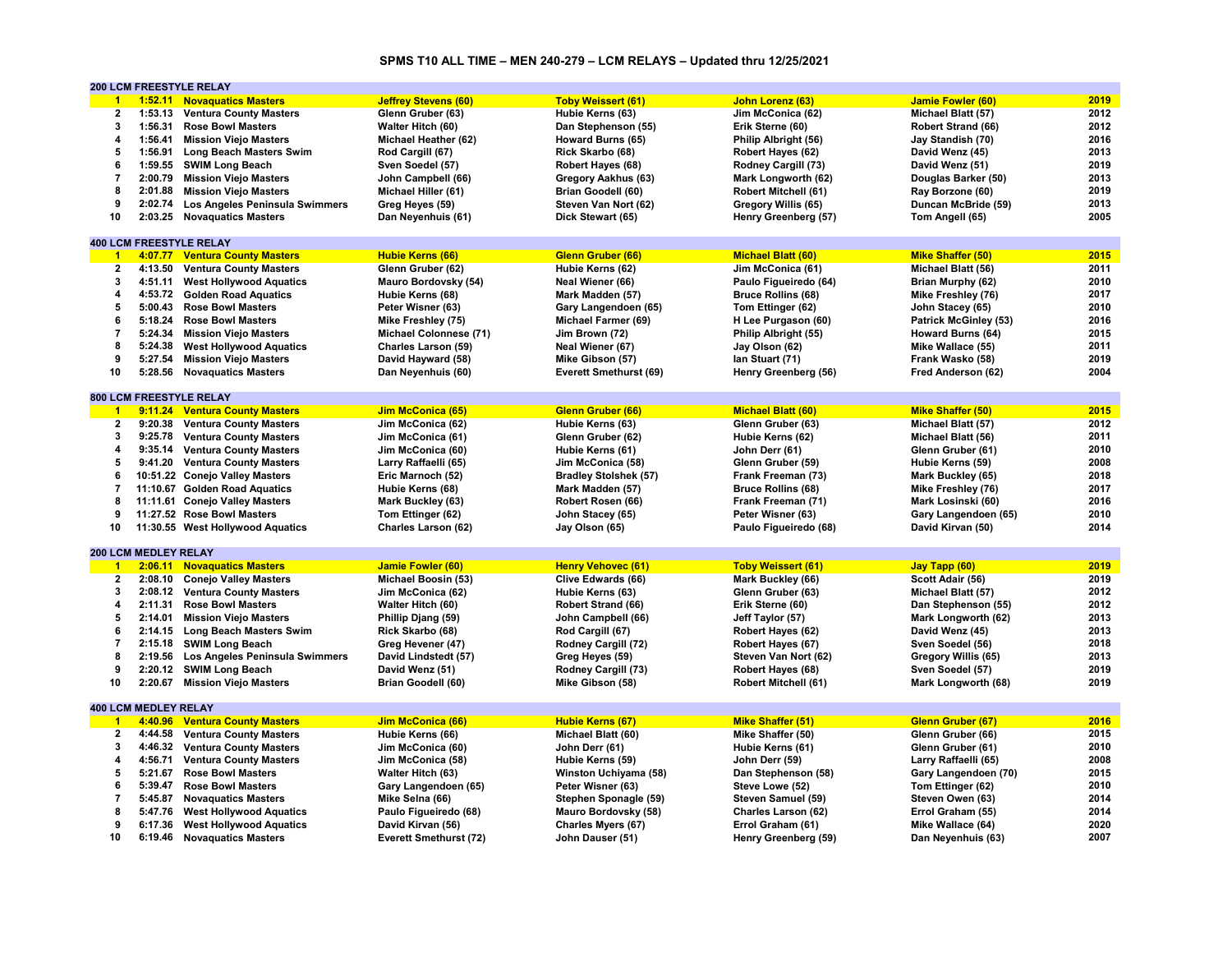### **SPMS T10 ALL TIME - MEN 280-319 – LCM RELAYS – Updated thru 12/25/2021**

|    | <b>200 LCM FREESTYLE RELAY</b> |                                  |                               |                            |                            |                           |      |  |  |
|----|--------------------------------|----------------------------------|-------------------------------|----------------------------|----------------------------|---------------------------|------|--|--|
|    | 2:12.99                        | <b>Golden Road Aquatics</b>      | <b>Hubie Kerns (68)</b>       | <b>Bruce Rollins (68)</b>  | <b>Monte Gast (70)</b>     | <b>Mike Freshley (76)</b> | 2017 |  |  |
|    | 2:17.25                        | <b>Rose Bowl Masters</b>         | Mike Freshley (74)            | Gary Langendoen (70)       | Peter Ronay (73)           | <b>Walter Hitch (63)</b>  | 2015 |  |  |
|    | 2:21.21                        | <b>Rose Bowl Masters</b>         | Mike Freshley (75)            | Michael Farmer (69)        | Douglas Goode (77)         | Erik Sterne (64)          | 2016 |  |  |
|    | 2:21.24                        | <b>Santa Barbara Masters</b>     | Jeff Farrell (82)             | Michael Fasth (64)         | <b>Oded Rencus (74)</b>    | David Johannsen (65)      | 2020 |  |  |
| 5  | 2:22.74                        | <b>Mission Viejo Masters</b>     | Howard Burns (67)             | Jim Brown (75)             | lan Stuart (71)            | Steven Wigely (69)        | 2018 |  |  |
|    | 2:25.30                        | <b>City of Las Vegas Masters</b> | Fred Leipziger (78)           | <b>Richard Holder (62)</b> | Victor Hecker (71)         | Will Rauch (72)           | 2006 |  |  |
|    | 2:28.08                        | <b>Long Beach Grunions</b>       | Kim Onisko (65)               | Rick Miller (74)           | Stan Smith (74)            | Jeffrey Dobra (67)        | 2021 |  |  |
|    | 2:29.60                        | <b>Long Beach Grunions</b>       | Stan Smith (74)               | Rick Miller (74)           | Kim Onisko (65)            | Jeffrey Dobra (67)        | 2021 |  |  |
|    | 2:30.73                        | Ojai-Santa Barbara Masters       | Ed Farrell (68)               | Jurgen Schmidt (78)        | Tom Mitchell (68)          | Frank Piemme (76)         | 2001 |  |  |
| 10 | 2:36.13                        | <b>Mission Viejo Masters</b>     | <b>Michael Colonnese (68)</b> | John Campbell (65)         | Jim Stewart (701)          | Robert Rolph (81)         | 2012 |  |  |
|    |                                |                                  |                               |                            |                            |                           |      |  |  |
|    |                                | <b>400 LCM FREESTYLE RELAY</b>   |                               |                            |                            |                           |      |  |  |
|    | 5:36.48                        | <b>Long Beach Grunions</b>       | Kim Onisko (65)               | <b>Rick Miller (74)</b>    | <b>Stan Smith (74)</b>     | Jeffrey Dobra (67)        | 2021 |  |  |
|    | 5:42.16                        | <b>Santa Barbara Masters</b>     | David Johannsen (64)          | Philip Beguhl (66)         | Douglas Prentice (70)      | Jeff Farrell (81)         | 2018 |  |  |
|    | 5:50.25                        | <b>Santa Barbara Masters</b>     | <b>Oded Rencus (74)</b>       | Philip Beguhl (67)         | Douglas Prentice (71)      | Jack Underwood (69)       | 2019 |  |  |
|    | 6:23.33                        | <b>West Hollywood Aquatics</b>   | Laurence Houlgate (77)        | <b>Bill Donovan (72)</b>   | <b>Charles Meyers (62)</b> | Neal Wiener (71)          | 2015 |  |  |
|    | 6:55.82                        | <b>Rose Bowl Masters</b>         | Michael Farmer (71)           | Douglas Goode (79)         | William Fleming (83)       | Michael Tulin (64)        | 2018 |  |  |
|    |                                |                                  |                               |                            |                            |                           |      |  |  |
|    |                                |                                  |                               |                            |                            |                           |      |  |  |
|    |                                |                                  |                               |                            |                            |                           |      |  |  |
|    |                                |                                  |                               |                            |                            |                           |      |  |  |
| 10 |                                |                                  |                               |                            |                            |                           |      |  |  |
|    |                                | <b>ONA LOM EDECCTVI E DEL AV</b> |                               |                            |                            |                           |      |  |  |

|    | <b>800 LCM FREESTYLE RELAY</b> |                 |                         |                 |                           |      |
|----|--------------------------------|-----------------|-------------------------|-----------------|---------------------------|------|
|    | 13:10.03 Long Beach Grunions   | Kim Onisko (65) | <b>Rick Miller (74)</b> | Stan Smith (74) | <b>Jeffrey Dobra (67)</b> | 2021 |
|    |                                |                 |                         |                 |                           |      |
|    |                                |                 |                         |                 |                           |      |
|    |                                |                 |                         |                 |                           |      |
|    |                                |                 |                         |                 |                           |      |
|    |                                |                 |                         |                 |                           |      |
|    |                                |                 |                         |                 |                           |      |
|    |                                |                 |                         |                 |                           |      |
|    |                                |                 |                         |                 |                           |      |
| 10 |                                |                 |                         |                 |                           |      |

**200 LCM MEDLEY RELAY**

|    |                             | 2:15.90 Ventura County Masters    | <b>Steven Heck (70)</b>    | <b>Hubie Kerns (70)</b>    | <b>Glenn Gruber (70)</b>      | <b>Bruce Rollins (70)</b>    | 2019 |
|----|-----------------------------|-----------------------------------|----------------------------|----------------------------|-------------------------------|------------------------------|------|
|    | 2:40.72                     | <b>Rose Bowl Masters</b>          | <b>Walter Hitch (63)</b>   | Mike Freshley (74)         | Gary Langendoen (70)          | Peter Ronay (73)             | 2015 |
|    |                             | 2:47.10 City of Las Vegas Masters | Will Rauch (72)            | <b>Richard Holder (62)</b> | Fred Leipziger (78)           | Victor Hecker (71)           | 2006 |
|    | 2:57.29                     | Santa Barbara Masters             | Jeff Farrell (82)          | David Johannsen (65)       | Michael Fasth (64)            | <b>Oded Rencus (74)</b>      | 2019 |
|    | 3:06.56                     | <b>Long Beach Grunions</b>        | Jeffrey Dobra (67)         | Stan Smith (74)            | Rick Miller (74)              | Kim Onisko (65)              | 2021 |
|    | 3:13.55                     | <b>Long Beach Grunions</b>        | Jeffrey Dobra (67)         | Kim Onisko (65)            | Rick Miller (74)              | Stan Smith (74)              | 2021 |
|    | 3:14.31                     | <b>Mission Vieio Masters</b>      | <b>Rudolf Graef (80)</b>   | John Millard (68)          | Jim Stewart (70)              | Robert Rolph (80)            | 2011 |
|    | 3:31.91                     | <b>Rose Bowl Masters</b>          | John House (78)            | Michael Tulin (65)         | <b>Walter Hitch (67)</b>      | <b>William Fleming (84)</b>  | 2019 |
|    | 3:33.59                     | <b>Novaguatics Masters</b>        | <b>Russell Benner (88)</b> | Gregory Weber (60)         | <b>Everett Smethurst (78)</b> | <b>Richard Andersen (69)</b> | 2013 |
| 10 | 3:42.37                     | <b>Rose Bowl Masters</b>          | John House (77)            | Michael Farmer (71)        | Douglas Goode (79)            | <b>William Fleming (83)</b>  | 2018 |
|    | <b>400 LCM MEDLEY RELAY</b> |                                   |                            |                            |                               |                              |      |
|    |                             | 6:58.13 Long Beach Grunions       | <b>Jeffrey Dobra (67)</b>  | <b>Stan Smith (74)</b>     | <b>Rick Miller (74)</b>       | Kim Onisko (65)              | 2021 |

|  | <b>6:58.13 Long Beach Grunions</b> | <u> Jeffrey Dobra (67)</u> | <b>Stan Smith (74)</b> | <b>Rick Miller (74)</b> | Kim Onisko (65)   | 2021 |
|--|------------------------------------|----------------------------|------------------------|-------------------------|-------------------|------|
|  | 7:02.28 Mission Viejo Masters      | Rudolf Graef (79)          | Michael Colonnese (66) | Michael Heather (56)    | Robert Rolph (79) | 2010 |
|  | 7:50.03 West Hollywood Aquatics    | John Bleck (81)            | Jay Olson (65)         | Neal Wiener (70)        | Bill Donovan (71) | 2014 |
|  |                                    |                            |                        |                         |                   |      |
|  |                                    |                            |                        |                         |                   |      |
|  |                                    |                            |                        |                         |                   |      |
|  |                                    |                            |                        |                         |                   |      |

- 
- **8**

**9**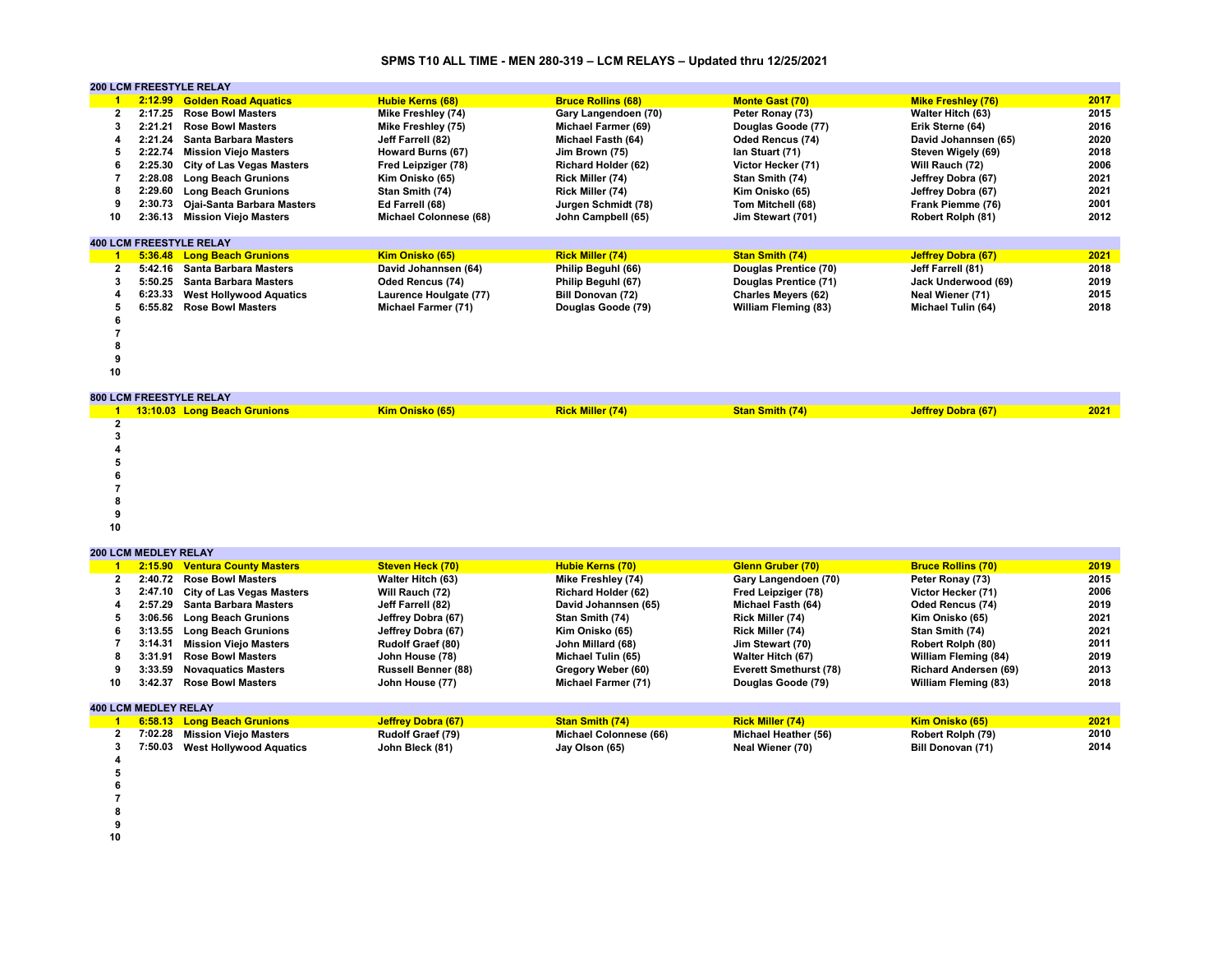# **SPMS T10 ALL TIME - MEN 320-359 – LCM RELAYS – Updated thru 12/25/2021**

|    | <b>200 LCM FREESTYLE RELAY</b> |                             |                              |                             |                             |      |
|----|--------------------------------|-----------------------------|------------------------------|-----------------------------|-----------------------------|------|
|    | $2:55.90$ Costa Mesa           | <b>Woody Bowersock (86)</b> | <b>Louis Giberson (79)</b>   | <b>Walter Pfeiffer (86)</b> | <b>Emile Achee (72)</b>     | 1999 |
|    | 3:01.06 Mission Viejo Masters  | Ed Farrell (81)             | <b>Rudolf Graef (82)</b>     | Robert Rolph (82)           | Frank Piemme (88)           | 2013 |
|    | 3:15.82 Costa Mesa             | <b>Wayne McFarland (78)</b> | <b>Russell Campbell (74)</b> | Bob Merrick (82)            | <b>Woody Bowersock (89)</b> | 2002 |
|    |                                |                             |                              |                             |                             |      |
|    |                                |                             |                              |                             |                             |      |
|    |                                |                             |                              |                             |                             |      |
|    |                                |                             |                              |                             |                             |      |
|    |                                |                             |                              |                             |                             |      |
|    |                                |                             |                              |                             |                             |      |
| 10 |                                |                             |                              |                             |                             |      |
|    |                                |                             |                              |                             |                             |      |
|    | <b>400 LCM FREESTYLE RELAY</b> |                             |                              |                             |                             |      |
|    | 6:12.12 Costa Mesa             | <b>Bob Christians (82)</b>  | <b>Louis Giberson (77)</b>   | <b>Bob Merrick (78)</b>     | <b>Woody Bowersock (85)</b> | 1998 |
|    |                                |                             |                              |                             |                             |      |

| 1999 |
|------|
|      |
|      |
|      |
|      |
|      |
|      |
|      |
|      |
|      |
|      |

# **200 LCM MEDLEY RELAY**

|    | 3:28.51 Mission Viejo Masters | <b>Robert Rolph (82)</b> | John Millard (70)   | <b>Frank Piemme (88)</b>    | <b>Ed Farrell (81)</b>      | 2013 |
|----|-------------------------------|--------------------------|---------------------|-----------------------------|-----------------------------|------|
|    | 3:30.96 Costa Mesa            | Bob Merrick (79)         | Louis Giberson (79) | <b>Walter Pfeiffer (86)</b> | <b>Woody Bowersock (86)</b> | 1999 |
|    |                               |                          |                     |                             |                             |      |
|    |                               |                          |                     |                             |                             |      |
|    |                               |                          |                     |                             |                             |      |
| Ð  |                               |                          |                     |                             |                             |      |
|    |                               |                          |                     |                             |                             |      |
| 8  |                               |                          |                     |                             |                             |      |
|    |                               |                          |                     |                             |                             |      |
| 10 |                               |                          |                     |                             |                             |      |
|    |                               |                          |                     |                             |                             |      |

| <b>400 LCM MEDLEY RELAY</b> |                    |                            |                         |                            |                             |      |
|-----------------------------|--------------------|----------------------------|-------------------------|----------------------------|-----------------------------|------|
|                             | 7:34.79 Costa Mesa | <b>Bob Christians (82)</b> | <b>Bob Merrick (78)</b> | <b>Louis Giberson (77)</b> | <b>Woody Bowersock (85)</b> | 1998 |
|                             |                    |                            |                         |                            |                             |      |
|                             |                    |                            |                         |                            |                             |      |
|                             |                    |                            |                         |                            |                             |      |
|                             |                    |                            |                         |                            |                             |      |
|                             |                    |                            |                         |                            |                             |      |
|                             |                    |                            |                         |                            |                             |      |
|                             |                    |                            |                         |                            |                             |      |
|                             |                    |                            |                         |                            |                             |      |
|                             |                    |                            |                         |                            |                             |      |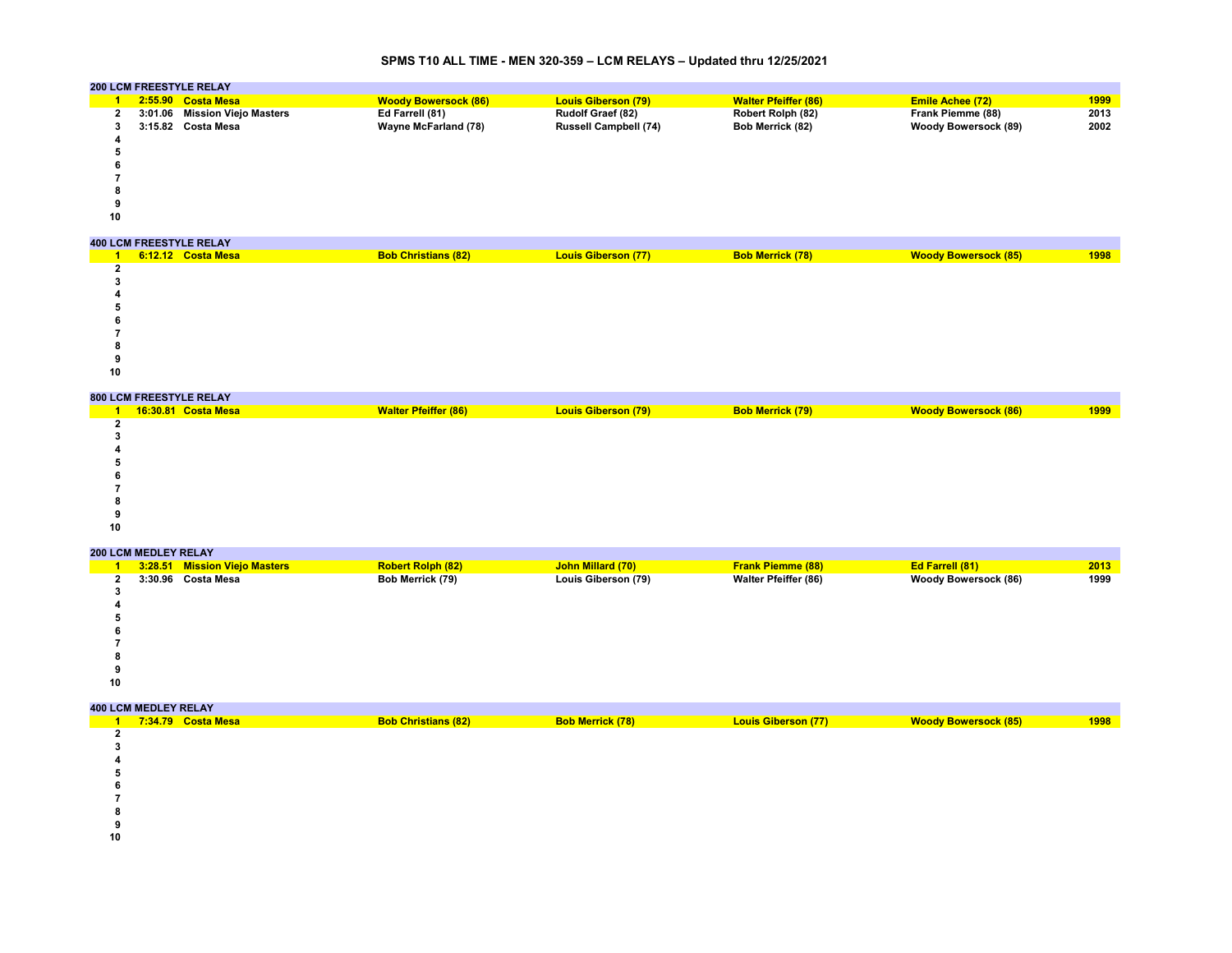# **SPMS T10 ALL TIME - MEN 360-399 – LCM RELAYS – Updated thru 12/25/2021**

|    | 200 LCM FREESTYLE RELAY |                       |                             |                               |                             |      |
|----|-------------------------|-----------------------|-----------------------------|-------------------------------|-----------------------------|------|
|    | 3:46.35 Costa Mesa      | Dick Westerfield (90) | <b>Walter Pfeiffer (92)</b> | <b>Robert Christians (90)</b> | <b>Woody Bowersock (92)</b> | 2005 |
|    |                         |                       |                             |                               |                             |      |
|    |                         |                       |                             |                               |                             |      |
|    |                         |                       |                             |                               |                             |      |
|    |                         |                       |                             |                               |                             |      |
|    |                         |                       |                             |                               |                             |      |
|    |                         |                       |                             |                               |                             |      |
|    |                         |                       |                             |                               |                             |      |
|    |                         |                       |                             |                               |                             |      |
| 10 |                         |                       |                             |                               |                             |      |
|    |                         |                       |                             |                               |                             |      |

|    | <b>400 LCM FREESTYLE RELAY</b> |                               |                             |                        |                             |      |
|----|--------------------------------|-------------------------------|-----------------------------|------------------------|-----------------------------|------|
|    | 10:43.13 Costa Mesa            | <b>Robert Christians (92)</b> | <b>Walter Pfeiffer (94)</b> | S Wayne McFarland (83) | <b>Woody Bowersock (94)</b> | 2007 |
|    |                                |                               |                             |                        |                             |      |
|    |                                |                               |                             |                        |                             |      |
|    |                                |                               |                             |                        |                             |      |
|    |                                |                               |                             |                        |                             |      |
|    |                                |                               |                             |                        |                             |      |
|    |                                |                               |                             |                        |                             |      |
|    |                                |                               |                             |                        |                             |      |
|    |                                |                               |                             |                        |                             |      |
| 10 |                                |                               |                             |                        |                             |      |

|    | 800 LCM FREESTYLE RELAY |                        |                               |                             |                             |      |
|----|-------------------------|------------------------|-------------------------------|-----------------------------|-----------------------------|------|
|    | 25:29.59 Costa Mesa     | S Wayne McFarland (83) | <b>Robert Christians (94)</b> | <b>Walter Pfeiffer (94)</b> | <b>Woody Bowersock (94)</b> | 2007 |
|    |                         |                        |                               |                             |                             |      |
|    |                         |                        |                               |                             |                             |      |
|    |                         |                        |                               |                             |                             |      |
|    |                         |                        |                               |                             |                             |      |
|    |                         |                        |                               |                             |                             |      |
|    |                         |                        |                               |                             |                             |      |
|    |                         |                        |                               |                             |                             |      |
|    |                         |                        |                               |                             |                             |      |
| 10 |                         |                        |                               |                             |                             |      |

|    | <b>200 LCM MEDLEY RELAY</b> |                    |                               |                       |                             |                             |      |  |  |  |  |
|----|-----------------------------|--------------------|-------------------------------|-----------------------|-----------------------------|-----------------------------|------|--|--|--|--|
|    |                             | 4:13.67 Costa Mesa | <b>Robert Christians (90)</b> | Dick Westerfield (90) | <b>Walter Pfeiffer (92)</b> | <b>Woody Bowersock (92)</b> | 2005 |  |  |  |  |
|    |                             |                    |                               |                       |                             |                             |      |  |  |  |  |
|    |                             |                    |                               |                       |                             |                             |      |  |  |  |  |
|    |                             |                    |                               |                       |                             |                             |      |  |  |  |  |
|    |                             |                    |                               |                       |                             |                             |      |  |  |  |  |
|    |                             |                    |                               |                       |                             |                             |      |  |  |  |  |
|    |                             |                    |                               |                       |                             |                             |      |  |  |  |  |
|    |                             |                    |                               |                       |                             |                             |      |  |  |  |  |
|    |                             |                    |                               |                       |                             |                             |      |  |  |  |  |
| 10 |                             |                    |                               |                       |                             |                             |      |  |  |  |  |

|    | <b>400 LCM MEDLEY RELAY</b> |                             |                               |                             |                        |      |
|----|-----------------------------|-----------------------------|-------------------------------|-----------------------------|------------------------|------|
|    | 12:59.05 Costa Mesa         | <b>Woody Bowersock (94)</b> | <b>Robert Christians (92)</b> | <b>Walter Pfeiffer (94)</b> | S Wayne McFarland (83) | 2007 |
|    |                             |                             |                               |                             |                        |      |
|    |                             |                             |                               |                             |                        |      |
|    |                             |                             |                               |                             |                        |      |
|    |                             |                             |                               |                             |                        |      |
|    |                             |                             |                               |                             |                        |      |
|    |                             |                             |                               |                             |                        |      |
|    |                             |                             |                               |                             |                        |      |
|    |                             |                             |                               |                             |                        |      |
| 10 |                             |                             |                               |                             |                        |      |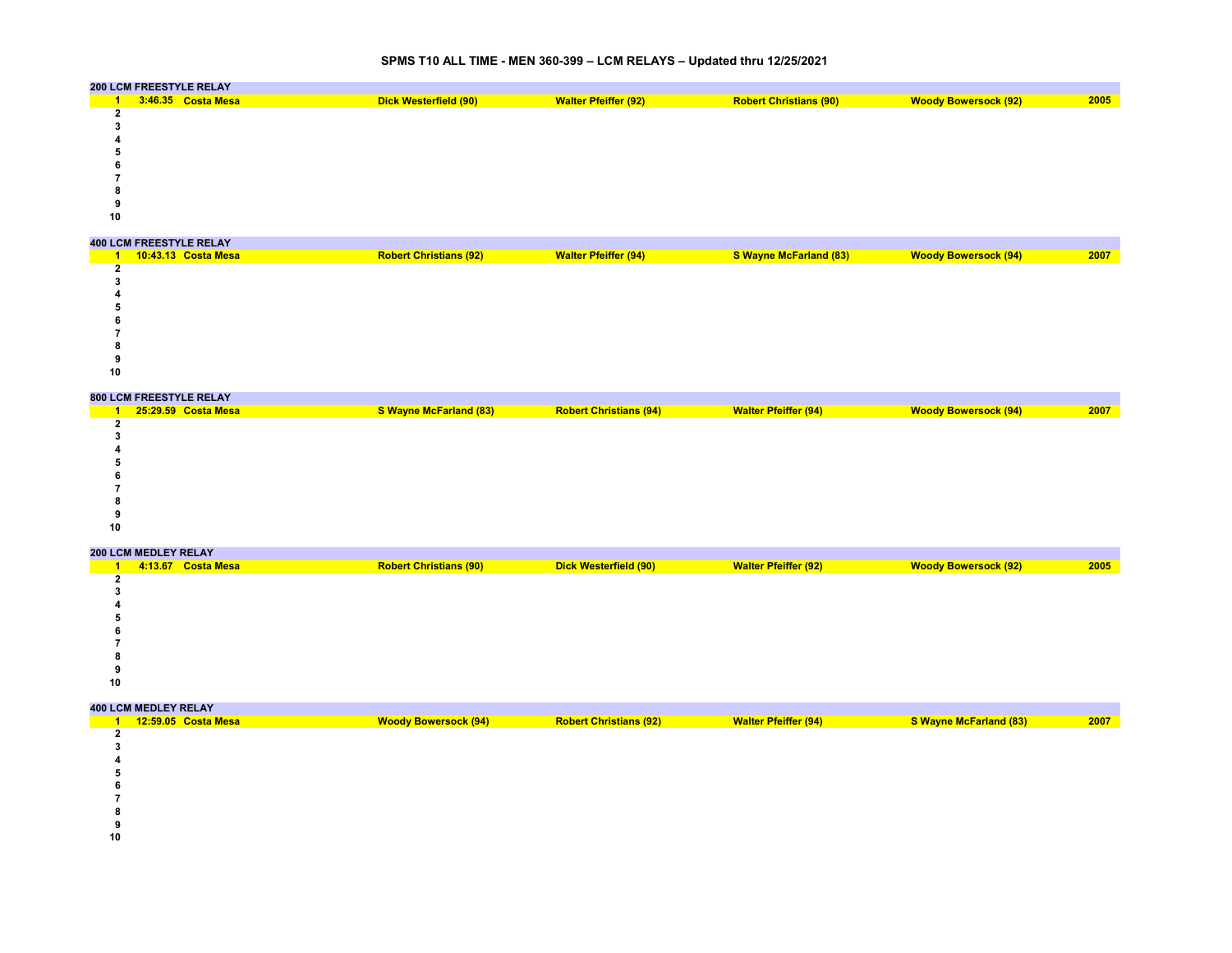# **SPMS T10 ALL TIME – MIXED 72-99 – LCM RELAYS – Updated thru 12/25/2021**

|                         |                             | <b>200 LCM FREESTYLE RELAY</b>      |                              |                                 |                               |                                |              |
|-------------------------|-----------------------------|-------------------------------------|------------------------------|---------------------------------|-------------------------------|--------------------------------|--------------|
| $\mathbf{1}$            |                             | 1:47.94 Conejo Simi Aquatic Masters | <b>Wade Federer (30)</b>     | <b>Lauren Hancock (27)</b>      | <b>Christopher Ramos (20)</b> | <b>Kara Denby (23)</b>         | 2009         |
| $\overline{\mathbf{2}}$ | 1:48.01                     | <b>UC Irvine Masters</b>            | Hazem Amr (24)               | Michael Borokhov (21)           | Elizabeth Carter 923)         | Ashley De Paul (20)            | 2005         |
| 3                       |                             | 1:50.03 Golden Road Aquatics        | Saskia Wong-Smith (18)       | Luke Pechmann (28)              | Megan Jex (27)                | Ethan Webster (18)             | 2018         |
| 4                       |                             | 1:50.92 UC Irvine Masters           | Jesse Trowbridge (24)        | John Graass (23)                | Aleah Amr (22)                | Semah Zavareh (24)             | 2005         |
| 5                       |                             | 1:51.03 Novaquatics Masters         | Kevin Donnelly (22)          | <b>Christina Daniels (24)</b>   | Jewelz Andrews (20)           | Joel-Tyler Rodgers (21)        | 2013         |
| 6                       | 1:52.14                     | <b>Mission Viejo Masters</b>        | Alex Bae (24)                | Emilie Claire Schneider (20)    | Matt Haage (24)               | Daniel Peralta (23)            | 2019         |
| $\overline{7}$          | 1:52.42                     | <b>Novaguatics Masters</b>          | Michael Roddy (25)           | Shannon Flahive (21)            | Jim Phalan (27)               | Nicole Huszcz (21)             | 2002         |
| 8                       |                             |                                     |                              |                                 |                               |                                | 2011         |
|                         |                             | 1:52.75 Mission Viejo Masters       | Katie Moore (23)             | <b>Tuesday Schellinger (24)</b> | Jay Li (23)                   | Eric Babbitt (24)              |              |
| 9                       | 1:52.80                     | <b>Golden Road Aquatics</b>         | Laura Mendenhall (20)        | Alex Lambert (23)               | <b>Heather McCorkel (22)</b>  | Alexander Campbell (26)        | 2017         |
| 10                      |                             | 1:53.00 Novaquatics Masters         | Carolyn Kwok (25)            | Teemu Kettunen (25)             | Stephanie Morgan (21)         | David Galli (23)               | 2007         |
|                         |                             |                                     |                              |                                 |                               |                                |              |
|                         |                             | <b>400 LCM FREESTYLE RELAY</b>      |                              |                                 |                               |                                |              |
| $\blacksquare$          |                             | 3:56.54 Conejo Simi Aquatic Masters | <b>Wade Federer (20)</b>     | <b>Lauren Hancock (27)</b>      | <b>Christopher Ramos (20)</b> | Kara Denby (23)                | 2009         |
| $\mathbf{2}$            | 4:17.47                     | <b>Novaguatics Masters</b>          | Evan Kraus (25)              | Marlena Tonelli (23)            | Jennifer Schumacher (26)      | Andrew Seo (23)                | 2011         |
| 3                       |                             | 4:18.44 Mission Viejo Masters       | <b>Richard Hunter (26)</b>   | Katie Moore (24)                | Kelsey Muller (30)            | Jonathan Osborne (18)          | 2012         |
| 4                       |                             | 4:19.15 Ojai Masters                | Evan Kristiansen (19)        | Gabrielle Bradley (18)          | Michelle Horgan (19)          | Robert Campana (20)            | 2009         |
| 5                       |                             | 4:20.86 UC Irvine Masters           | Patrick Keenan (27)          | M Ahmadi-Kashani (27)           | <b>Natalie Ferrell (27)</b>   | Krystal Durfey (23)            | 1999         |
| 6                       | 4:27.61                     | <b>Inland Masters</b>               | M Danapilis (27)             | Christina Deeter (25)           | Evan Evansky (30)             | Alvaro Famos (25)              | 1999         |
| $\overline{7}$          |                             | 4:28.42 Mission Viejo Masters       | <b>Brandon Kolarov (19)</b>  | Lauren Nyberg (18)              | Emily Christensen (21)        | Chris McElroy (21)             | 2018         |
| 8                       |                             | 4:32.63 Novaquatics Masters         | Danny Puchalski (28)         | Geza Futo Tendai (23)           | Megan MacDonald (24)          | Cristina Pelaez (22)           | 2009         |
| 9                       | 4:35.10                     | <b>Mission Viejo Masters</b>        | Jimmy Hong (19)              | Erica Laughlin (19)             | <b>Britney Danfield (19)</b>  | Chip Polito (30)               | 2006         |
| 10                      | 4:44.87                     | <b>Rose Bowl Masters</b>            | Kate Alders (18)             | Alec Alders (23)                | Stefanie Capizzi (25)         | Chad Durieux (33)              | 2012         |
|                         |                             |                                     |                              |                                 |                               |                                |              |
|                         |                             | 800 LCM FREESTYLE RELAY             |                              |                                 |                               |                                |              |
| $\overline{1}$          |                             | 8:55.39 Conejo Simi Aquatic Masters | <b>Kara Denby (23)</b>       | <b>Lauren Hancock (27)</b>      | <b>Christopher Ramos (20)</b> | <b>Wade Federer (20)</b>       | 2009         |
| $\mathbf{2}$            |                             |                                     |                              |                                 |                               |                                |              |
|                         | 9:44.11                     | <b>Rose Bowl Masters</b>            | Melissa Cienega (20)         | Samantha Campbell (22)          | Sean Fisher (23)              | Andrew Lum (25)                | 2018         |
| 3                       |                             | 9:50.75 Mission Viejo Masters       | Jeffrey Larson (26)          | Ryan Larson (24)                | Katie Moore (24)              | Emi Yamaguchi (21)             | 2012         |
| 4                       |                             | 10:04.01 Mission Viejo Masters      | Danny Giometti (32)          | Lauren Nyberg (18)              | Alex Bae (23)                 | Logan Redondo (24)             | 2018         |
| 5                       |                             | 10:11.54 Rose Bowl Masters          | Gwendolyn Mathias (21)       | Karlee Mortenson (23)           | Kenny Duarte (25)             | <b>Michael Strickland (25)</b> | 2014         |
| 6                       |                             | 10:11.68 Ojai Masters               | Evan Kristiansen (19)        | <b>Gabrielle Bradley (18)</b>   | Michelle Horgan (19)          | Robert Campana (20)            | 2009         |
| 7                       |                             | 10:13.83 Rose Bowl Masters          | Alec Alders (22)             | Chad Durieux (32)               | Berklie Oscarson (19)         | Darcey Therrien (26)           | 2011         |
| 8                       |                             | 10:21.01 Golden Road Aquatics       | Daiki Sato (25)              | Lizz Grainger (25)              | Allyson Young (24)            | Alexander Campbell (25)        | 2016         |
| 9                       |                             | 11:22.22 Mission Viejo Masters      | Jimmy Hong (19)              | Erica Laughlin (19)             | <b>Britney Danfield (19)</b>  | Chip Polito (30)               | 2006         |
| 10                      |                             | 11:27.78 Mission Viejo Masters      | Attila Szilagyi (28)         | Kelly Wilkings (23)             | Kevin Joyce (37)              | Melinda Bolton (21)            | 2009         |
|                         |                             |                                     |                              |                                 |                               |                                |              |
|                         | 200 LCM MEDLEY RELAY        |                                     |                              |                                 |                               |                                |              |
| $\blacktriangleleft$    |                             | 2:02.84 Conejo Simi Aquatic Masters | <b>Lauren Hancock (27)</b>   | Kara Denby (23)                 | <b>Wade Federer (20)</b>      | <b>Christopher Ramos (20)</b>  | 2009         |
| $\overline{2}$          |                             | 2:04.74 Ojai-Santa Barbara Masters  | Scott Reed (27)              | Wenke Hansen (29)               | Brian Alderman (29)           | Katrina Carson (25)            | 1998         |
| 3                       |                             | 2:05.38 Novaguatics Masters         | Michael Roddy (25)           | Shannon Flahive (21)            | Jim Phalan (27)               | Nicole Huszcz (21)             | 2002         |
| 4                       |                             | 2:05.56 Rose Bowl Masters           | Simon Burnett (31)           | Kenny Duarte (25)               | <b>Berlie Oscarson (22)</b>   | Gwendolyn Mathias (21)         | 2014         |
| 5                       | 2:08.60                     | <b>Novaquatics Masters</b>          | Gregory Busse (24)           | Shannon Flahive (22)            | Keith Ryan (19)               | Michele Brown (28)             | 2003         |
| 6                       |                             | 2:08.66 Mission Viejo Masters       | Jay Li (21)                  | Katie Moore (21)                | Hiro Sugimoto (26)            | Melissa DiGregorio (23)        | 2009         |
|                         |                             |                                     |                              |                                 |                               |                                |              |
| $\overline{7}$<br>8     | 2:07.00                     | <b>Novaguatics Masters</b>          | Jewelz Andrews (20)          | <b>Christina Daniels (24)</b>   | Kevin Donnelly (22)           | Joel-Tyler Rodgers (21)        | 2013<br>2010 |
|                         | 2:07.07                     | <b>Las Vegas Masters</b>            | Samantha Pearson (19)        | Andre Tiebout (22)              | Megan Kelley (20)             | Timothy O'Brien (20)           |              |
| 9                       | 2:07.22                     | <b>Novaguatics Masters</b>          | Andrew Seo (23)              | Marlena Tonelli (23)            | Jan Tichy (29)                | Meredith Krom (24)             | 2011         |
| 10                      | 2:07.68                     | <b>Rose Bowl Masters</b>            | David Jiminez (19)           | Kristine Magnusson (26)         | Griffin Yerian (19)           | Lauren Turner (24)             | 2016         |
|                         |                             |                                     |                              |                                 |                               |                                |              |
|                         | <b>400 LCM MEDLEY RELAY</b> |                                     |                              |                                 |                               |                                |              |
| $\mathbf{1}$            |                             | 4:35.26 Conejo Simi Aquatic Masters | <b>Lauren Hancock (27)</b>   | Kara Denby (23)                 | <b>Wade Federer (20)</b>      | <b>Nick Glaze (26)</b>         | 2009         |
| $\overline{2}$          | 4:46.38                     | <b>Novaguatics Masters</b>          | Marlena Tonelli (23)         | Andrew Seo (23)                 | Evan Kraus (25)               | Cristina Pelaez (24)           | 2011         |
| 3                       | 4:51.01                     | <b>UC Irvine Masters</b>            | Ethan Yotter (24)            | Sara Showalter (20)             | Tory Dobler (27)              | A Klingenberg (22)             | 2001         |
| 4                       | 4:52.40                     | <b>Rose Bowl Masters</b>            | <b>Berklie Oscarson (19)</b> | Chad Durieux (32)               | Alec Alders (22)              | Amanda Wetzler (25)            | 2011         |
| 5                       |                             | 5:14.14 Golden Road Aquatics        | Kenny Duarte (28)            | <b>Heather McCorkel (22)</b>    | Patrick O'Donnell (25)        | Laura Mendenhall (20)          | 2017         |
| 6                       |                             | 5:14.83 Ojai Masters                | Robert Campana (20)          | Evan Kristiansen (19)           | Gabrielle Bradley (18)        | Michelle Horgan (19)           | 2009         |
| $\overline{7}$          | 5:16.04                     | <b>UC Irvine Masters</b>            | Natalie Ferrell (27)         | M Ahmadi-Kashani (27)           | Patrick Keenan (27)           | Krystal Durfey (23)            | 1999         |
| 8                       |                             | 5:20.72 Mission Viejo Masters       | Jimmy Hong (19)              | Erica Laughlin (19)             | <b>Britney Danfield (19)</b>  | Chip Polito (30)               | 2006         |
| 9                       | 5:33.99                     | <b>Rose Bowl Masters</b>            | Michael Langendoen (19)      | Andrea Azuma (33)               | Max Ly (19)                   | Elizabeth Shdo (25)            | 2010         |
| 10                      |                             |                                     |                              |                                 |                               |                                | 2009         |
|                         |                             | 5:35.19 Mission Viejo Masters       | Melinda Bolton (21)          | Attila Szilagyi (28)            | Scott Davison (27)            | Kelly Wilkings (23)            |              |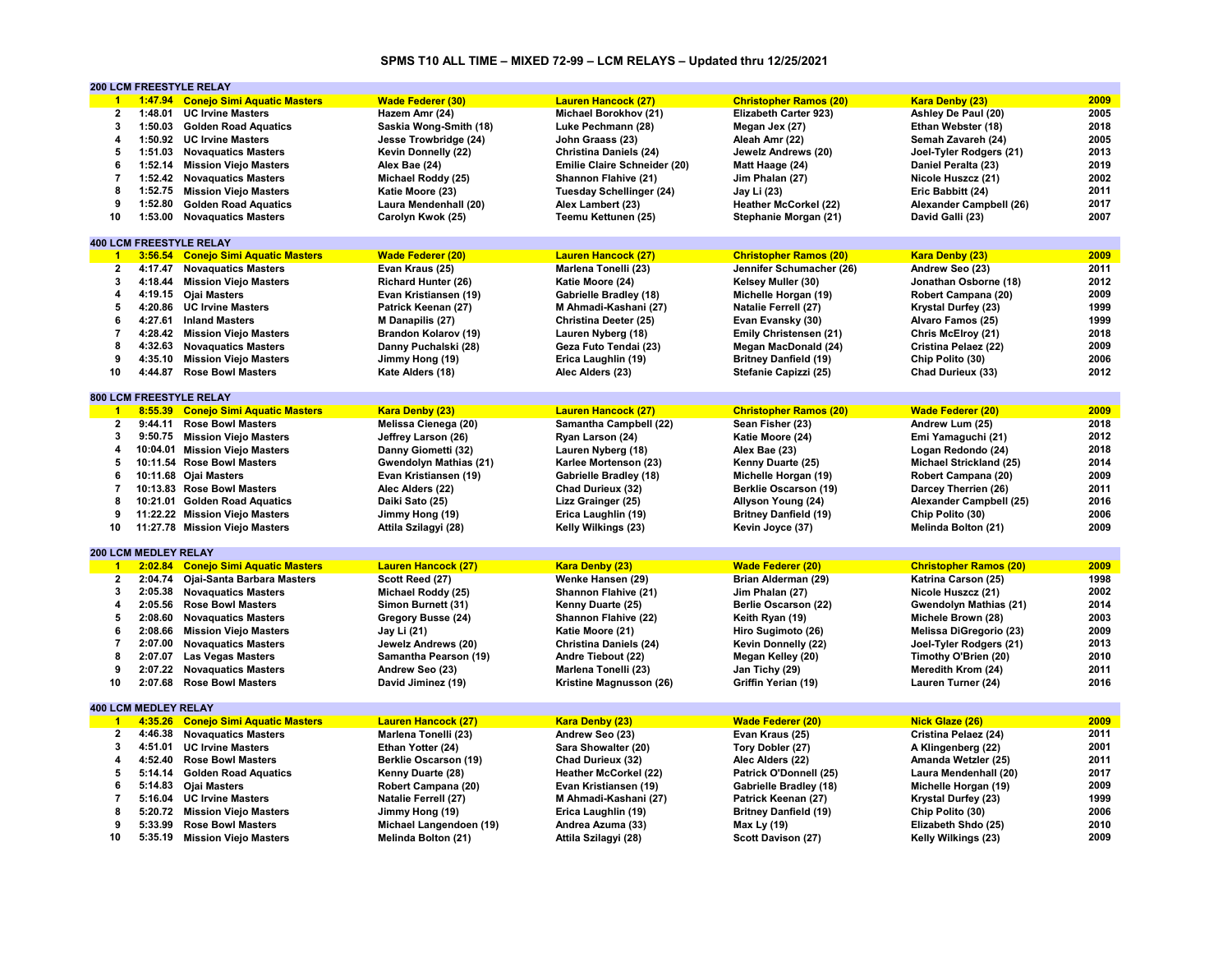# **SPMS T10 ALL TIME – MIXED 100-119 – LCM RELAYS – Updated thru 12/25/2021**

|                         |                             | 200 LCM FREESTYLE RELAY                     |                                |                              |                                 |                               |      |
|-------------------------|-----------------------------|---------------------------------------------|--------------------------------|------------------------------|---------------------------------|-------------------------------|------|
| $\blacktriangleleft$    |                             | 1:46.87 Novaguatics Masters                 | Evan Kraus (27)                | <b>Courtney Martz (25)</b>   | <b>Rendy Opdycke (29)</b>       | <b>Robert Dmytrow (32)</b>    | 2013 |
| $\overline{\mathbf{2}}$ | 1:47.20                     | <b>Rose Bowl Masters</b>                    | Jon Mendoza (34)               | Jack Plaga (26)              | Marissa Clapp (30)              | Lauren Frendreis (28)         | 2017 |
| 3                       |                             | 1:47.70 Novaquatics Masters                 | Gabriel Kirk (22)              | Kenndy Hood (20)             | Cassidy Feltenberger (23)       | Jeff Natalizio (37)           | 2019 |
| 4                       | 1:48.89                     | <b>Rose Bowl Masters</b>                    | Alex Alders (25)               | Kevin Kuhn (25)              | Lauren Frendreis (25)           | Judy Ho (29)                  | 2014 |
| 5                       |                             | 1:50.39 Rose Bowl Masters                   | Jeremy Sotomayor (31)          | Jon Mendoza (33)             | Lauren Frendreis (27)           | Ashley Hauser (28)            | 2016 |
| 6                       | 1:50.61                     | <b>Southern California Aquatic Masters</b>  | Nathan Janos (29)              | Ann Yearwood (25)            | Jeninfer Bronson (28)           | <b>Matthew Cornue (34)</b>    | 2009 |
| $\overline{7}$          | 1:51.61                     | <b>Santa Clarita Masters Club</b>           | Bryan Kitchener (20)           | Shayla Austin (19)           | Cheri Ellington (55)            | Christopher Stroh (25)        | 2012 |
| 8                       |                             |                                             |                                |                              |                                 |                               | 2001 |
|                         |                             | 1:52.08 Novaguatics Masters                 | Gabriela Hickman (28)          | Fiona Peterson (28)          | Brad Hibbard (32)               | Eduardo Graf (28)             |      |
| 9                       | 1:52.58                     | <b>Mission Viejo Masters</b>                | Kaitlyn Jones (25)             | Allison TerBush (29)         | Ryan TerBush (29)               | Daniel Roa (29)               | 2019 |
| 10                      | 1:53.20                     | <b>Mission Viejo Masters</b>                | JiaJia Wang (27)               | Chip Polito (30)             | Michael Jacob (29)              | Christy Bode (30)             | 2006 |
|                         |                             |                                             |                                |                              |                                 |                               |      |
|                         |                             | <b>400 LCM FREESTYLE RELAY</b>              |                                |                              |                                 |                               |      |
| $\overline{1}$          |                             | 3:54.81 Southern California Aquatic Masters | <b>Nathan Janos (29)</b>       | <b>Matthew Harrigan (31)</b> | <b>Ann Yearwood (25)</b>        | Jacqueline Corcoran (27)      | 2009 |
| $\overline{2}$          | 4:12.92                     | <b>Novaguatics Masters</b>                  | Brad Hibbard (32)              | Gabriela Hickman (28)        | Fiona Peterson (28)             | Eduardo Graf (28)             | 2001 |
| 3                       |                             | 4:16.16 Novaguatics Masters                 | <b>Robert Dmytrow (30)</b>     | Megan McDonald (26)          | <b>Brandy Bounds (30)</b>       | Evan Spencer (24)             | 2011 |
| 4                       |                             | 4:16.63 Mission Viejo Masters               | <b>Richard Hunter (26)</b>     | Olivia Page (24)             | Kelsey Muller (30)              | James Foltz (27)              | 2012 |
| 5                       | 4:26.52                     | <b>Mission Viejo Masters</b>                | Tanner Remai (31)              | Katie Moore (23)             | Branden Carter (25)             | Melissa DiGregorio (25)       | 2011 |
| 6                       | 4:27.25                     | <b>Golden Road Aquatics</b>                 | Kenny Duarte (26)              | Jennifer Goetz (26)          | Jordan Danny (24)               | Ryan O'Connor (33)            | 2015 |
| 7                       | 4:27.63                     | <b>Conejo Simi Aquatics Msaters</b>         | Rob Dumouchel (28)             | Lauren Dakin (21)            | Nick Glaze (26)                 | Julie Flores (42)             | 2009 |
| 8                       |                             | 4:35.66 Fullerton Masters Team              | Janet Church-Ha (29)           | Ned Laubacher (29)           | Joan Laubacher (28)             | Matt Truxaw (32)              | 1992 |
| 9                       |                             | 4:44.92 Ojai Masters                        | Ben Edwards (36)               | Elin Cheverez (33)           | Michelle Horgan (18)            | Kevin Jauregui (20)           | 2008 |
| 10                      |                             | 4:45.56 Mission Viejo Masters               | Douglas Barker (42)            | Kelly Wilkings (19)          | <b>Brittany Hosner (19)</b>     | Nick Theders (37)             | 2005 |
|                         |                             |                                             |                                |                              |                                 |                               |      |
|                         |                             | 800 LCM FREESTYLE RELAY                     |                                |                              |                                 |                               |      |
| $-1$                    |                             |                                             |                                |                              |                                 |                               | 2009 |
|                         | 8:39.99                     | <b>Southern California Aquatic Masters</b>  | <b>Erik Tolmachoff (28)</b>    | <b>Nathan Janos (29)</b>     | <b>Jacqueline Corcoran (27)</b> | <b>Ann Yearwood (25)</b>      |      |
| $\mathbf{2}$            | 9:26.50                     | <b>Mission Viejo Masters</b>                | Merritt Johnson (30)           | Rebekah Olsen (31)           | Eric Babbitt (24)               | Branden Carter (25)           | 2011 |
| 3                       |                             | 9:51.37 Mission Viejo Masters               | Rebekah Olsen (30)             | Kevin Joyce (38)             | Katie Moore (22)                | <b>Brett McCleave (28)</b>    | 2010 |
| 4                       | 9:55.71                     | <b>Mission Viejo Masters</b>                | Jennifer Fant (30)             | Nicholas O'Hare (37)         | Shannon Packard (21)            | Richard Elder (29)            | 2004 |
| 5                       |                             | 10:09.71 Novaquatics Masters                | Gabriela Hickman (28)          | Fiona Peterson (28)          | Andy Villarete (30)             | Eduardo Graf (28)             | 2001 |
| 6                       |                             | 10:14.54 Golden Road Aquatics               | Abica Dubay (31)               | Kenny Duarte (27)            | Julia Browne (31)               | Jacob Cook (28)               | 2016 |
| $\overline{7}$          |                             | 10:28.00 Novaguatics Masters                | Allison Gooch (20)             | Jessica Goldacre (27)        | Alex Chung (30)                 | Danny Puchalski (29)          | 2010 |
| 8                       |                             | 10:34.73 Rose Bowl Masters                  | Andrea Azuma (33)              | <b>Melissa Merritt (29)</b>  | Chad Durieux (31)               | Michael Langendoen (19)       | 2010 |
| 9                       |                             | 10:42.15 South Bay Masters                  | Kristine Magnusson (22)        | Maggie Bobbin (24)           | Keith Vogelgesang (30)          | Satoshi Ono (38)              | 2012 |
| 10                      |                             | 10:48.33 Rose Bowl Masters                  | Elizabeth Wood (29)            | Elizabeth Shdo (25)          | Scott Thomas-Fitch (34)         | Chad Durieux (31)             | 2010 |
|                         |                             |                                             |                                |                              |                                 |                               |      |
|                         | 200 LCM MEDLEY RELAY        |                                             |                                |                              |                                 |                               |      |
| $\blacksquare$          |                             | 1:54.22 Rose Bowl Masters                   | <b>Karen Younkins (33)</b>     | <b>Maria Carlson (24)</b>    | <b>Wyatt Ubellacker (29)</b>    | <b>Samuel Ubellacker (21)</b> | 2019 |
| $\mathbf{2}$            |                             | 1:58.72 Mission Viejo Masters               | Ryan TerBush (29)              | Mat Prasser (27)             | Kaitlyn Jones (25)              | Allison TerBush (29)          | 2019 |
| 3                       | 2:03.80                     | <b>Rose Bowl Masters</b>                    | Lauren Turner (25)             | Marissa Clapp (30)           | Jack Plaga (26)                 | Daniel Castro (26)            | 2017 |
| 4                       |                             |                                             |                                |                              |                                 |                               |      |
|                         | 2:04.51                     | <b>UC Irvine Masters</b>                    | Jeff Hoskinson (40)            | Jennifer Johnson (30)        | Danny Giometti (27)             | Kierstin Colesen (22)         | 2013 |
| 5                       | 2:04.79                     | <b>Rose Bowl Masters</b>                    | Alec Alders (25)               | Stefanie Capizzi (27)        | Lauren Frendreis (25)           | Kevin Kuhn (25)               | 2014 |
| 6                       | 2:05.43                     | <b>Novaquatics Masters</b>                  | Patrick Dideum (25)            | Margaret Reilly-Regan (37)   | Oswaldo Quevedo (30)            | <b>Brandy Bounds (25)</b>     | 2006 |
| $\overline{7}$          | 2:06.01                     | <b>Mission Viejo Masters</b>                | Andrew Garcia (33)             | Jiajia Wang (26)             | Steven Litchfield (36)          | Arianna Gardner (24)          | 2005 |
| 8                       | 2:06.10                     | <b>Novaguatics Masters</b>                  | <b>Courtney Martz (25)</b>     | <b>Matthew Arndt (29)</b>    | Anna Togias (28)                | Mark Merlo (35)               | 2013 |
| 9                       | 2:06.66                     | <b>Mission Viejo Masters</b>                | Kelsey Muller (30)             | <b>Richard Hunter (26)</b>   | James Folz (27)                 | Olivia Page (24)              | 2012 |
| 10                      | 2:08.78                     | <b>Rose Bowl Masters</b>                    | Ralph Porrazzo (26)            | Lauren Frendreis (29)        | Daniel Castro (27)              | Melissa Cienega (20)          | 2018 |
|                         |                             |                                             |                                |                              |                                 |                               |      |
|                         | <b>400 LCM MEDLEY RELAY</b> |                                             |                                |                              |                                 |                               |      |
| $\overline{1}$          |                             | 4:37.24 Southern California Aquatic Masters | <b>Nathan Janos (29)</b>       | <b>Matthew Harrigan (31)</b> | <b>Ann Yearwood (25)</b>        | Jacqueline Corcoran (27)      | 2009 |
| $\mathbf{2}$            | 4:51.67                     | <b>Mission Viejo Masters</b>                | <b>Shannon Packard 921)</b>    | Jiajia Wang (25)             | Nicholas O'Hare (27)            | Richard Elder (29)            | 2004 |
| 3                       | 4:56.79                     | <b>Conejo Simi Aquatics Msaters</b>         | <b>Christopher Ramos (20)</b>  | Lauren Dakin (21)            | Rob Domouchel (28)              | Julie Flores (42)             | 2009 |
| 4                       | 4:56.81                     | <b>Novaguatics Masters</b>                  | Jessica Goldacre (27)          | Danny Puchalski (29)         | Allison Gooch (20)              | Alex Cheung (30)              | 2010 |
| 5                       | 4:59.60                     | <b>Mission Viejo Masters</b>                | Nick Theders (37)              | Kelly Wilkings (19)          | <b>Brittany Hosner (19)</b>     | Douglas Barker (42)           | 2005 |
| 6                       | 5:02.46                     | <b>Conejo Valley Masters</b>                | Jennifer Finotti-Sheppard (44) | Gabriella Moreno (21)        |                                 | Andrew Barmann (28)           | 2021 |
|                         |                             |                                             |                                |                              | Sawyer Graczyk (19)             |                               | 2015 |
| 7                       | 5:03.38                     | <b>Golden Road Aquatics</b>                 | Ryan O'Connor (33)             | Kenny Duarte (26)            | Hannah Hesser (27)              | Jennifer Goetz (26)           |      |
| 8                       | 5:03.97                     | <b>Rose Bowl Masters</b>                    | Ashley Hauser (28)             | Lauren Frendreis (27)        | Alec Alders (27)                | Jeremy Sotomayor (31)         | 2016 |
| 9                       | 5:07.50                     | <b>Novaguatics Masters</b>                  | Anthony lacopetti (24)         | Jim Kopp (28)                | Fiona Petersen (30)             | Allison Garland (31)          | 2003 |
| 10                      |                             | 5:10.26 Mission Viejo Masters               | James Foltz (27)               | Jeff Grice (28)              | Emi Yamaguchi (21)              | Melissa Church (24)           | 2012 |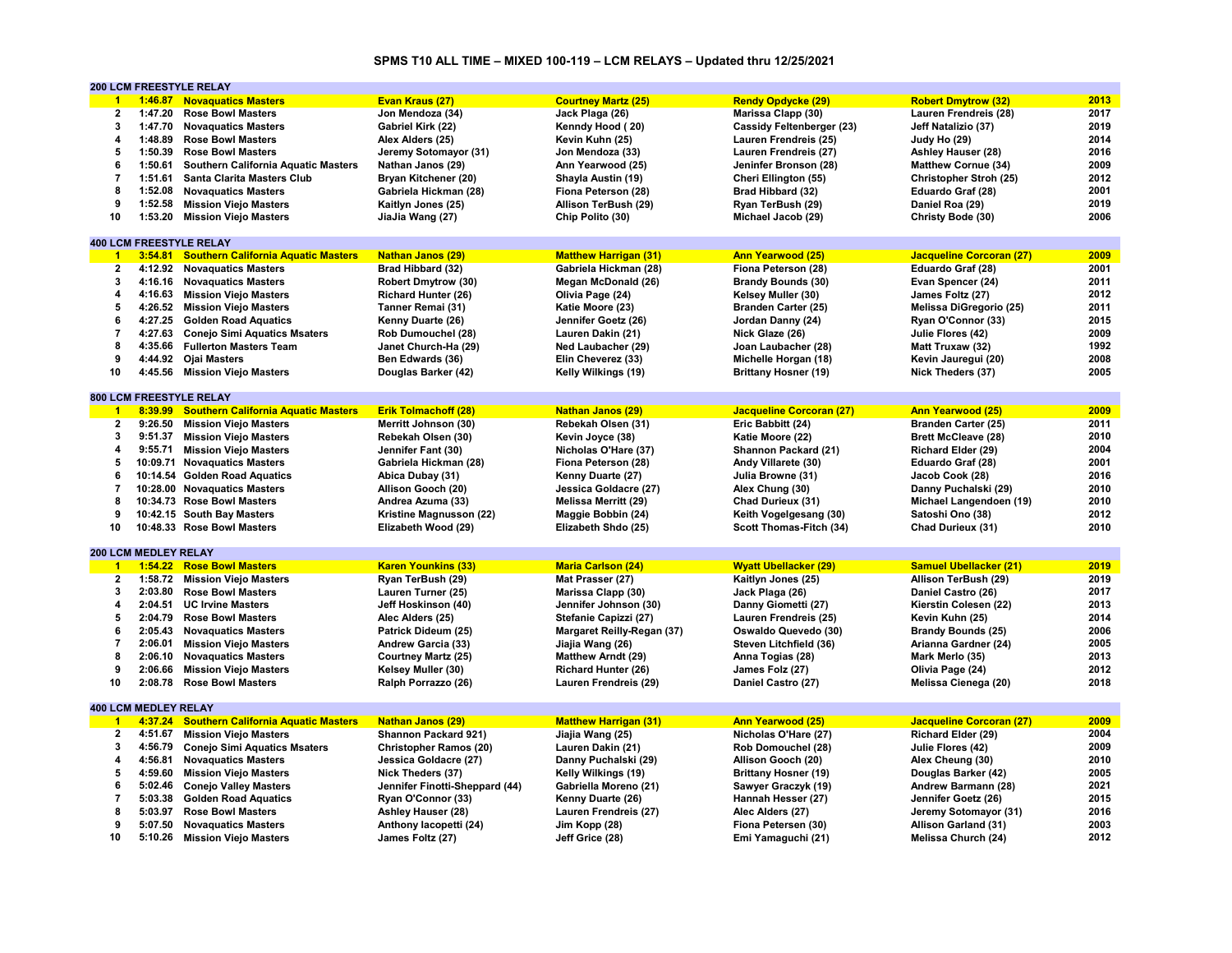# **SPMS T10 ALL TIME – MIXED 120-159 – LCM RELAYS – Updated thru 12/25/2021**

|                         |                             | <b>200 LCM FREESTYLE RELAY</b>              |                               |                             |                               |                                |      |
|-------------------------|-----------------------------|---------------------------------------------|-------------------------------|-----------------------------|-------------------------------|--------------------------------|------|
| $\mathbf{1}$            |                             | 1:46.60 Las Vegas Masters                   | <b>Chris Counts (37)</b>      | Kari Adams (47)             | <b>Maki Moore (28)</b>        | Glenn Counts (36)              | 2013 |
| $\overline{\mathbf{2}}$ |                             | 1:47.16 TYR Masters                         | <b>Brend Bergstedt (26)</b>   | Marika McCue (43)           | Robbert-Paul Smit (37)        | Jennifer Stein (43)            | 2006 |
| 3                       | 1:49.11                     | <b>Golden Road Aquatics</b>                 | <b>Mario Marshall (37)</b>    | Bree Irvin (28)             | Olivia Alva (28)              | Damien Bernard (32)            | 2019 |
| $4*$                    |                             | 1:49.14 Novaguatics Masters                 | Felipe Delgado 32)            | Michele Brown (30)          | Fiona Petersen (32)           | Bernie Zeruhn (34)             | 2005 |
| 4*                      |                             | 1:49.14 Santa Barbara Masters               | Kevin Kuhn (27)               | Michael Power (48)          | Alison Bernal (32)            | Grace Stori (20)               | 2016 |
| 6                       | 1:49.17                     | <b>Novaguatics Masters</b>                  | Felipe Delgado (33)           | Margaret Reilly-Fegan (37)  | Alison McGookin (31)          | Patrick Dideum (25)            | 2006 |
|                         |                             |                                             |                               |                             |                               |                                | 2011 |
| 7                       | 1:50.95                     | <b>Mission Viejo Masters</b>                | Merritt Johnson (30)          | Rebekah Olsen (31)          | Jesse Trowbridge (30)         | George Polizos (36)            |      |
| 8                       |                             | 1:51.06 Conejo Valley Masters               | Nick Boshoff (45)             | Becky Cleavenger (50)       | Erin Rosas (24)               | Wade Federer (24)              | 2013 |
| 9                       | 1:52.05                     | <b>UC Irvine Masters</b>                    | Aly Ismail (30)               | Brian Lawson (290           | Monica Fox (31)               | Julie Swail (33)               | 2005 |
| 10                      |                             | 1:52.26 Mission Viejo Masters               | Rebekah Olsen (29)            | Jeffrey Mitchell (40)       | John Bright (45)              | TJ Sorenson (43)               | 2009 |
|                         |                             |                                             |                               |                             |                               |                                |      |
|                         |                             | <b>400 LCM FREESTYLE RELAY</b>              |                               |                             |                               |                                |      |
| $\overline{1}$          | 4:12.59                     | <b>Southern California Aquatic Masters</b>  | <b>David Schlesinger (34)</b> | <b>Alexis Binder (30)</b>   | Rossella Pescatori (38)       | <b>Matthew Harrigan (31)</b>   | 2009 |
| $\mathbf{2}$            | 4:15.66                     | <b>Novaguatics Masters</b>                  | Tim Shumate (45)              | Alison McGookin (31)        | Jennifer Schumacher (21)      | Bernie Zeruhn (35)             | 2006 |
| 3                       | 4:22.27                     | <b>UC Irvine Masters</b>                    | M Ahmadi-Kashani (29)         | David Turbow (32)           | Julie Swail (28)              | <b>Stacey Gavigan (31)</b>     | 2001 |
| 4                       |                             | 4:26.67 Long Beach Grunions                 | Jacqueline Corcoran (31)      | Drew Giacobe (39)           | Amy Wheeler (39)              | <b>Brian Kremers (40)</b>      | 2013 |
| 5                       | 4:26.69                     | <b>Mission Viejo Masters</b>                | Ryan Cox (43)                 | George Polizos (41)         | Emily Christiansen (19)       | Heidi Walker (41)              | 2016 |
| 6                       | 4:28.42                     | <b>Mission Viejo Masters</b>                | Jennifer Fant (30)            | Meredith May (30)           | Lincoln Djang (45)            | Brian Goodell (45)             | 2004 |
| $\overline{7}$          | 4:29.67                     | <b>Novaguatics Masters</b>                  |                               |                             |                               |                                | 2012 |
|                         |                             |                                             | <b>Michael Collins (46)</b>   | Ashley Merlo (31)           | <b>Astrid Cybulskis (38)</b>  | Mark Merlo (34)                |      |
| 8                       | 4:31.48                     | <b>West Hollywood Aquatics</b>              | Elizabeth Vucinich (29)       | Susan Shore (47)            | Chad Young (45)               | Slava Agafonoff (22)           | 2009 |
| 9                       |                             | 4:31.62 Southern California Aquatic Masters | David Schlesinger (34)        | Rossella Pescatori (38)     | Erik Tolmachoff (28)          | Nancy Motherway (33)           | 2009 |
| 10                      | 4:32.55                     | <b>West Hollywood Aquatics</b>              | Bram Tester (33)              | Vicki Roberts (39)          | Lara Potter (27)              | Michael Crosby (23)            | 2003 |
|                         |                             |                                             |                               |                             |                               |                                |      |
|                         |                             | <b>800 LCM FREESTYLE RELAY</b>              |                               |                             |                               |                                |      |
| $\overline{1}$          |                             | 8:47.80 Novaguatics Masters                 | Evan Kraus (25)               | Heidi Cough (30)            | <b>Cynthia Lewis (36)</b>     | <b>Dickie Fernandez (40)</b>   | 2011 |
| $\mathbf{2}$            |                             | 9:54.52 Conejo Valley Masters               | Jennifer Weiderman (48)       | Justin McClure (31)         | Deanna Koehler (45)           | Daisuke Ito (34)               | 2014 |
| 3                       |                             | 10:00.89 West Hollywood Aquatics            | Jeffrey Sekido (32)           | Carole Shigaki (47)         | Lara Potter (27)              | Bram Tester (33)               | 2003 |
| 4                       |                             | 10:25.61 Novaguatics Masters                | Jeff Rovinsky (41)            | Katie McEwen (41)           | Sonia Wilson (38)             | Jeffrey Blatnik (33)           | 2012 |
| 5                       |                             | 10:33.14 Conejo Simi Aquatic Masters        | Becky Cleavenger (46)         | Nick Glaze (26)             | Julie Flores (42)             | Rob Dumouchel (28)             | 2009 |
| 6                       |                             | 10:33.56 Mission Viejo Masters              | Emily Christiansen (21)       | Cailyn Bugbee (30)          | Jonas Altman-Kurosaki (30)    | Ryan Cox (45)                  | 2018 |
| $\overline{7}$          |                             | 10:34.49 Rose Bowl Masters                  | Sean Paxton (41)              | Andrea Azuma (33)           | Cheris Saito (26)             | Peter Hixson (44)              | 2010 |
| 8                       |                             |                                             |                               |                             |                               |                                |      |
|                         |                             | 10:52.13 Rose Bowl Masters                  | Alec Alders (26)              | Julia Stengel (30)          | Erica Seubert (34)            | Chad Durieux (36)              | 2015 |
| 9                       |                             | 10:54.32 Mission Viejo Masters              | <b>Margaret Reilly (33)</b>   | Jason Alexander (33)        | J Greenfield (28)             | Ed Dahlen (51)                 | 2002 |
| 10                      |                             | 10:56.96 Mission Viejo Masters              | Rebekah Olsen (30)            | Jennifer Batcheller (42)    | Steve Gunnell (40)            | Rafael Barrero (31)            | 2010 |
|                         |                             |                                             |                               |                             |                               |                                |      |
|                         | 200 LCM MEDLEY RELAY        |                                             |                               |                             |                               |                                |      |
| $\blacktriangleleft$    |                             | 2:00.96 Play Hard Swim Hard                 | <b>Derek Robinson (37)</b>    | <b>Aaron Bartleson (36)</b> | <b>Erin McIntyre (25)</b>     | <b>Nathalie Bartleson (38)</b> | 2006 |
| $\overline{2}$          | 2:02.66                     | <b>Santa Barbara Masters</b>                | Brooke Green (40)             | Curtis Lin (28)             | Jill Jones (27)               | Michael Power (51)             | 2019 |
| 3                       | 2:04.53                     | <b>Las Vegas Masters</b>                    | <b>Chris Counts (370</b>      | Maki Moore (28)             | Glenn Counts (36)             | Karin Wegner (41)              | 2013 |
| 4                       |                             | 2:05.30 Novaguatics Masters                 | Bernie Zeruhn (34)            | <b>Margaret Reilly (36)</b> | <b>Brian Pharris (28)</b>     | Tracy White (41)               | 2005 |
| 5                       |                             | 2:05.80 Novaguatics Masters                 | Megan Hedges (39)             | Cynthia Lewis (36)          | Evan Kraus (25)               | Dickie Fernandez (40)          | 2011 |
| 6                       | 2:06.37                     | <b>Competitive Tri-Swim Masters</b>         | Chris Boyer (35)              | Lindsay Willmer (37)        | Megan Lambert (21)            | Johannes Harmse (31)           | 2013 |
| $\overline{7}$          | 2:06.42                     | Southern California Aquatic Masters         | Daisuke Ito (32)              | Rossella Pescatori (41)     | Arlette Godges (48)           | Casey Harmon (38)              | 2012 |
| 8                       | 2:06.55                     | <b>Novaquatics Masters</b>                  | Marcel Rinzler (36)           | Tara Anderson (28)          | <b>Brandon Schindler (31)</b> | Christen Foster (32)           | 2007 |
| 9                       | 2:06.56                     | <b>Rose Bowl Masters</b>                    | Lauren Turner (27)            | Chad Durieux (40)           | Kendra Wilson (38)            | David Jiminez (22)             | 2019 |
| 10                      |                             |                                             |                               |                             |                               |                                |      |
|                         |                             | 2:07.02 Mission Viejo Masters               | <b>Michael Kolarov (34)</b>   | Jiajia Wang (27)            | Rudy Vidaurri (26)            | Ann Worthington (40)           | 2006 |
|                         |                             |                                             |                               |                             |                               |                                |      |
|                         | <b>400 LCM MEDLEY RELAY</b> |                                             |                               |                             |                               |                                |      |
| $\overline{1}$          |                             | 4:31.62 Southern California Aquatic Masters | <b>David Schlesinger (34)</b> | Rossella Pescatori (38)     | <b>Erik Tolmachoff (28)</b>   | <b>Nancy Motherway (33)</b>    | 2009 |
| $\mathbf{2}$            | 4:43.50                     | <b>Rose Bowl Masters</b>                    | Simon Burnett (31)            | Chad Durieux (35)           | Gwendolyn Mathias (21)        | Kathy Chung (33)               | 2014 |
| 3                       | 4:54.45                     | <b>Novaguatics Masters</b>                  | Megan Hedges (39)             | Cynthia Lewis (36)          | Roberto Delgado (36)          | Evan Spencer (24)              | 2011 |
| 4                       | 5:01.57                     | <b>Santa Barbara Masters</b>                | Evan Morrison (32)            | Denise Lindberg (30)        | Domenico Sottile (35)         | Mia Nielsen (23)               | 2012 |
| 5                       |                             | 5:04.22 Mission Viejo Masters               | Duncan Houldsworth (34)       | Rykk Bracamonte (30)        | Rebekah Olsen (30)            | Jennifer Batcheller (42)       | 2010 |
| 6                       | 5:06.84                     | <b>West Hollywood Aquatics</b>              | Elizabeth Vucinich (29)       | Chad Young (45)             | Slava Agafonoff (22)          | Susan Shore (47)               | 2009 |
| $\overline{7}$          | 5:07.97                     | <b>Southern California Aquatic Masters</b>  | Jenifer Bronson (29)          | Rossella Pescatori (29)     | Kenneth Rippetoe (41)         | Chris Wall (48)                | 2010 |
| 8                       | 5:12.53                     | <b>Costa Mesa Aquatic Club</b>              | Lizzie Wiley (25)             | Diego Pombo (59)            | Cory Nguyen (26)              | Grace Chyun (47)               | 2021 |
| 9                       |                             | 5:13.21 Mission Viejo Masters               | Ryan Kennedy (29)             | <b>Merrit Morris (31)</b>   | David Rines (35)              | Larisa Lorenz (31)             | 2012 |
| 10                      |                             | 5:14.09 Rose Bowl Masters                   | David Popko (44)              | Chad Durieux (42)           | Stefanie Capizzi (34)         | Ann Tsuchiya (32)              | 2021 |
|                         |                             |                                             |                               |                             |                               |                                |      |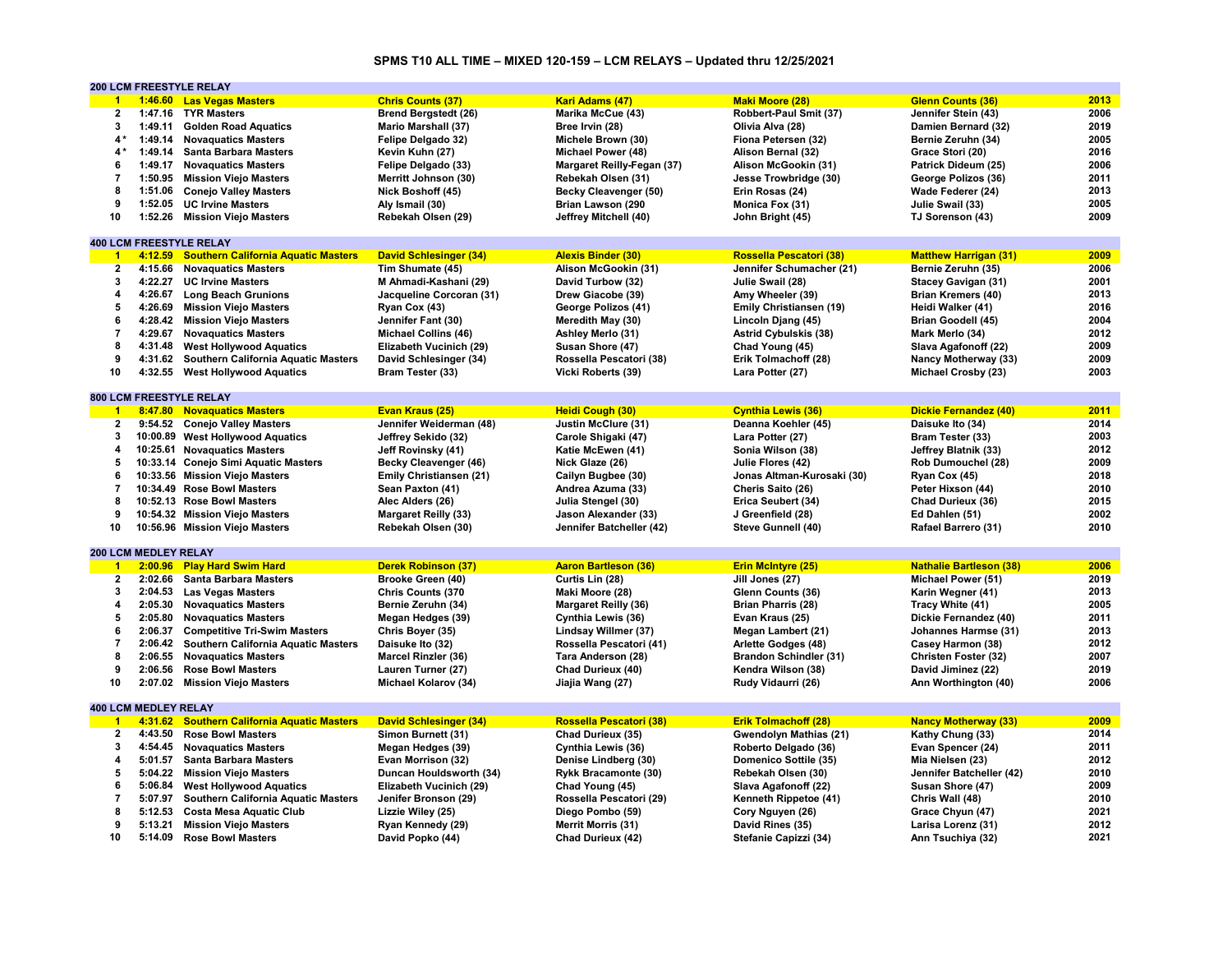# **SPMS T10 ALL TIME – MIXED 160-199 – LCM RELAYS – Updated thru 12/25/2021**

|                         |                             | 200 LCM FREESTYLE RELAY                      |                           |                               |                              |                              |      |
|-------------------------|-----------------------------|----------------------------------------------|---------------------------|-------------------------------|------------------------------|------------------------------|------|
| $\mathbf{1}$            |                             | 1:42.27 TYR Masters                          | John Smith (44)           | <b>Rich Saeger (42)</b>       | <b>Collette Sappey (42)</b>  | <b>Sheri Hart 35)</b>        | 2006 |
| $\overline{\mathbf{2}}$ | 1:47.88                     | <b>Mission Viejo Masters</b>                 | Ann Worthington (40)      | Jeff Taylor (50)              | David Schmidt (28)           | Tami Engel (43)              | 2006 |
| $\mathbf{3}$            | 1:49.07                     | <b>Novaquatics Masters</b>                   | Roberto Delgado (44)      | Cara Davidoff (33)            | Cindy Bertelink (44)         | Wayne Hwang (41)             | 2019 |
| $\overline{a}$          | 1:50.95                     | <b>Conejo Valley Masters</b>                 | Becky Cleavenger (51)     | Michael Boosin (48)           | Doug Koehler (48)            | Jillian Friend 28)           | 2014 |
| 5                       | 1:50.98                     | Southern California Aquatic Masters          | Erik Hochstein (41)       | Arlette Godges (45)           | Jenni Carlson (39)           | Daniel Muth (43)             | 2009 |
| 6                       | 1:51.06                     | <b>Santa Barbara Masters</b>                 | Michael Power (51)        | Darlene Krohn (38)            | Javier Saldena (44)          | Adrienne Binder Brown (34)   | 2019 |
| $\overline{7}$          | 1:51.29                     |                                              |                           |                               |                              |                              | 2013 |
|                         |                             | <b>Novaguatics Masters</b>                   | Steve West (41)           | Amy Collins (42)              | Chantal Lauzon (40)          | Felipe Delgado (40)          |      |
| 8                       | 1:52.97                     | <b>Santa Barbara Masters</b>                 | Marcie Kjoller (38)       | Paul Buvick (49)              | Jane Cairns (36)             | Roland Smith (38)            | 2006 |
| 9                       | 1:53.58                     | <b>Las Vegas Masters</b>                     | Mark Magee (44)           | Heidi Boodt (43)              | Kari Adams (46)              | Glenn Counts (35)            | 2012 |
| 10                      | 1:54.08                     | <b>Santa Barbara Masters</b>                 | Kip Fulbeck (56)          | <b>Brittany Borowitz (32)</b> | Sharon Otsuki (45)           | Michael Power (53)           | 2021 |
|                         |                             |                                              |                           |                               |                              |                              |      |
|                         |                             | <b>400 LCM FREESTYLE RELAY</b>               |                           |                               |                              |                              |      |
| $\overline{1}$          |                             | 3:58.05 Southern California Aquatic Masters  | Jenny Cook (51)           | <b>Erik Hochstein (41)</b>    | <b>Matthew Cornue (34)</b>   | <b>Arlette Godges (45)</b>   | 2009 |
| $\mathbf{2}$            | 4:09.02                     | <b>Novaguatics Masters</b>                   | Emily Odgers (43)         | Tim Shumate (50)              | Cynthia Lewis (36)           | Dickie Fernandez (40)        | 2011 |
| 3                       | 4:23.23                     | <b>Las Vegas Masters</b>                     | Nick Boshoff (47)         | Karin Wegner (43)             | Florence Aitken (49)         | Michael Brunella (47)        | 2015 |
| $\overline{4}$          | 4:23.46                     | <b>Conejo Valley Masters</b>                 | Jennifer Weiderman (48)   | Doug Koehler (48)             | Deanna Koehler (45)          | Michael Boosin (48)          | 2014 |
| 5                       | 4:27.04                     | <b>Conejo Valley Masters</b>                 | Nick Boshoff (46)         | Chris Wall (52)               | Arlette Godges (50)          | Beata Konopka (45)           | 2014 |
| 6                       | 4:27.16                     | <b>Mission Viejo Masters</b>                 | Paul Mundl (41)           | Patty Furukawa (47)           | Ryan Cox (45)                | Melissa Going (49)           | 2018 |
| $\overline{7}$          | 4:27.98                     |                                              |                           |                               |                              |                              | 2007 |
| 8                       |                             | <b>Novaquatics Masters</b>                   | Mike McNeill (40)         | <b>Emily Odgers (39)</b>      | <b>Barbara Lastelic (41)</b> | <b>Michael Collins (41)</b>  | 2010 |
|                         |                             | 4:33.19 Las Vegas Masters                    | Mark Magee (42)           | Becky Lamph (42)              | <b>Bradley Boodt (42)</b>    | Ursula Landreth (41)         |      |
| 9                       | 4:33.61                     | <b>West Hollywood Aquatics</b>               | Amy Danzler (47)          | Enrique Ochoa (29)            | Andrea Hawcridge (49)        | Bram Tester (42)             | 2011 |
| 10                      | 4:39.49                     | <b>Masters of Yucaipa</b>                    | Brian Boyd (54)           | Valerie Skudlarski (33)       | Alycia Parker (42)           | Aric Kent (43)               | 2013 |
|                         |                             |                                              |                           |                               |                              |                              |      |
|                         |                             | <b>800 LCM FREESTYLE RELAY</b>               |                           |                               |                              |                              |      |
| $\overline{1}$          |                             | 9:30.78 Mission Viejo Masters                | <b>Andy Fujimoto (40)</b> | <b>Cynthia Lewis (35)</b>     | <b>Kelly Richell (45)</b>    | <b>James Bergen (42)</b>     | 2010 |
| $\mathbf{2}$            | 9:40.41                     | <b>Novaguatics Masters</b>                   | Emily Odgers (43)         | Roberto Delgado (36)          | Megan Hedges (39)            | James Riddle (49)            | 2011 |
| 3                       | 9:49.59                     | <b>Southern California Aquatic Masters</b>   | Brian McAteer (34)        | Ana Fradkin (45)              | Rossella Pescatori (47)      | Doug Kajiwara (61)           | 2018 |
| 4                       | 10:06.81                    | <b>Southern California Aquatic Masters</b>   | Ana Fradkin (44)          | Rossella Pescatori (46)       | Brian McAteer (33)           | Bill Ireland (58)            | 2017 |
| 5                       |                             | 10:07.27 Novaguatics Masters                 | Thomas Wagner (45)        | Mike McNeill (40)             | Emily Odgers (39)            | Ahelee Sue Osborn (49)       | 2007 |
| 6                       |                             | 10:16.62 Southern California Aquatic Masters | Jenny Cook (51)           | Chris Wall (47)               | Joy Tiernan (30)             | Erik Hochstein (41)          | 2009 |
| $\overline{7}$          |                             | 10:34.20 Las Vegas Masters                   | Karin Wegner (45)         | Susan Cushman (55)            | Tico Clark (45)              | Dan Wegner (46)              | 2017 |
| 8                       |                             |                                              |                           |                               |                              |                              | 2011 |
|                         |                             | 10:39.56 Mission Viejo Masters               | Mark Terry (47)           | Michael Nicholls (39)         | TJ Sorenson (45)             | Kelly Richell (46)           |      |
| 9                       |                             | 10:40.19 West Hollywood Aquatics             | Chad Young (47)           | Elizabeth Vucinich (31)       | Susan Shore (49)             | Raymond Camacho (47)         | 2011 |
| 10                      |                             | 10:42.35 Golden Road Aquatics                | Marci Edge (52)           | Mario Marshall (34)           | Julie Shikiya-Pascucci (42)  | Michael Lucero (46)          | 2016 |
|                         |                             |                                              |                           |                               |                              |                              |      |
|                         | 200 LCM MEDLEY RELAY        |                                              |                           |                               |                              |                              |      |
| $\blacktriangleleft$    |                             | 1:56.34 Novaquatics Masters                  | Jeff Natalizio (37)       | <b>Steve West (47)</b>        | <b>Stacey Bennett (49)</b>   | <b>Cindy Bertelink (44)</b>  | 2019 |
| $\mathbf{2}$            | 1:58.35                     | <b>TYR Masters</b>                           | Marika McCue (43)         | Michael Ruffner (41)          | Robbert-Paul Smit (37)       | Susan Von Der Lippe (41)     | 2006 |
| 3                       | 2:06.34                     | Southern California Aquatic Masters          | Erik Hochstein (41)       | Rossella Pescatori (38)       | Arlette Godges (45)          | Daniel Muth (43)             | 2009 |
| 4                       | 2:06.59                     | <b>Santa Barbara Masters</b>                 | Brooke Green (42)         | <b>Brittany Borowitz (32)</b> | Kip Fulbeck (56)             | Michael Power (53)           | 2021 |
| 5                       | 2:07.52                     | <b>Novaguatics Masters</b>                   | Tord Benner (53)          | Steve West (40)               | Susanne Simpson (52)         | Stephanie Kramer (38)        | 2012 |
| 6                       | 2:07.90                     | <b>Novaguatics Masters</b>                   | Roberto Delgado 938)      | Steve West (41)               | Sue Neal (58)                | Astrid Cybulskis (39)        | 2013 |
| $\overline{7}$          | 2:07.99                     | <b>Southern California Aquatic Masters</b>   | <b>Brian McAteer (35)</b> | Rossella Pescatori (48)       | Ana Fradkin (46)             | Reid Dammann (45)            | 2019 |
| 8                       | 2:08.58                     | <b>Conejo Valley Masters</b>                 | Michael Boosin (48)       | Doug Koehler (48)             | Arlette Godges (50)          | Becky Cleavenger (51)        | 2014 |
| 9                       | 2:08.71                     | Southern California Aquatic Masters          | Michael Boosin (45)       | Rada Owen (33)                | Arlette Godges (47)          | Steven Nussbaum (50)         | 2011 |
|                         |                             |                                              |                           |                               |                              |                              |      |
| 10                      |                             | 2:09.15 Los Angeles Peninsula Swimmers       | Jane McCall (46)          | Traci Granger (47)            | Chuck Ponthier (42)          | Duncan McBride (51)          | 2005 |
|                         |                             |                                              |                           |                               |                              |                              |      |
|                         | <b>400 LCM MEDLEY RELAY</b> |                                              |                           |                               |                              |                              |      |
| $\overline{1}$          | 5:01.69                     | <b>Conejo Valley Masters</b>                 | Beata Konopka (45)        | <b>Nick Boshoff (46)</b>      | Doug Koehler (48)            | <b>Becky Cleavenger (51)</b> | 2014 |
| $\overline{2}$          | 5:05.90                     | Southern California Aquatic Masters          | Marci Baun (43)           | Rada Owen (33)                | Kenneth Rippetoe (42)        | Jay Calhoun (52)             | 2011 |
| 3                       | 5:06.38                     | <b>Southern California Aquatic Masters</b>   | <b>Matthew Nance (46)</b> | Jenifer Bronson (30)          | Arlette Godges (47)          | Daniel Muth (45)             | 2011 |
| 4                       | 5:06.52                     | <b>Las Vegas Masters</b>                     | Kristin Balogh (46)       | Derek Tsang (46)              | Dan Wegner (46)              | Karin Wegner (45)            | 2017 |
| 5                       | 5:11.88                     | <b>Mission Viejo Masters</b>                 | Kevin Weissman (42)       | Terry Tongate (44)            | Tami Engel (41)              | Joy Leutner (46)             | 2004 |
| 6                       | 5:13.84                     | <b>Novaguatics Masters</b>                   | Barbara Lastelic (41)     | Abel Tong (43)                | Gil Ines (40)                | Emily Odgers (49)            | 2007 |
| $\overline{7}$          | 5:19.43                     | <b>Rose Bowl Masters</b>                     | Greg Parker (47)          | Cheryl Simmons (49)           | Dan Borton (48)              | <b>Meghan O'Donnell (33)</b> | 2016 |
| 8                       | 5:20.74                     | <b>West Hollywood Aquatics</b>               | Jan Levinrad (51)         | Matt Knight (37)              | Don Skeoch (35)              | Cathryn Chicola (45)         | 1998 |
| 9                       | 5:21.78                     | <b>Southern California Aquatic Masters</b>   | Bill Ireland (51)         | Karen Melick (53)             | Erik Hochstein (42)          | Joy Tiernan (31)             | 2010 |
| 10                      | 5:24.13                     | <b>Rose Bowl Masters</b>                     |                           |                               |                              |                              | 2010 |
|                         |                             |                                              | Andrea Azuma (33)         | Jill Keenan-Boline (41)       | Peter Hixson (44)            | Winston Uchiyama (53)        |      |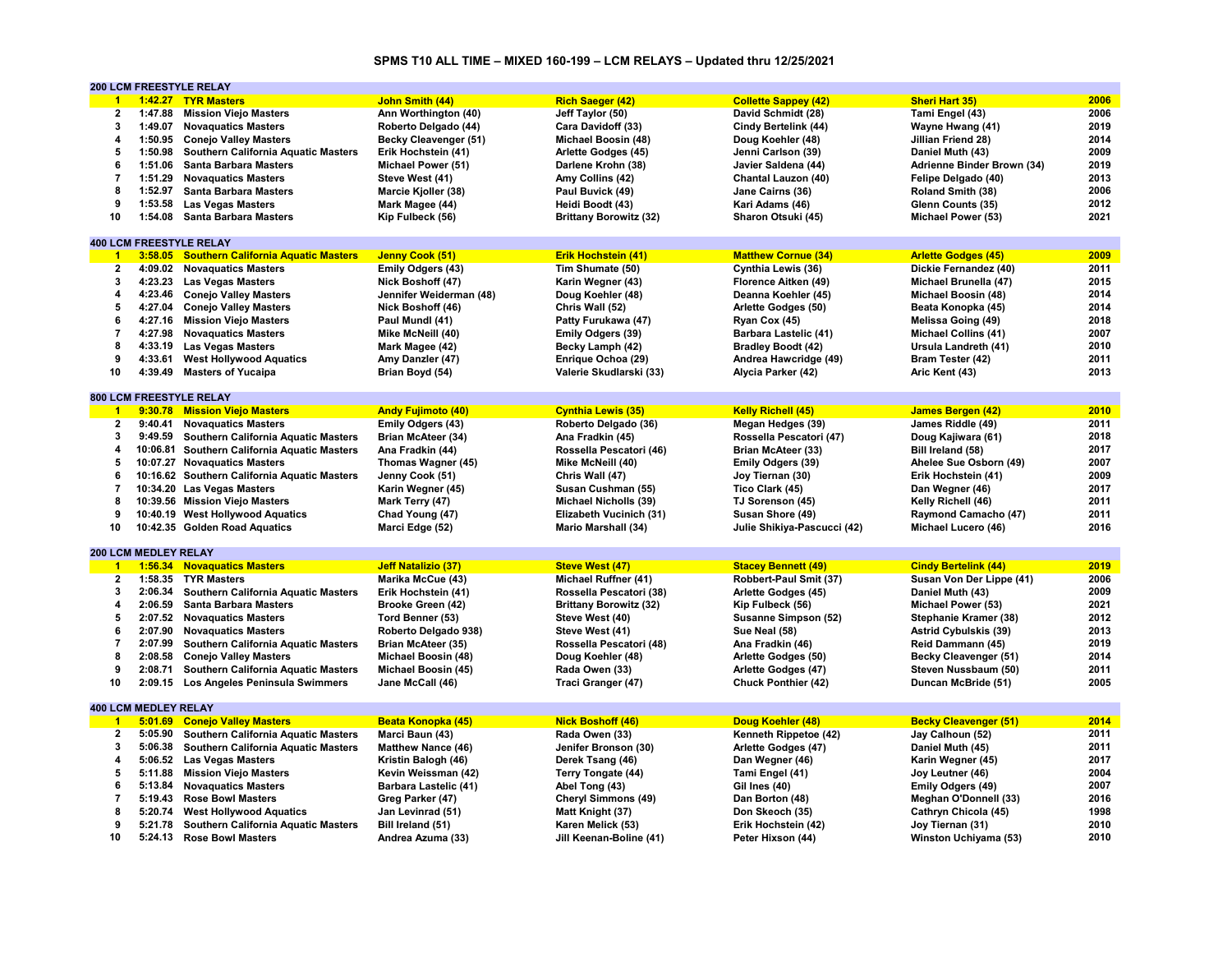# **SPMS T10 ALL TIME – MIXED 200-239 – LCM RELAYS – Updated thru 12/25/2021**

|                |                             | <b>200 LCM FREESTYLE RELAY</b>               |                              |                                   |                                |                              |      |
|----------------|-----------------------------|----------------------------------------------|------------------------------|-----------------------------------|--------------------------------|------------------------------|------|
| $\overline{1}$ |                             | 1:49.92 Conejo Valley Masters                | <b>Michael Boosin (48)</b>   | Chris Wall (52)                   | <b>Arlette Godges (50)</b>     | <b>Lisa Schoenneman (52)</b> | 2014 |
| $\mathbf{2}$   |                             | 1:50.38 Conejo Valley Masters                | <b>Becky Cleavenger (53)</b> | Arlette Godges (52)               | Chris Wall (54)                | Michael Boosin (50)          | 2016 |
| 3              |                             | 1:50.49 Conejo Valley Masters                | Becky Cleavenger (54)        | Arlette Godges (53)               | Kelly Karren (44)              | Michael Boosin (51)          | 2017 |
| 4              |                             | 1:51.76 Conejo Valley Masters                | Kelly Karren (45)            | Arlette Godges (54)               | <b>Becky Cleavenger (55)</b>   | Michael Boosin (52)          | 2018 |
| 5              |                             | 1:52.73 Conejo Valley Masters                | Michael Boosin (49)          | Chris Wall (53)                   | <b>Becky Cleavenger (52)</b>   | Lisa Schoenneman (53)        | 2015 |
| 6              |                             | 1:52.92 Conejo Valley Masters                | Stephen Ball (49)            | Michael Boosin (53)               | Arlette Godges (55)            | <b>Becky Cleavenger (56)</b> | 2019 |
| $\overline{7}$ |                             |                                              |                              |                                   |                                |                              | 2016 |
|                |                             | 1:53.26 Conejo Valley Masters                | Michael Boosin (50)          | Chris Wall (54)                   | Arlette Godges (52)            | Becky Cleavenger (53)        |      |
| 8              |                             | 1:53.45 Novaquatics Masters                  | Steve West (47)              | Michele Merritt (50)              | Terri MacDougall (55)          | Jim Dietrich (48)            | 2019 |
| 9              |                             | 1:54.22 Conejo Valley Masters                | Eric Marnoch (48)            | Chris Wall (52)                   | Arlette Godges (50)            | Lisa Schoenneman (52)        | 2014 |
| 10             | 1:54.41                     | <b>Novaguatics Masters</b>                   | Dickie Fernandez (42)        | Katie Osborne (50)                | Colleen Yanco (54)             | Gerard Von Hoffmann (57)     | 2013 |
|                |                             |                                              |                              |                                   |                                |                              |      |
|                |                             | <b>400 LCM FREESTYLE RELAY</b>               |                              |                                   |                                |                              |      |
| $\overline{1}$ |                             | 4:03.96 Conejo Valley Masters                | <b>Matthew Biondi (49)</b>   | <b>Becky Cleavenger (51)</b>      | Lisa Schoenneman (52)          | <b>Michael Boosin (48)</b>   | 2014 |
| $\mathbf{2}$   |                             | 4:23.05 Las Vegas Masters                    | Kari Adams (44)              | Sam Franklin (53)                 | Carolyn Battin (56)            | Bryan Jennings (47)          | 2010 |
| 3              |                             | 4:23.82 Southern California Aquatic Masters  | Jenny Cook (51)              | Brad Magit (51)                   | <b>Maureen McDonald (47)</b>   | Doug Kajiwara (52)           | 2009 |
| 4              |                             | 4:27.34 Conejo Valley Masters                | <b>Becky Cleavenger (53)</b> | Michael Boosin (50)               | Deanna Koehler (47)            | Chris Wall (54)              | 2016 |
| 5              |                             | 4:30.23 Conejo Valley Masters                |                              |                                   |                                |                              | 2017 |
| 6              |                             |                                              | Jennifer Weiderman (51)      | Becky Cleavenger (54)             | Mark Buckley (64)              | Kelly Karren (44)            | 2017 |
|                |                             | 4:32.06 Conejo Valley Masters                | Kelly Karren (44)            | Becky Cleavenger (54)             | Arlette Godges (53)            | Mark Buckley (64)            |      |
| $\overline{7}$ |                             | 4:33.39 Conejo Valley Masters                | Jennifer Weiderman (50)      | Arlette Godges (52)               | Mark Buckley (63)              | Doug Koehler (50)            | 2016 |
| 8              |                             | 4:37.68 Rose Bowl Masters                    | Dan Borton (50)              | <b>Cheryl Simmons (51)</b>        | Ross Breitenbach (50)          | Kim O'Grady (57)             | 2018 |
| 9              |                             | 4:43.64 Novaguatics Masters                  | Ahelee Sue Osborn (49)       | James Riddle (45)                 | Don Cholodenko (51)            | Kim Thornton (55)            | 2007 |
| 10             |                             | 4:45.52 Southern California Aquatic Masters  | Michael Boosin (46)          | Kim Meyer (54)                    | James Lucas (62)               | Melissa Latt (49)            | 2012 |
|                |                             |                                              |                              |                                   |                                |                              |      |
|                |                             | <b>800 LCM FREESTYLE RELAY</b>               |                              |                                   |                                |                              |      |
| $-1$           |                             | 9:15.06 Conejo Valley Masters                | <b>Becky Cleavenger (55)</b> | <b>Jill Gellatly (51)</b>         | <b>Kelly Karren (45)</b>       | Doug Koehler (52)            | 2018 |
| $\mathbf{2}$   |                             | 10:11.40 Southern California Aquatic Masters | Dan Leonard (56)             | Arlette Godges (46)               | Jenny Cook (52)                | Brad Magit (52)              | 2010 |
| 3              |                             | 10:19.37 Conejo Valley Masters               | Arlette Godges (52)          | Chris Wall (54)                   | Jennifer Weiderman (50)        | Michael Boosin (50)          | 2016 |
| 4              |                             | 10:21.56 Conejo Valley Masters               | Arlette Godges (50)          | Deanna Koehler (45)               | Frank Freeman (69)             | Doug Koehler (48)            | 2014 |
|                |                             |                                              |                              |                                   |                                |                              | 2016 |
| 5              |                             | 10:23.82 Rose Bowl Masters                   | <b>Patrick McGinley (53)</b> | Susan Gold (56)                   | Winston Uchiyama (59)          | <b>Cheryl Simmons (49)</b>   |      |
| 6              |                             | 10:33.01 Southern California Aquatic Masters | Arlette Godges (47)          | Jay Calhoun (52)                  | Melissa Latt (48)              | James Lucas (61)             | 2011 |
| $\overline{7}$ |                             | 10:37.92 Golden Road Aquatics                | Cheri Ellington (60)         | Marci Edge (53)                   | Drew Skelly (51)               | Jonathan Edge (51)           | 2017 |
| 8              |                             | 10:43.01 Novaguatics Masters                 | Jamie Fowler (52)            | <b>Sherry Wendzel Brooks (51)</b> | Colleen Yanco (52)             | Tim Shumate (50)             | 2011 |
| 9              |                             | 10:48.75 Mission Viejo Masters               | Michael Heather (55)         | <b>Beverly Montrella (63)</b>     | <b>Richard Neiswonger (50)</b> | Robin Smith (54)             | 2009 |
| 10             |                             | 11:03.09 Conejo Simi Aquatic Masters         | Heidi Christensen (51)       | Niki Stokols (52)                 | Tom Pani (53)                  | Jeff Moxie (51)              | 2009 |
|                |                             |                                              |                              |                                   |                                |                              |      |
|                | 200 LCM MEDLEY RELAY        |                                              |                              |                                   |                                |                              |      |
| $\blacksquare$ |                             | 2:07.01 Conejo Valley Masters                | <b>Michael Boosin (48)</b>   | Chris Wall (52)                   | <b>Arlette Godges (50)</b>     | <b>Lisa Schoenneman (52)</b> | 2014 |
| $\overline{2}$ | 2:07.41                     | <b>Conejo Valley Masters</b>                 | Michael Boosin (50)          | Doug Koehler (50)                 | Arlette Godges (52)            | <b>Becky Cleavenger (53)</b> | 2016 |
| 3              | 2:08.44                     | <b>Conejo Valley Masters</b>                 | Michael Boosin (52)          | Jennifer Weiderman (52)           | Kelly Karren (45)              | Becky Cleavenger (55)        | 2018 |
| 4              |                             | 2:08.80 Conejo Valley Masters                | Michael Boosin (53)          | Doug Koehler (53)                 | Arlette Godges (55)            | Becky Cleavenger (56)        | 2019 |
| 5              |                             |                                              |                              |                                   |                                |                              | 2019 |
|                |                             | 2:09.95 Mission Viejo Masters                | Jane Hoag (53)               | Melissa Going (50)                | Steve Gunnell (49)             | Douglas Barker (56)          |      |
| 6              |                             | 2:09.97 Conejo Valley Masters                | Michael Boosin (48)          | Lisa Schoenneman (52)             | <b>Matthew Biondi 949)</b>     | Becky Cleavenger (51)        | 2014 |
| $\overline{7}$ |                             | 2:10.26 Conejo Valley Masters                | Michael Boosin (51)          | Arlete Godges (53)                | Kelly Karren (44)              | Becky Cleavenger (54)        | 2017 |
| 8              |                             | 2:12.09 Novaquatics Masters                  | Colleen Yanco (54)           | Gerard Von Hoffmann (57)          | Katie Osborne (50)             | Felipe Delgado 940)          | 2013 |
| 9              | 2:14.68                     | <b>Conejo Valley Masters</b>                 | Michael Boosin (50)          | Doug Koehler 950)                 | Arlette Godges (52)            | Becky Cleavenger (53)        | 2016 |
| 10             |                             | 2:15.65 Conejo Valley Masters                | Nancy Kirkpatrick-Reno (62)  | Chris Wall (55)                   | Mark Buckley (64)              | Cindie Boosin (35)           | 2017 |
|                |                             |                                              |                              |                                   |                                |                              |      |
|                | <b>400 LCM MEDLEY RELAY</b> |                                              |                              |                                   |                                |                              |      |
| $-1$           |                             | 5:11.39 Southern California Aquatic Masters  | <b>Bruce Thomas (52)</b>     | <b>Karen Melick (52)</b>          | Jenny Cook (51)                | <b>James McCloskey (45)</b>  | 2009 |
| $\overline{2}$ | 5:24.91                     | <b>Southern California Aquatic Masters</b>   | Brad Magit (52)              | Dan Leonard (56)                  | Jenny Cook (52)                | Melissa Latt (47)            | 2010 |
| 3              |                             | 5:29.92 Rose Bowl Masters                    | Dan Stephenson (64)          | Winston Uchiyama (64)             | <b>Cheryl Simmons (54)</b>     | Heidi Khalil (50)            | 2021 |
| 4              | 5:33.31                     | <b>Conejo Valley Masters</b>                 | Calley Prezzano (39)         | Keith Robinson (63)               | Helen Cox (64)                 | Jonathan Kretz (43)          | 2021 |
|                |                             |                                              |                              |                                   |                                |                              |      |
| 5              |                             | 5:38.11 Novaquatics Masters                  | Diego Pombo (53)             | Robin Smith (60)                  | <b>Michael Collins 49)</b>     | Mika Gomez (48)              | 2015 |
| 6              |                             | 5:39.63 West Hollywood Aquatics              | James Ballard (45)           | Jessica Seaton (49)               | Paulo Figueiredo (56)          | Mary Church (52)             | 2003 |
| $\overline{7}$ |                             | 5:42.09 Conejo Simi Aquatic Masters          | Nancy Kirkpatrick-Reno (54)  | Gabriel Salazar (53)              | Jeff Moxie (51)                | Heidi Christensen (51)       | 2009 |
| 8              |                             | 5:43.27 Mission Viejo Masters                | Kelly Richell (46)           | Theresa Dobbs (490                | Michael Heather (57)           | Philip Albright (51)         | 2011 |
| 9              |                             | 5:44.39 Mission Viejo Masters                | Alison Mitchell (55)         | Ahelee Sue Osborn (51)            | Michael Heather (55)           | Gregory Fowler (56)          | 2009 |
| 10             |                             | 5:47.15 Las Vegas Masters                    | Joanne Saul (53)             | Rick Fulljames (60)               | Laurence Jaffee (51)           | Martina Hannon (40)          | 2011 |
|                |                             |                                              |                              |                                   |                                |                              |      |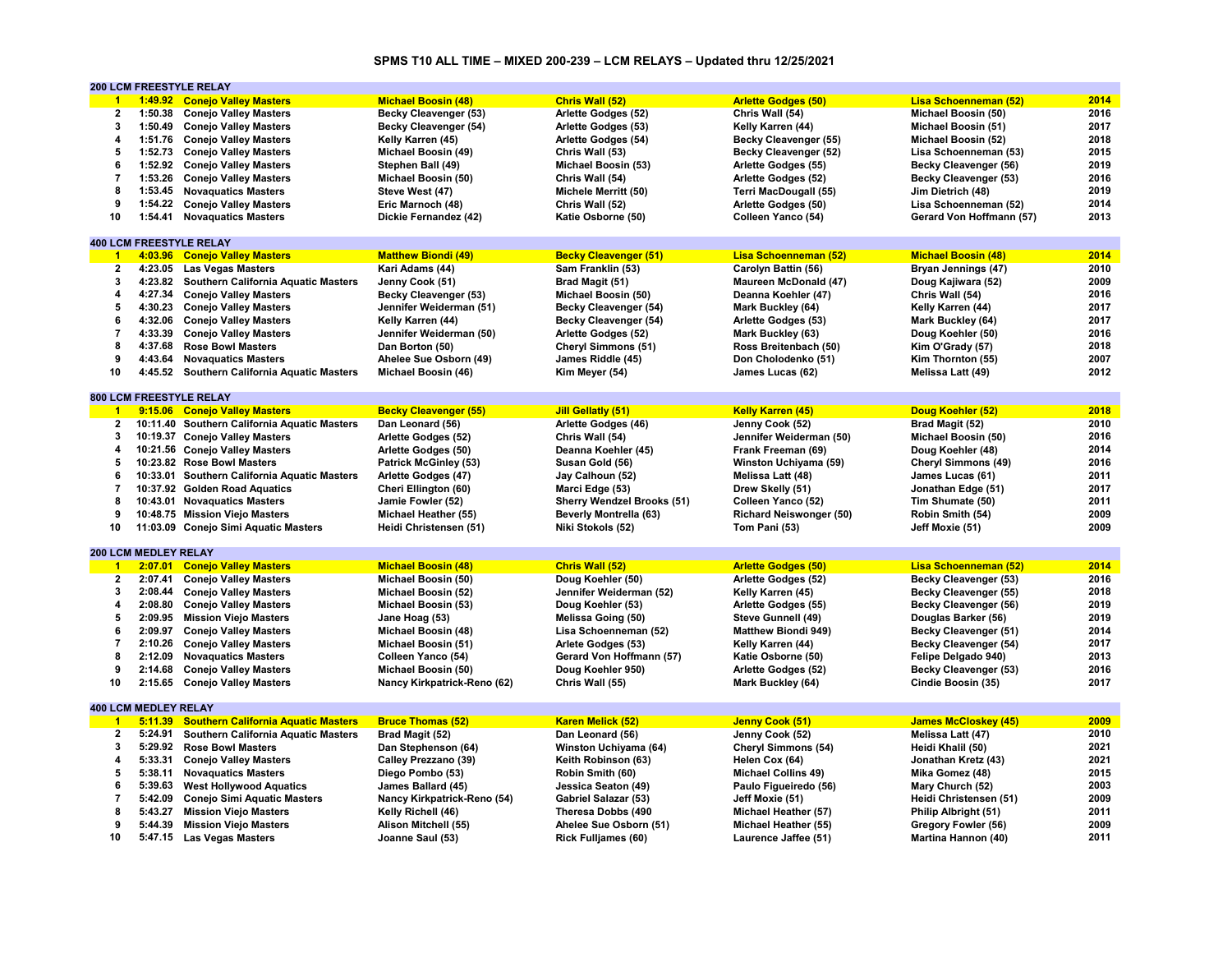# **SPMS T10 ALL TIME – MIXED 240-279 – LCM RELAYS – Updated thru 12/25/2021**

|                      |                             | 200 LCM FREESTYLE RELAY          |                                    |                                   |                               |                                   |      |
|----------------------|-----------------------------|----------------------------------|------------------------------------|-----------------------------------|-------------------------------|-----------------------------------|------|
| $\overline{1}$       |                             | 1:59.29 Novaquatics Masters      | <b>Tim Buckley (64)</b>            | <b>Katie Osborne (56)</b>         | Veronica Hibben (63)          | John Lorenz (63)                  | 2019 |
| $\mathbf{2}$         | 2:05.60                     | <b>Conejo Valley Masters</b>     | Lisa Schoenneman (54)              | Mark Buckley (63)                 | Kimberly Meyer (58)           | Robert Rosen (66)                 | 2016 |
| $\mathbf{3}$         |                             | 2:07.65 Rose Bowl Masters        | Erik Sterne (64)                   | Kim O'Grady (55)                  | Susan Gold (56)               | Michael Farmer (69)               | 2016 |
| 4                    | 2:08.57                     | <b>West Hollywood Aquatics</b>   | Brian Murphy (65)                  | Andra Jaunzeme (60)               | Jan Levinrad (66)             | Errol Graham (54)                 | 2013 |
| 5                    |                             | 2:08.62 Ventura County Masters   | Stacey Warmuth (57)                | Hubie Kerns (64)                  | Cindy Blatt (60)              | John Derr (64)                    | 2013 |
| 6                    | 2:08.99                     | <b>Novaguatics Masters</b>       | Mike Selna (65)                    | Sue Neal (58)                     | Robin Smith (58)              | Michael Bregman (59)              | 2013 |
| $\overline{7}$       | 2:11.03                     | <b>Mission Viejo Masters</b>     | Jeff Taylor (57)                   | Jeanne McCleave (59)              | <b>Beverly Montrella (67)</b> | Philipp Djang (59)                | 2013 |
| 8                    |                             |                                  |                                    |                                   |                               |                                   | 2006 |
|                      |                             | 2:12.74 Novaguatics Masters      | Tom Angell (66)                    | Kim Thornton (54)                 | Carol Jewell (64)             | Dick Stewart (66)                 |      |
| 9                    | 2:13.85                     | <b>Conejo Valley Masters</b>     | Doug Koehler (53)                  | <b>Richard Scoggins (64)</b>      | Diane Smith (74)              | Denise Hearst (61)                | 2019 |
| 10                   |                             | 2:16.83 Mission Viejo Masters    | Diana Dolan LaMar (62)             | Brian Goodell (60)                | Jeanne McCleave (65)          | Robert Mitchell (61)              | 2019 |
|                      |                             |                                  |                                    |                                   |                               |                                   |      |
|                      |                             | <b>400 LCM FREESTYLE RELAY</b>   |                                    |                                   |                               |                                   |      |
| $\overline{1}$       |                             | 4:59.08 Conejo Valley Masters    | <b>Robert Rosen (69)</b>           | <b>Mark Buckley (66)</b>          | <b>Niki Stokols (62)</b>      | Jennifer Weiderman (53)           | 2019 |
| $\mathbf{2}$         | 5:07.74                     | <b>West Hollywood Aquatics</b>   | Paulo Figueiredo (65)              | Jan Levinrad (64)                 | Carole Shigaki (56)           | Mauro Bordovsky (55)              | 2011 |
| 3                    |                             | 5:17.14 Mission Viejo Masters    | Gwen Uthus (62)                    | <b>Beverly Montrella (70)</b>     | Michael Heather (62)          | Philip Albright (56)              | 2016 |
| 4                    |                             | 5:22.97 Novaguatics Masters      | Tom Angell (66)                    | Dick Stewart (66)                 | Kim Thornton (54)             | Lora Granovsky (56)               | 2006 |
| 5                    | 5:25.08                     | <b>Conejo Valley Masters</b>     | Diane Smith (69)                   | Deanna Koehler (45)               | Frank Freeman (69)            | Robert Rosen (64)                 | 2014 |
| 6                    | 5:25.69                     | <b>Mission Viejo Masters</b>     | Michael Colonnese (64)             | <b>Beverly Montrella (62)</b>     | John Campbell (61)            | Gwen Uthus (54)                   | 2008 |
| $\overline{7}$       |                             | 5:29.17 Novaguatics Masters      | Sherry Wendzel Brooks (50)         | Kim Thornotn (58)                 | Henry Greenberg (62)          | Tom Angell (70)                   | 2010 |
| 8                    |                             | 5:30.82 Mission Viejo Masters    | <b>Beverly Montrella (61)</b>      | Michael Colonnese (63)            | Bonnie Kotzbach (63)          | Michael Merrell (59)              | 2007 |
| 9                    | 5:33.54                     | <b>West Hollywood Aquatics</b>   | Jon Bauer (62)                     | Jessica Seaton (61)               | Jan Levinrad (67)             | Mike Wallace (58)                 | 2014 |
| 10                   |                             | 5:35.73 Mission Viejo Masters    | David Hayward (55)                 | Howard Burns (64)                 | Gwen Uthus (61)               | Jeanne McCleave (61)              | 2015 |
|                      |                             |                                  |                                    |                                   |                               |                                   |      |
|                      |                             | 800 LCM FREESTYLE RELAY          |                                    |                                   |                               |                                   |      |
|                      |                             | 1 11:02.44 Conejo Valley Masters | Jennifer Weiderman (53)            | <b>Niki Stokols (62)</b>          | <b>Robert Rosen (69)</b>      | <b>Mark Buckley (66)</b>          | 2019 |
|                      |                             |                                  |                                    |                                   |                               |                                   |      |
| $\overline{2}$       |                             | 11:46.02 Conejo Valley Masters   | Mark Losinski (61)                 | Niki Stokols (60)                 | Nancy Kirkpatrick-Reno (62)   | Robert Rosen (67)                 | 2017 |
| 3                    |                             | 11:49.98 Novaguatics Masters     | Robin Smith (59)                   | Gregory Weber (61)                | Colleen Yanco (55)            | Mike Selna (66)                   | 2014 |
| 4                    |                             | 11:56.62 Mission Viejo Masters   | Michael Colonnese (64)             | Beverly Montrella (62)            | John Campbell (61)            | Gwen Uthus (54)                   | 2008 |
| 5                    |                             | 12:08.89 Mission Viejo Masters   | Michael Heather (58)               | <b>Robert Russell (69)</b>        | Beverly Montrella (66)        | <b>Bonnie Spivey (54)</b>         | 2012 |
| 6                    |                             | 12:31.14 Novaguatics Masters     | Cori McConkle (58)                 | Gary Clendenin (61)               | Kim Thornton (60)             | Steven Owen (61)                  | 2012 |
| $\overline{7}$       |                             | 12:32.41 Mission Viejo Masters   | Jeanne Little (73)                 | Michael Heather (56)              | Michael Colonnese (66)        | Jeanne McCleave (56)              | 2010 |
| 8                    |                             | 12:33.27 Mission Viejo Masters   | Gwen Uthus (57)                    | Howard Burns (60)                 | Jim Stewart (70)              | Alison Mitchell (57)              | 2011 |
| 9                    |                             | 12:38.41 West Hollywood Aquatics | Jan Levinrad (63)                  | Neal Wiener (66)                  | Jessica Seaton (57)           | Jay Olson (61)                    | 2010 |
| 10                   |                             | 12:55.43 Novaquatics Masters     | Tom Angell (70)                    | <b>Sherry Wendzel Brooks (50)</b> | Henry Greenberg (62)          | Kim Thornton (58)                 | 2010 |
|                      |                             |                                  |                                    |                                   |                               |                                   |      |
|                      | <b>200 LCM MEDLEY RELAY</b> |                                  |                                    |                                   |                               |                                   |      |
| $\blacksquare$       |                             | 2:09.15 Novaquatics Masters      | <b>Jamie Fowler (60)</b>           | <b>Henry Vehovec (61)</b>         | Veronica Hibben (63)          | Katie Osborne (56)                | 2019 |
| $\mathbf{2}$         |                             | 2:17.90 Conejo Valley Masters    | Jill Gellatly (54)                 | Don Smith (60)                    | Mark Buckley (68)             | Becky Cleavenger (58)             | 2021 |
| 3                    | 2:18.77                     | <b>Conejo Valley Masters</b>     | Nancy Kirkpatrick-Reno (63)        | Keith Robinson (60)               | Arlette Godges (54)           | Mark Buckley (65)                 | 2018 |
| 4                    | 2:20.54                     | <b>Conejo Valley Masters</b>     | Nancy Kirkpatrick-Reno (63)        | Clive Edwards (65)                | Mark Buckley (65)             | Deanna Koehler (49)               | 2018 |
| 5                    | 2:20.83                     | <b>Conejo Valley Masters</b>     | Nancy Kirkpatrick-Reno (64)        | Clive Edwards (66)                | Mark Buckley (66)             | Beata Konopka (50)                | 2019 |
| 6                    |                             | 2:27.81 West Hollywood Aquatics  |                                    |                                   |                               |                                   | 2013 |
| $\overline{7}$       | 2:28.23                     |                                  | Jan Levinrad (66)                  | Chad Young (49)                   | Andra Jaunzeme (60)           | Brian Murphy (65)                 | 2014 |
|                      |                             | <b>Conejo Valley Masters</b>     | Nancy Kirkpatrick-Reno (59)        | Lloyd Johnson (74)                | Arlette Godges (50)           | Robert Rosen (64)                 |      |
| 8                    | 2:31.31                     | <b>Mission Viejo Masters</b>     | Jeanne McCleave (59)               | Howard Burns (62)                 | Michael Heather (59)          | Carol Hayden (63)                 | 2013 |
| 9                    | 2:33.39                     | <b>Novaquatics Masters</b>       | Mike Selna (66)                    | Robin Smith (59)                  | Colleen Yanco (55)            | Gregory Weber (61)                | 2014 |
| 10                   | 2:34.13                     | <b>Mission Viejo Masters</b>     | Brian Goodell (60)                 | Jeanne McCleave (65)              | <b>Robert MitchsII (61)</b>   | Diana Dolan LaMar (62)            | 2019 |
|                      |                             |                                  |                                    |                                   |                               |                                   |      |
|                      | <b>400 LCM MEDLEY RELAY</b> |                                  |                                    |                                   |                               |                                   |      |
| $\blacktriangleleft$ |                             | 5:35.16 Conejo Valley Masters    | <b>Nancy Kirkpatrick-Reno (62)</b> | Deanna Koehler (48)               | <b>Mark Buckley (64)</b>      | <b>Robert Rosn (67)</b>           | 2017 |
| $\overline{2}$       | 5:53.09                     | <b>Conejo Valley Masters</b>     | Robert Rosen (69)                  | Jennifer Weiderman (53)           | Mark Buckley (66)             | Niki Stokols (62)                 | 2019 |
| 3                    | 5:53.38                     | <b>Las Vegas Masters</b>         | Joanne Saul-Zachau (60)            | Diana Dolan LaMar (61)            | Robert Mitchell (60)          | Scott Jarvis (60)                 | 2018 |
| 4                    | 6:29.38                     | <b>Conejo Valley Masters</b>     | Diane Smith (69)                   | Deanna Koehler (45)               | Robert Rosen (64)             | Frank Freeman (69)                | 2014 |
| 5                    |                             | 6:30.61 Mission Viejo Masters    | Diana Dolan LaMar (64)             | <b>Sherry Wendzel Brooks (61)</b> | Ray Borzone (62)              | Van Cochran (71)                  | 2021 |
| 6                    |                             | 6:31.61 Mission Viejo Masters    | Beverly Montrella (70)             | David Hayward (56)                | Michael Heather (62)          | <b>Sherry Wendzel Brooks (56)</b> | 2016 |
| $\overline{7}$       | 6:36.31                     | <b>Novaquatics Masters</b>       | <b>Sherry Wendzel Brooks (50)</b>  | Kim Thornton (58)                 | Henry Greenberg (62)          | Tom Angell (70)                   | 2010 |
| 8                    | 6:37.81                     | <b>West Hollywood Aquatics</b>   | Carole Shigaki (56)                | Jay Olson (62)                    | Paulo Figueiredo (65)         | Jan Levinrad (64)                 | 2011 |
| 9                    |                             | 6:45.78 Mission Viejo Masters    | Kim Burton (53)                    | Mark Longworth (64)               | Howard Burns (64)             | <b>Beverly Montrella (69)</b>     | 2015 |
| 10                   |                             | 6:51.83 Mission Viejo Masters    | Jim Stewart (70)                   | Alison Mitchell (57)              | Howard Burns (60)             | Gwen Uthus (57)                   | 2011 |
|                      |                             |                                  |                                    |                                   |                               |                                   |      |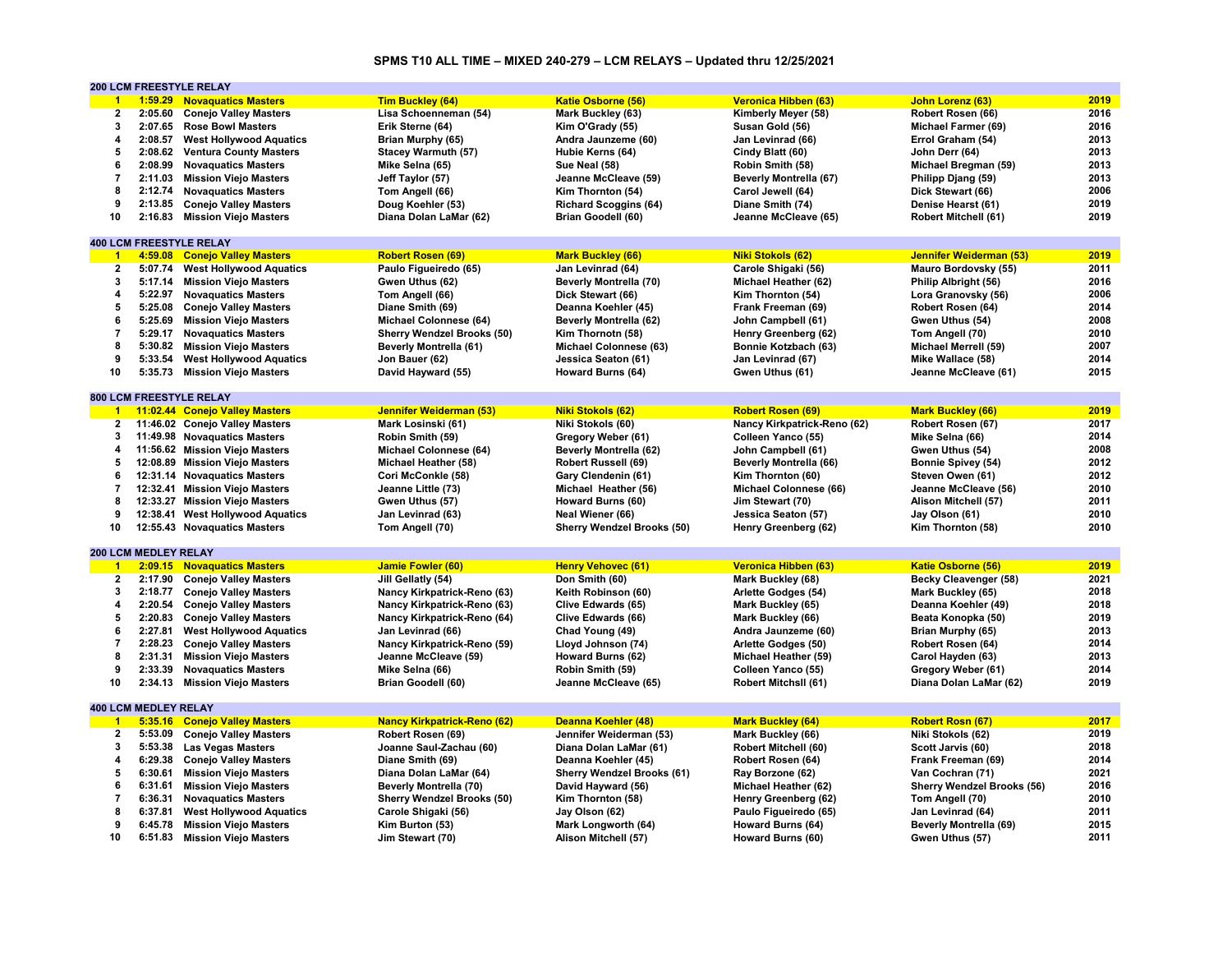# **SPMS T10 ALL TIME – MIXED 280-319 – LCM RELAYS – Updated thru 12/25/2021**

|                          |                             | <b>200 LCM FREESTYLE RELAY</b>     |                               |                                 |                               |                               |      |
|--------------------------|-----------------------------|------------------------------------|-------------------------------|---------------------------------|-------------------------------|-------------------------------|------|
| $\blacksquare$           |                             | 2:25.33 Mission Viejo Masters      | <b>John Campbell (66)</b>     | <b>Beverly Montrella (67)</b>   | <b>Dick Stewart (73)</b>      | Jeanne Little (76)            | 2013 |
| $\overline{2}$           | 2:30.58                     | <b>Mission Viejo Masters</b>       | lan Stuart (72)               | Steven Wigely (70)              | <b>Beverly Montrella (73)</b> | Gwen Uthus (65)               | 2019 |
| 3                        |                             | 2:30.82 Conejo Valley Masters      | Nancy Kirkpatrick-Reno (63)   | Gary Ladinsky (71)              | Diana Smith (73)              | Frank Freeman (73)            | 2018 |
| 4                        |                             | 2:45.08 Novaquatics Masters        | Tom Angell (72)               | Kim Thornton (60)               | Dionne Caldwell (80)          | <b>Richard Andersen (68)</b>  | 2012 |
| 5                        | 2:46.81                     | <b>Mission Viejo Masters</b>       | Beverly Montrella (60)        | James Clyne (65)                | Robert Rolph (75)             | <b>Maurine Kornfeld (85)</b>  | 2006 |
| 6                        | 2:47.18                     | <b>Mission Vlejo Masters</b>       | Kevin Weissman 952)           | <b>Maurine Kornfeld (93)</b>    | Jim Brown (71)                | <b>Beverly Montrella (68)</b> | 2014 |
| $\overline{7}$           | 2:52.50                     | <b>Mission Vlejo Masters</b>       | John Campbell (65)            | <b>Beverly Montrella (66)</b>   | Jim Stewart (71)              | <b>Maurine Kornfeld (91)</b>  | 2012 |
| 8                        |                             | 2:55.62 Ojai-Santa Barbara Masters | Frank Piemme (74)             | Ruth Baar (77)                  | Malchia Olshan (68)           | Jurgen Schmidt (76)           | 1999 |
| 9                        | 3:04.61                     |                                    |                               |                                 |                               |                               | 1998 |
|                          |                             | Ojai-Santa Barbara Masters         | Malchia Olshan (67)           | Grace Altus (74)                | Jurgen Schmidt (75)           | John Stern (74)               |      |
| 10                       |                             | 3:05.13 Mission Viejo Masters      | Rudolf Graef (76)             | Margrit Graef (76)              | Bonnie Kotzbach (63)          | Robert Rolph (76)             | 2007 |
|                          |                             |                                    |                               |                                 |                               |                               |      |
|                          |                             | <b>400 LCM FREESTYLE RELAY</b>     |                               |                                 |                               |                               |      |
| $\blacksquare$           |                             | 5:32.98 Mission Viejo Masters      | <b>Beverly Montrella (75)</b> | <b>Mark Longworth (70)</b>      | Van Cochran (71)              | Diana Dolan LaMar (64)        | 2021 |
| $\mathbf{2}$             | 6:47.41                     | <b>Mission Viejo Masters</b>       | <b>Beverly Montrella (66)</b> | Michael Colonnese (68)          | Margrit Graef (81)            | Rudolf Graef (81)             | 2012 |
| 3                        |                             | 6:49.13 Mission Viejo Masters      | <b>Maurine Kornfeld (90)</b>  | Robert Rolph (80)               | Gwen Uthus (57)               | Paul Divan (60)               | 2011 |
| $\overline{\mathbf{4}}$  |                             | 6:54.29 Mission Viejo Masters      | <b>Maurine Kornfeld (89)</b>  | <b>Beverly Montrella (64)</b>   | Michael Colonnese (66)        | Dick Stewart (70)             | 2010 |
| 5                        | 7:13.48                     | <b>Mission Viejo Masters</b>       | Robert Rolph (75)             | Margrit Graef (7)               | Paul Divan (55)               | <b>Maurine Kornfeld (85)</b>  | 2006 |
| 6                        | 7:20.56                     | <b>Costa Mesa</b>                  | Bob Merrick (78)              | Louis Giberson (77)             | Kathy Dixon (71)              | Louise Bogaards (76)          | 1998 |
| $\overline{\mathbf{r}}$  | 7:25.07                     | <b>Mission Viejo Masters</b>       | <b>Maurine Kornfeld (86)</b>  | <b>Margrit Graef (76)</b>       | Rudolf Graef (76)             | Robert Rolph (76)             | 2007 |
| 8                        |                             | 9:04.07 Ojai Masters               | Thomas Delmer (68)            | James Becket (73)               | Carole Borland (66)           | Nancy Voyer (77)              | 2009 |
| 9                        |                             |                                    |                               |                                 |                               |                               |      |
| 10                       |                             |                                    |                               |                                 |                               |                               |      |
|                          |                             |                                    |                               |                                 |                               |                               |      |
|                          |                             | 800 LCM FREESTYLE RELAY            |                               |                                 |                               |                               |      |
| $\blacktriangleleft$     |                             | 12:36.92 Mission Viejo Masters     | <b>Beverly Montrella (67)</b> | Jeanne Little (76)              | <b>John Campbell (66)</b>     | <b>Dick Stewart (73)</b>      | 2013 |
| $\overline{2}$           |                             | 14:34.96 Mission Viejo Masters     | <b>Maurine Kornfeld (89)</b>  | <b>Beverly Montrella (64)</b>   | Michael Colonnese (66)        | Dick Stewart (70)             | 2010 |
| 3                        |                             | 15:31.58 Mission Viejo Masters     | Beverly Montrella (65)        | <b>Maurine Kornfeld (90)</b>    | Michael Colonnese (67)        | Robert Rolph (80)             | 2011 |
| 4                        |                             | 16:09.10 Mission Viejo Masters     | Paul Divan (55)               | Ribert Rolph (75)               | <b>Margrit Graef 75)</b>      | <b>Maurine Kornfeld (85)</b>  | 2006 |
| 5                        |                             | 16:25.18 Mission Viejo Masters     | Alison Mitchell (59)          | Rudolf Graef (82)               | <b>Margrit Graef (82)</b>     | Robert Rolph (82)             | 2013 |
|                          |                             |                                    |                               |                                 |                               |                               | 2007 |
| 6                        |                             | 16:59.21 Mission Viejo Masters     | <b>Maurine Kornfeld (86)</b>  | Margrit Graef (76)              | Michael Merrell (59)          | Rudolf Graef (76)             |      |
| $\overline{7}$           |                             | 17:00.16 Novaguatics Masters       | <b>Maureen McKinley (59)</b>  | Terry Loftus (57)               | Dionne Caldwell (80)          | Eugene Paul (84)              | 2012 |
| 8                        |                             | 17:43.65 Rose Bowl Masters         | <b>Maurine Kornfeld (100)</b> | Lynda Leopold (73)              | Winston Uchiyama (64)         | Kris Bzdak (64)               | 2021 |
| 9                        |                             |                                    |                               |                                 |                               |                               |      |
| 10                       |                             |                                    |                               |                                 |                               |                               |      |
|                          |                             |                                    |                               |                                 |                               |                               |      |
|                          | <b>200 LCM MEDLEY RELAY</b> |                                    |                               |                                 |                               |                               |      |
| $\overline{1}$           |                             | 2:40.85 Mission Viejo Masters      | <b>Beverly Montrella (67)</b> | <b>John Millard (70)</b>        | Yona Tadir (70)               | Jeanne Little (76)            | 2013 |
| $\overline{2}$           |                             | 2:54.48 Santa Barbara Masters      | Jeff Farrell (82)             | <b>Charlotte Gutierrez (67)</b> | Elizabeth Boscacci (63)       | Oded Rencus (74)              | 2019 |
| 3                        | 3:02.98                     | <b>Mission Viejo Masters</b>       | Steven Wigely (70)            | Gwen Uthus (65)                 | <b>Beverly Montrella (73)</b> | lan Stuart (72)               | 2019 |
| 4                        | 3:10.00                     | <b>Mission Viejo Masters</b>       | <b>Beverly Montrella (68)</b> | Howard Burns (63)               | Earl Dozier (56)              | <b>Maurine Kornfeld (93)</b>  | 2014 |
| 5                        |                             | 3:20.35 Mission Viejo Masters      | <b>Mindy Dougherty (59)</b>   | Margrit Graef (80)              | Jim Stewart (70)              | Rudolf Graef (80)             | 2011 |
| 6                        | 3:23.52                     | <b>Mission Viejo Masters</b>       | Jim Stewart (71)              | John Campbell (65)              | <b>Beverly Montrella (66)</b> | <b>Maurine Kornfeld (91)</b>  | 2012 |
| $\overline{7}$           | 3:27.71                     | <b>Rose Bowl Masters</b>           | <b>Maurine Kornfeld (96)</b>  | Kristin Bennett (60)            | Heinz Hercher (61)            | Peter Ronay (75)              | 2017 |
| 8                        | 3:29.24                     | <b>Mission Vlejo Masters</b>       | <b>Beverly Montrella (71)</b> | Kathleen Love (67)              | John Campbell (70)            | <b>Robert Russell (74)</b>    | 2017 |
| 9                        | 3:29.61                     | <b>Novaguatics Masters</b>         | Tom Angell (72)               | Kim Thornaton (60)              | Dionne Caldwell (80)          | <b>Richard Andersen (68)</b>  | 2012 |
| 10                       |                             | 3:32.88 Mission Vlejo Masters      | <b>Maurine Kornfeld (87)</b>  | Margrit Graef (77)              | Mark Longworth (57)           | Robert Rolph (77)             | 2008 |
|                          |                             |                                    |                               |                                 |                               |                               |      |
|                          | <b>400 LCM MEDLEY RELAY</b> |                                    |                               |                                 |                               |                               |      |
| $\blacksquare$ 1         |                             | 6:28.93 Mission Viejo Masters      | <b>Beverly Montrella (67)</b> | <b>John Campbell (66)</b>       | <b>Dick Stewart (73)</b>      | Jeanne Little (76)            | 2013 |
| $\mathbf{2}$             | 7:23.04                     | <b>Mission Viejo Masters</b>       | <b>Beverly Montrella (64)</b> | Michael Colonnese (66)          | Dick Stewart (70)             | <b>Maurine Kornfeld (89)</b>  | 2010 |
| 3                        | 7:50.03                     | <b>West Hollywood Aquatics</b>     | John Bleck (81)               | Jay Olson (65)                  | Neal Wiener (70)              | Bill Donovan (71)             | 2014 |
| 4                        | 7:57.44                     | <b>Mission Viejo Masters</b>       | Rudolf Graef (80)             | Beverly Montrella (65)          | <b>Howard Burns (60)</b>      | <b>Maurine Kornfeld (90)</b>  | 2011 |
| 5                        |                             | 8:27.65 Mission Viejo Masters      | <b>Maurine Kornfeld (86)</b>  | Margrit Graef (76)              | Michael Merrell (59)          | Rudolf Graef (76)             | 2007 |
| 6                        |                             |                                    |                               |                                 |                               |                               |      |
|                          |                             |                                    |                               |                                 |                               |                               |      |
| $\overline{\phantom{a}}$ |                             |                                    |                               |                                 |                               |                               |      |
| 8                        |                             |                                    |                               |                                 |                               |                               |      |

**9**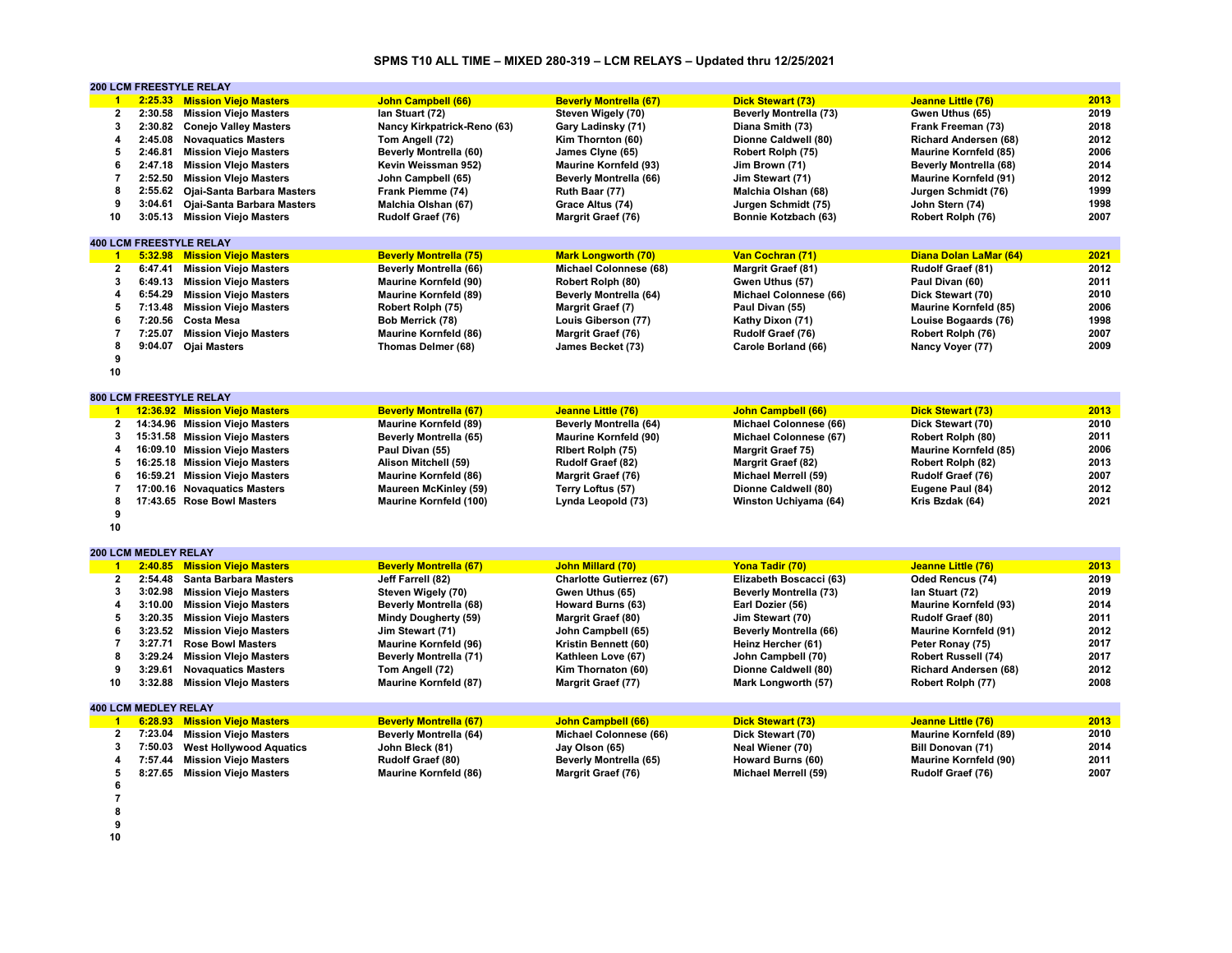### **SPMS T10 ALL TIME – MIXED 320-359 – LCM RELAYS – Updated thru 12/25/2021**

|              |         | <b>200 LCM FREESTYLE RELAY</b> |                              |                              |                              |                              |      |
|--------------|---------|--------------------------------|------------------------------|------------------------------|------------------------------|------------------------------|------|
|              | 2:55.56 | <b>Santa Barbara Masters</b>   | <b>Frank Piemme (79)</b>     | <b>Grace Altus (80)</b>      | <b>Ruth Baar (82)</b>        | <b>Jurgen Schmidt (81)</b>   | 2004 |
| $\mathbf{2}$ |         | 3:14.92 Costa Mesa             | <b>Maxine Merlino (87)</b>   | <b>Maurine Kornfeld (78)</b> | Bob Merrick (79)             | Louis Giberson (79)          | 1999 |
| 3            | 3:20.31 | <b>Costa Mesa</b>              | <b>Woody Bowersock (89)</b>  | Louise Bowersock (80)        | <b>Maurine Kornfeld (81)</b> | Bob Merrick (82)             | 2002 |
|              | 3:27.29 | <b>Mission Viejo Masters</b>   | <b>Maurine Kornfeld (90)</b> | <b>Margrit Graef (80)</b>    | <b>Rudolf Graef (80)</b>     | Robert Rolph (80)            | 2011 |
| 5            | 3:36.55 | <b>Rose Bowl Masters</b>       | <b>Maurine Kornfeld (98)</b> | Rega Petlin (63)             | John House (78)              | Wililam Fleming (84)         | 2019 |
|              | 3:36.61 | <b>Mission Viejo Masters</b>   | Robert Rolph (81)            | <b>Margrit Graef (81)</b>    | <b>Rudolf Graef (81)</b>     | <b>Maurine Kornfeld (91)</b> | 2012 |
|              | 3:39.20 | <b>Rose Bowl Masters</b>       | <b>Maurine Kornfeld (97)</b> | Kristin Bennett (61)         | Douglas Goode (79)           | William Fleming (83)         | 2018 |
| 8            | 4:15.89 | <b>Costa Mesa</b>              | <b>Woody Bowersock (87)</b>  | SW McFarland (76)            | <b>Maurine Kornfeld (79)</b> | Madeleine Miller (90)        | 2000 |
|              |         | 5:10.02 Ojai Masters           | Robert May (74)              | Boyd Ford (83)               | Eleanor Brown (82)           | Jennie Taylor (91)           | 2008 |
| 10           |         |                                |                              |                              |                              |                              |      |
|              |         |                                |                              |                              |                              |                              |      |
|              |         | <b>400 LCM FREESTYLE RELAY</b> |                              |                              |                              |                              |      |
|              | 6:56.05 | <b>Santa Barbara Masters</b>   | <b>Frank Piemme (79)</b>     | <b>Grace Altus (80)</b>      | <b>Ruth Baar (82)</b>        | <b>Jurgen Schmidt (81)</b>   | 2004 |
|              | 7:29.51 | <b>Mission Viejo Masters</b>   | Robert Rolph (82)            | Jeanne Little (76)           | <b>Margrit Graef (82)</b>    | Rudolf Graef (82)            | 2013 |
| 3            | 7:51.76 | <b>Mission Viejo Masters</b>   | Robert Rolph (81)            | <b>Margrit Graef (81)</b>    | Dick Stewart (72)            | <b>Maurine Kornfeld (91)</b> | 2012 |
|              | 8:10.15 | <b>Costa Mesa</b>              | <b>Walter Pfeiffer (84)</b>  | <b>Bob Christians (82)</b>   | <b>Maxine Merlino (86)</b>   | <b>Maurine Kornfeld (76)</b> | 1998 |
|              | 8:15.71 | <b>Mission Viejo Masters</b>   | <b>Maurine Kornfeld (89)</b> | Robert Rolph (79)            | Rudolf Graef (79)            | <b>Margrit Graef (79)</b>    | 2010 |
|              | 8:22.45 | <b>Costa Mesa</b>              | <b>Maxine Merlino (87)</b>   | <b>Maurine Kornfeld (78)</b> | Louis Giberson (79)          | <b>Woody Bowersock (86)</b>  | 1999 |
|              |         | 8:34.15 Costa Mesa             | <b>Maurine Kornfeld (81)</b> | Louise Bowersock (80)        | <b>Russell Campbell (74)</b> | Woody Bowersock (89)         | 2002 |
|              |         |                                |                              |                              |                              |                              |      |
|              |         |                                |                              |                              |                              |                              |      |
| 10           |         |                                |                              |                              |                              |                              |      |
|              |         |                                |                              |                              |                              |                              |      |

#### **800 LCM FREESTYLE RELAY 1 16:34.46 2011 2 17:48.31 Mission Viejo Masters 3 4 5 6 7 8 9 Maurine Kornfeld (90) Maurine Kornfeld (89)**

**10**

### **200 LCM MEDLEY RELAY**

|    | 3:43.53 Santa Barbara Masters | <b>Ruth Baar (82)</b>        | <b>Frank Piemme (79)</b>     | Jurgen Schmidt (81)          | <b>Grace Altus (80)</b>      | 2004 |
|----|-------------------------------|------------------------------|------------------------------|------------------------------|------------------------------|------|
|    | 3:45.17 Mission Viejo Masters | <b>Rudolf Graef (80)</b>     | <b>Margrit Graef (80)</b>    | Dick Stewart (71)            | <b>Maurine Kornfeld (90)</b> | 2011 |
|    | 4:09.42 Costa Mesa            | <b>Maxine Merlino (87)</b>   | <b>Maurine Kornfeld (78)</b> | <b>Walter Pfeiffer (86)</b>  | Woody Bowersock (86)         | 1999 |
|    | 4:27.01 Costa Mesa            | <b>Madeleine Miller (87)</b> | <b>Walter Pfeiffer (84)</b>  | <b>Bob Christians (82)</b>   | Louise Bogaards (76)         | 1998 |
|    | 4:41.60 Costa Mesa            | <b>Maurine Kornfeld (82)</b> | <b>Walter Pfeiffer (90)</b>  | <b>Woody Bowersock (90)</b>  | Louise Bowersock (81)        | 2003 |
|    | 4:51.55 Mission Viejo Masters | Robert Rolph (81)            | <b>Margrit Graef (81)</b>    | <b>Maurine Kornfeld (91)</b> | <b>Rudolf Graef (81)</b>     | 2012 |
|    | 5:31.81 Costa Mesa            | <b>Woody Bowersock (87)</b>  | Louis Giberson (80)          | <b>Maurine Kornfeld (79)</b> | <b>Madeline Miller (90)</b>  | 2000 |
|    |                               |                              |                              |                              |                              |      |
|    |                               |                              |                              |                              |                              |      |
| 10 |                               |                              |                              |                              |                              |      |

**400 LCM MEDLEY RELAY**

|  | 8:24.75 Mission Viejo Masters | <b>Maurine Kornfeld (90)</b> | <b>Dick Stewart (71)</b>    | <b>Margrit Graef (80)</b>   | <b>Rudolf Graef (80)</b>     | 2011 |
|--|-------------------------------|------------------------------|-----------------------------|-----------------------------|------------------------------|------|
|  | 8:52.99 Mission Viejo Masters | Robert Rolph (81)            | <b>Margrit Graef (81)</b>   | Dick Stewart (72)           | <b>Maurine Kornfeld (91)</b> | 2012 |
|  | 9:31.73 Costa Mesa            | <b>Maurine Kornfeld (78)</b> | <b>Maxine Merlino (87)</b>  | <b>Walter Pfeiffer (86)</b> | <b>Woody Bowersock (86)</b>  | 1999 |
|  | 12:43.52 Costa Mesa           | Madeleine Miller (93)        | <b>Walter Pfeiffer (900</b> | Woody Bowersock (90)        | Louise Bowersock (81)        | 2003 |
|  |                               |                              |                             |                             |                              |      |

**6**

**7**

**8**

**9**